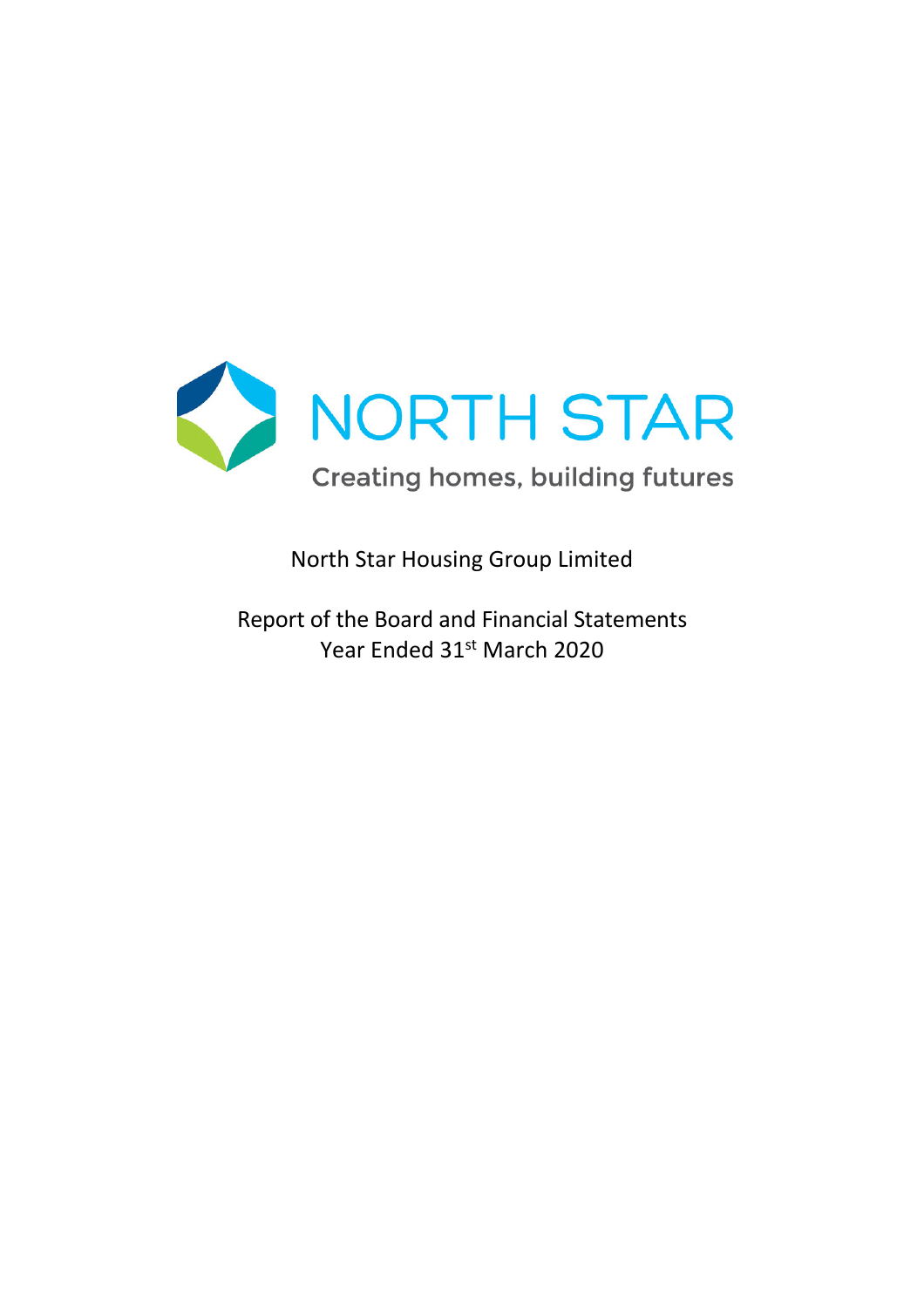# **Contents**

| Board Members, Executive Directors, Advisors and Bankers                                                       | $\mathbf{1}$   |
|----------------------------------------------------------------------------------------------------------------|----------------|
| Report of the Board                                                                                            | $\overline{2}$ |
| Statement of the Board's responsibilities in respect of the Board's annual report and the financial statements | 21             |
| Independent Auditor's report to North Star Housing Group Limited                                               | 22             |
| Consolidated Statement of Comprehensive Income                                                                 | 25             |
| Association Statement of Comprehensive Income                                                                  | 26             |
| <b>Consolidated Statement of Financial Position</b>                                                            | 27             |
| <b>Association Statement of Financial Position</b>                                                             | 28             |
| <b>Consolidated Cash Flow Statement</b>                                                                        | 29             |
| Consolidated Statement of Changes in Reserves                                                                  | 30             |
| Association Statement of Changes in Reserves                                                                   | 30             |
| <b>Notes</b>                                                                                                   | 31             |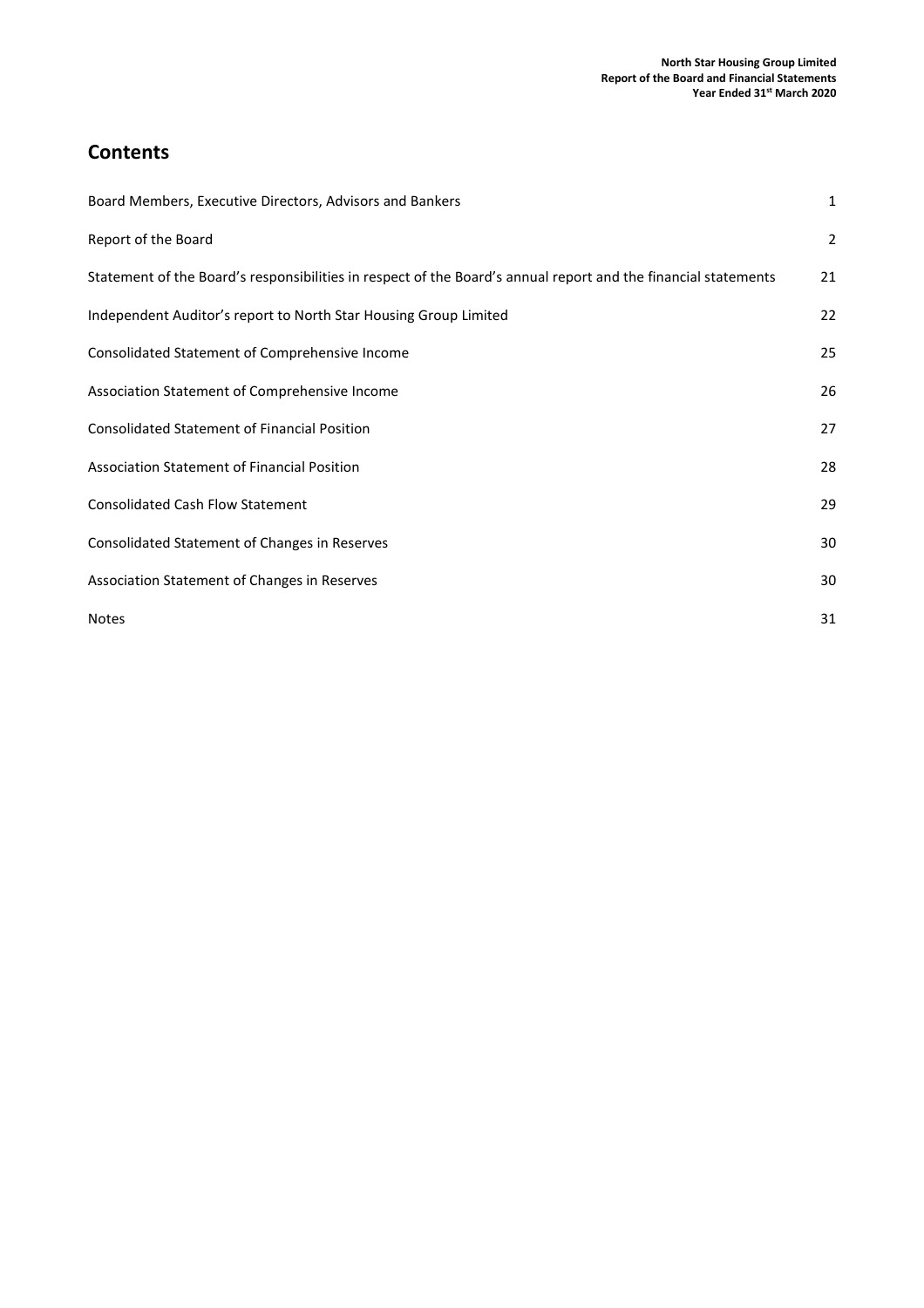# Board Members, Executive Directors, Advisors and Bankers

| Board                                           | Linda Bird (resigned 31 <sup>st</sup> March 2020)<br>Pat Buckley (resigned 10 <sup>th</sup> September 2019)<br>Paul Craggs<br>Jed Lester (Chair - resigned 31 <sup>st</sup> March 2020)<br>Margaret Smith<br>Anna Urbanowicz<br>Peter Waugh (Chair - appointed Chair 1 <sup>st</sup> April 2020)<br>Ann Worrall-Davies<br>David Lyall<br>Jason Ridley<br>Morgan McClintock (resigned 31 <sup>st</sup> March 2020)<br>Claire Warren (appointed 1 <sup>st</sup> January 2020)<br>Mark Thompson (appointed 1 <sup>st</sup> July 2020) |
|-------------------------------------------------|------------------------------------------------------------------------------------------------------------------------------------------------------------------------------------------------------------------------------------------------------------------------------------------------------------------------------------------------------------------------------------------------------------------------------------------------------------------------------------------------------------------------------------|
| <b>Independent Group Audit Committee Member</b> |                                                                                                                                                                                                                                                                                                                                                                                                                                                                                                                                    |
|                                                 | Graeme Allinson (appointed 1 <sup>st</sup> July 2020)                                                                                                                                                                                                                                                                                                                                                                                                                                                                              |
| <b>Group Chief Executive</b>                    | Angela Lockwood                                                                                                                                                                                                                                                                                                                                                                                                                                                                                                                    |
| <b>Executive Directors</b>                      | Emma Speight, Executive Director of Assets & Growth<br>James Walder, Executive Director of Finance & Business Support and Company<br>Secretary<br>Adam Clark, Executive Director of Customers (appointed 27 <sup>th</sup> August 2019)                                                                                                                                                                                                                                                                                             |
| <b>Registered office</b>                        | <b>Endeavour House</b><br>St. Mark's Court<br>Thornaby<br>Stockton-on-Tees<br><b>TS17 6QN</b>                                                                                                                                                                                                                                                                                                                                                                                                                                      |
| <b>Registered numbers</b>                       | Co-operative & Community Benefit Societies Act 2014 - registered number 30011R<br>Regulator of Social Housing registered number L4468                                                                                                                                                                                                                                                                                                                                                                                              |
| <b>Auditor</b>                                  | <b>Beever and Struthers</b><br>St George's House<br>215-219 Chester Road<br>Manchester<br>M15 4JE                                                                                                                                                                                                                                                                                                                                                                                                                                  |
| <b>Principal Bankers</b>                        | Lloyds<br>Corporate Markets<br>Lloyds Banking Group<br>25 Gresham Street<br>London<br>EC2V 7HN                                                                                                                                                                                                                                                                                                                                                                                                                                     |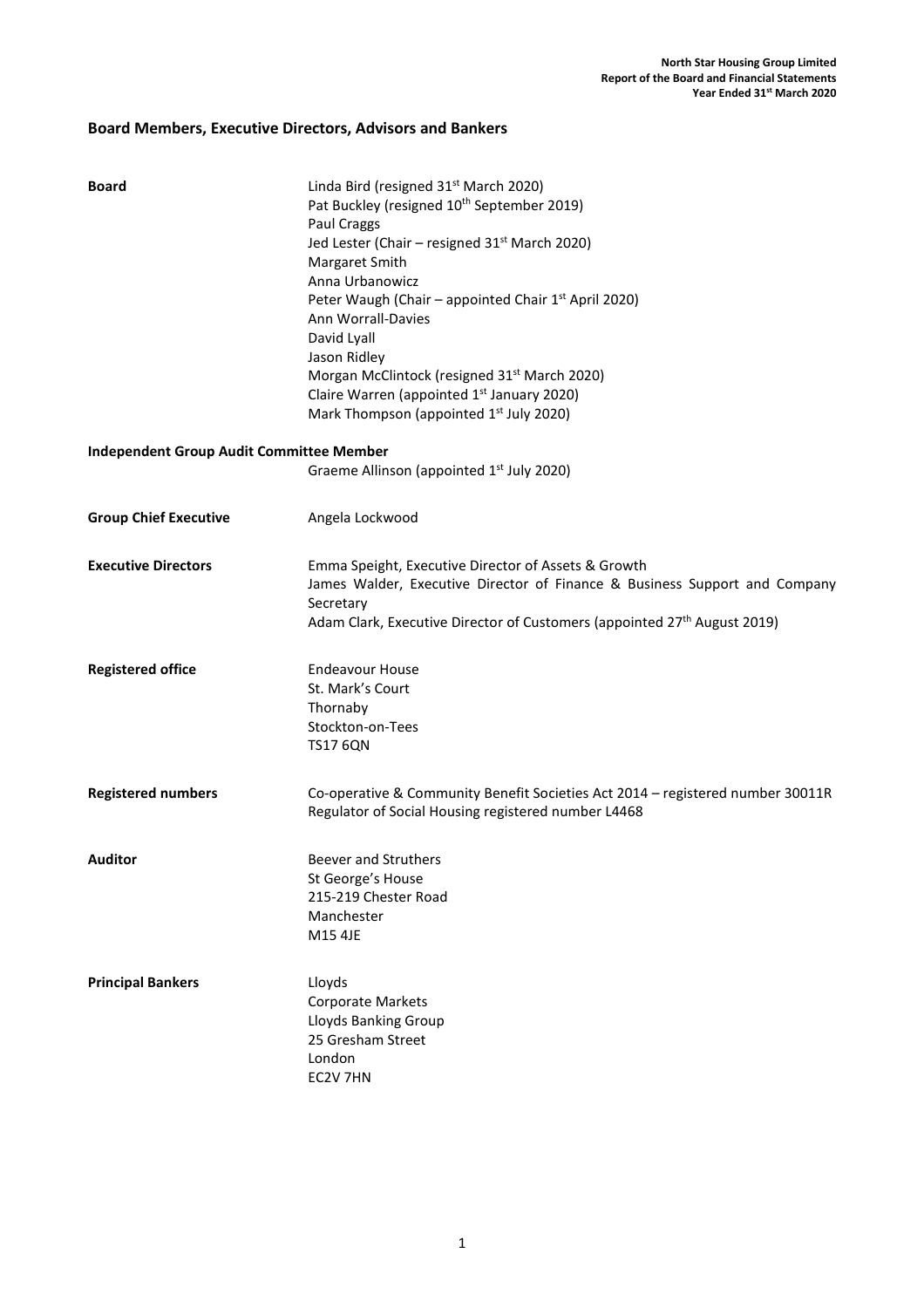# Report of the Board

### Results for the year

The Board presents its Annual Report and the audited Financial Statements for the year ended 31<sup>st</sup> March 2020.

#### Group Structure and Activities

North Star Housing Group (the Group) comprises North Star Housing Group Limited (the Parent), a non-charitable non-asset holding Housing Association (HA) and a registered society under the Co-operative and Community Benefit Societies Act 2014, and its Subsidiaries, Endeavour Housing Association Limited (EHA), Teesdale Housing Association Limited (THA) and Darlington Housing Association (DHA) (the Subsidiaries), all of which are charitable, asset owning Housing Associations and registered societies.

The principal activity of the Subsidiaries is the provision of affordable rented accommodation for people with a diversity of needs and aspirations. The Parent is charged with responsibility for exercising overall control of the Group in accordance with the principles of good governance. The primary roles of the Parent are the establishment of the Group's strategic and policy framework and the provision of central services, such as Finance, ICT, HR and Development to the Subsidiaries. These services are provided under the terms of an Intra-Group Agreement and Service Level Agreements.

### Results for the Year

The Group achieved a consolidated operating surplus for the year of £5,541k (2019: £5,661k) and an overall consolidated surplus for the year of £2,707k (2019:  $E1$ ,709k). The results for the prior year include an exceptional cost of £1,079k, the majority of which relates to the refurbishment of Group's Head Office, Endeavour House.

#### Review of the Year and Future Developments

We are very pleased to report another year of strong performance for the Group.

We have operated in an economic environment where interest rates have been at historically low levels and inflation has fallen below the Bank of England target. The uncertainty around the United Kingdom leaving the European Union has influenced both these factors. In addition, COVID-19 is having a significant impact on businesses and the economy. With such a fast moving situation, the full analysis and detailed impact of COVID-19 is challenging to predict at this point, however we know there will be a downturn and we are preparing for this. Detailed stress tests and scenario planning are a constant.

We have delivered a very strong Group financial performance despite the implementation of the final year of rent reduction. The Value for Money section of this report contains further details about the performance of the Group during the year.

As part of our drive for efficiencies we launched our new customer portal - My North Star - that provides all tenant services online. This easy to use digital platform enables services to be accessed at any time, and frees up resource that is redeployed elsewhere in the business. By the end of the financial year 38% of tenants had signed up for the service with the numbers steadily increasing, demonstrating a good demand for this service.

We ended the year with overall customer satisfaction at 92.3% (which is slightly above our stretch target of 92%) and achieved the Tenants Participation Advisory Service pro accreditation to reflect the focussed work undertaken to involve customers.

We delivered 65 new homes for affordable rent through the Homes England Shared Ownership and Affordable Homes Programme, slightly short of our target of 68. We remain committed to supporting the Government to meet its strategic priority of increasing the supply of new homes in response to the housing crisis, which is a key driver for our current refinancing project,

We invested £1.5m to improve our properties as planned. This is part of our comprehensive asset management strategy that ensures existing stock is maintained to high standards. We are also completing work to determine the investment requirements to improve carbon efficiency across our stock.

A new staff "Time to Act" group was formed to reduce the carbon foot print of North Star with some notable successes. The members of this group are working on travel, property and offices to name but a few. A new Green travel policy is underway and detailed data is being analysed to inform our approach to new build properties to complement the work undertaken on existing stock. We have included some notional capital expenditure in our business planning as a starting point for potential investment.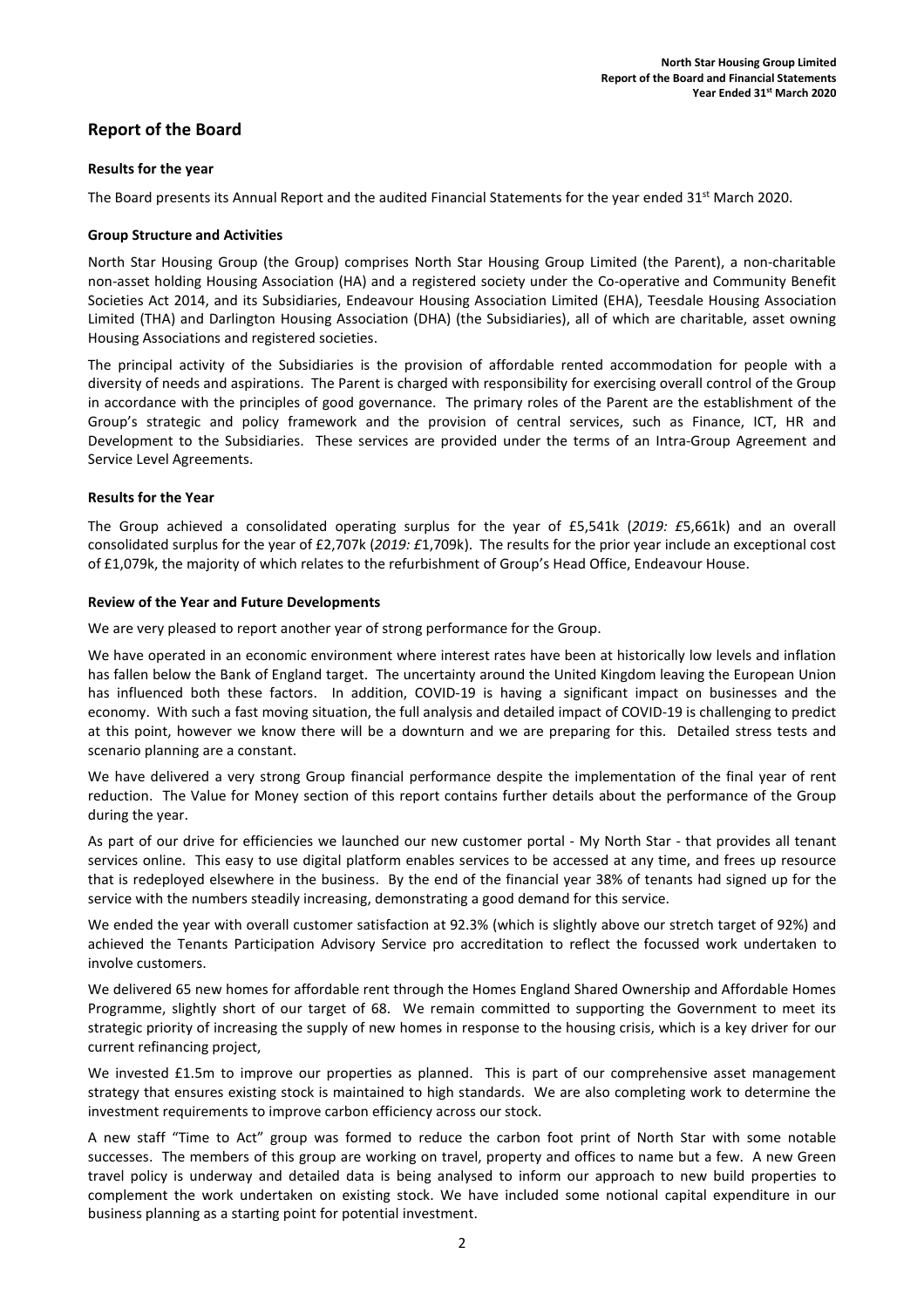Whilst we were pleased with our performance and in many areas we achieved the targets (more information in the VFM section), there were some areas that were more challenging and where the targets were missed. These areas were current tenant arrears, complaints handling and satisfaction with repairs and more information is set out on these in the Value for Money section.

We expect to see COVID-19 impact our customers and for this to affect some areas of performance in 2020/21. This will put pressure on voids and bad debts across the stock and may cause community fragility with increased poverty and deprivation. We have realigned our priorities accordingly to minimise the impact, and will adapt as it unfolds. Our frontline staff which include the communities and welfare rights teams are working collaboratively to ensure we have an agile and adaptable service in place to deal with emergent issues. Our supported housing schemes are vulnerable, especially where we have shared housing with increased sensitivity and longer planning needed to fill vacancies. During lockdown service disruption was kept to a minimum, staff relocated to home quickly and technology supported the change. We saw the acceleration of technology and the further expansion of agile working which will continue to develop as we move forward. The embedded culture of working with high levels of trust, influence and decision making, supports this way of operating. This will keep us flexible, fluid and prepared for the future.

The Group's operating environment in the North East is challenging because of a range of factors, including low demand for housing in some areas, high demand in others, a concentration of stock in deprived areas and an ageing population. The requirement for investment, regeneration, new housing and community focus is as strong as ever and we are committed to having a key role in providing solutions in line with our stated social purpose and values.

A significant piece of work that started during the year was the Group re-financing project. This is a major VFM initiative led by the Board Refinancing Working Group (RWG) to review the governance and funding structure of North Star. This six strong Board group has delegated authority to work with consultants to recommend a long term funding structure to increase development capacity, to enhance financial resilience, to simplify operations and deliver VFM. Also during the process the RWG is exploring Group consolidation with recommendations to Board on the best way to achieve this. The project is due to be completed by November 2020.

North Star has developed a culture of shared leadership across the whole organisation. We involve more people in all aspects of the organisation including decision making and we have developed an increasingly influential and accountable workforce. We invest in the development of people and we encourage leaderful behaviour in every role. We all engage in development and training in order to keep North Star strong and high levels of trust are central to how we operate. We are proud to have the Investors in People Platinum accreditation.

Our customers have real influence over our services and we proactively engage and listen to tenants. We have a strong track record in ensuring tenants' voices are heard and understood. Our Tenant Scrutiny Panel work closely with the Board to identify service areas that would benefit from tenant scrutiny. This provides the organisation with invaluable insight, advice and recommendations for improvements. It also enables Board and tenants to engage and collaborate. This direct connection is important and demonstrates high levels of openness and transparency.

North Star remains very strong in every respect, which can be attributed to strong governance, its focus on shared leadership and people, detailed risk management, highly effective cash management and focus on Value for Money. We were pleased to retain the top regulatory rating of G1/V1 following an 'In Depth Assessment' in December 2018 which was reaffirmed by the Regulator in November 2019.

# Governance Structure

During the year the Group operated under its established governance structure, which comprises:

- The Group Board.
- Endeavour Housing Association, Teesdale Housing Association and Darlington Housing Association subsidiary Boards.
- The Group Audit Committee.
- The Group Remuneration and Employment Conditions Committee.

The Group Board (the Board) meets at least six times a year for regular business and as an overlapping Board these meetings cover all members of the Group. The Group Audit Committee meets at least four times a year. In addition, working groups of Board members are convened for specific purposes as required during the year, with delegated authority from the Board. This structure is further supported by a tenant scrutiny group, the Tenants' Voice Scrutiny Panel (TVSP).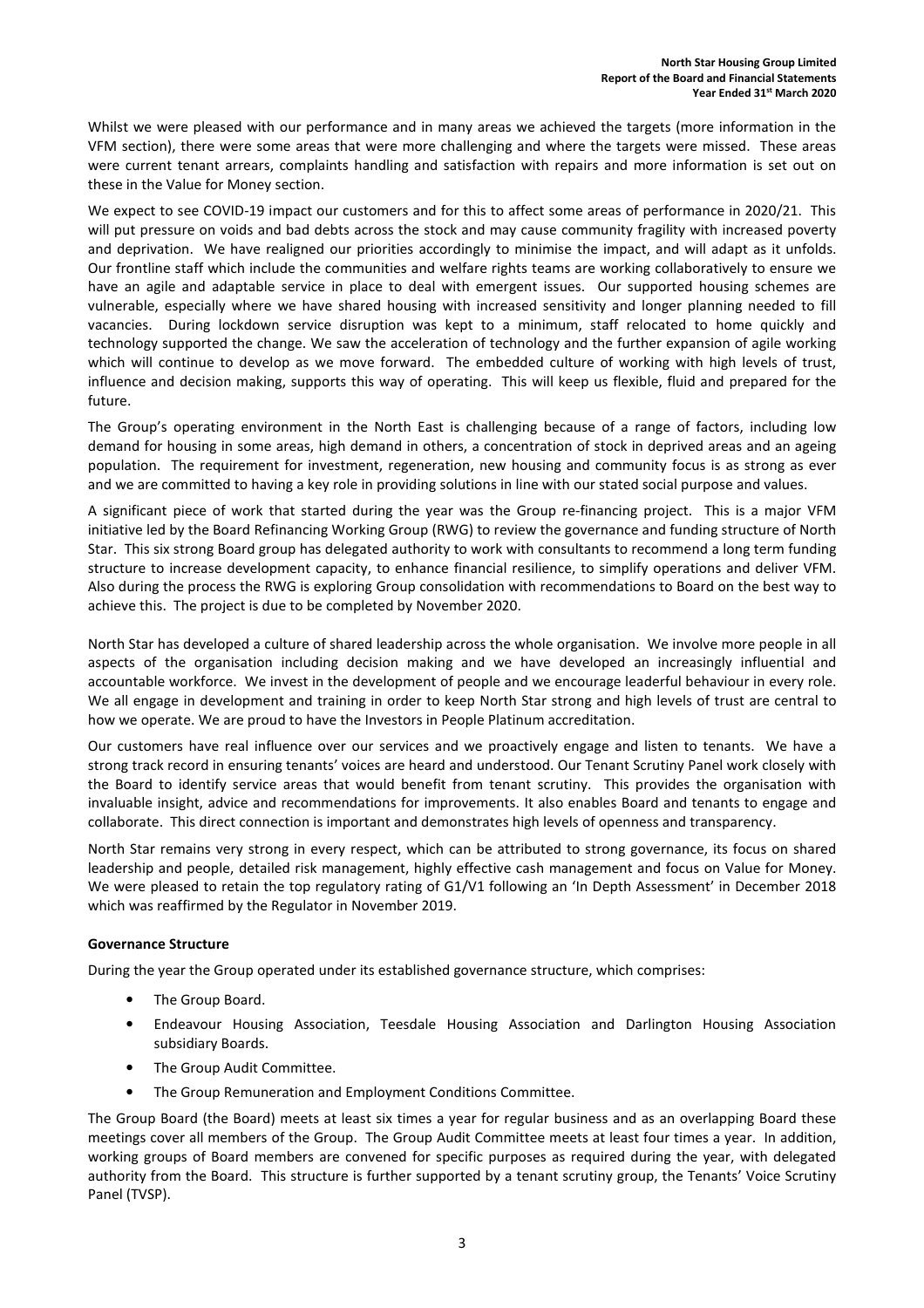During the year there were working groups set up in relation to the recruitment of new Board members and the Refinancing project that is due to be completed in November 2020.

### Corporate Governance

The Group complies with the current Regulator of Social Housing (RSH) Governance and Financial Viability Standard. A self-assessment against the full Regulatory Standards has been completed for 2019/20 and no issues noted.

The Board has adopted the National Housing Federation (NHF) Code of Governance 2015 as it is considered by the Board to be most relevant to the nature of the Group's activities. A self-assessment against the Code has been completed for 2019/20 which demonstrates that our governance arrangements are compliant with all aspects of the Code.

The Group has an effective risk, governance and business planning framework, which includes:

- Maintaining a thorough, accurate and up to date record of its assets and liabilities, particularly those liabilities that may have a recourse to social housing assets.
- Carrying out detailed and robust stress testing against identified strategic risks and combinations of risks across a range of scenarios, and putting appropriate mitigation strategies in place as a result.

The Board continues to develop the governance framework to achieve best practice. The Board is committed to high standards of corporate governance, and has also adopted, and is compliant in all material respects with, the NHF's Code of Conduct 2012.

The Group Board has fully adopted the National Housing Federation Mergers, Group Structures and Partnerships – a voluntary code for housing associations.

There is an over-lapping Board structure in place providing a more streamlined governance structure whilst respecting local need and priorities. The Board is the Group's governing body and comprises up to 12 members. Members are drawn from a wide background, bringing professional, commercial, and local experience to their roles. There is in place a detailed Board succession plan, supported by an annual governance effectiveness review and an externally facilitated Board appraisal process. This review considers the performance of the Board as a collective and also the performance of each Board member. The Board had previously agreed that membership would be reduced to 10 Board members by 2020, with the reduction linked to a detailed succession plan which is reviewed annually. Board members are recruited on the basis of their skills. Where two candidates for Board membership have equal skills, the Board will opt to recruit the candidate that will best improve the Board's diversity.

The members of the Board who served during the year are set out on Page 1. Each member of the Board holds one North Star share of £1. None of the Group Senior Management Team (GSMT) holds any interest in the share capital of the Group. Board member remuneration levels are set with reference to National Housing Federation publications on Board pay with remuneration bands linked to organisations' financial turnover. These arrangements are reviewed at least every three years by an external consultant and were last reviewed in 2018.

The Board is responsible for the Group's strategy and policy framework. It delegates the day-to-day management and implementation to the Group Chief Executive and the rest of the GSMT. The GSMT comprises the Group Chief Executive, the Group Executive Director of Customers, the Group Executive Director of Assets and Growth, the Group Executive Director of Finance and Business Support and the Group Director of People and Culture. GSMT attend meetings of the Board.

In June 2018, the Board approved an updated set of Standing Orders that included revised Terms of Reference for the Group Audit Committee and Group Remuneration and Employment Conditions Committee.

The Group has insurance policies that indemnify members of the Board and senior officers against liability when acting for the Group.

#### Employees

The Group highly values its employees and their continued health and well-being. A cultural change process that has led to the organisation working with high levels of trust and accountability has been very successful, as evidenced in our business success and achievement of the Investors in People Platinum accreditation. Our people focus and relationships set us apart from many other housing providers and help to keep North Star strong.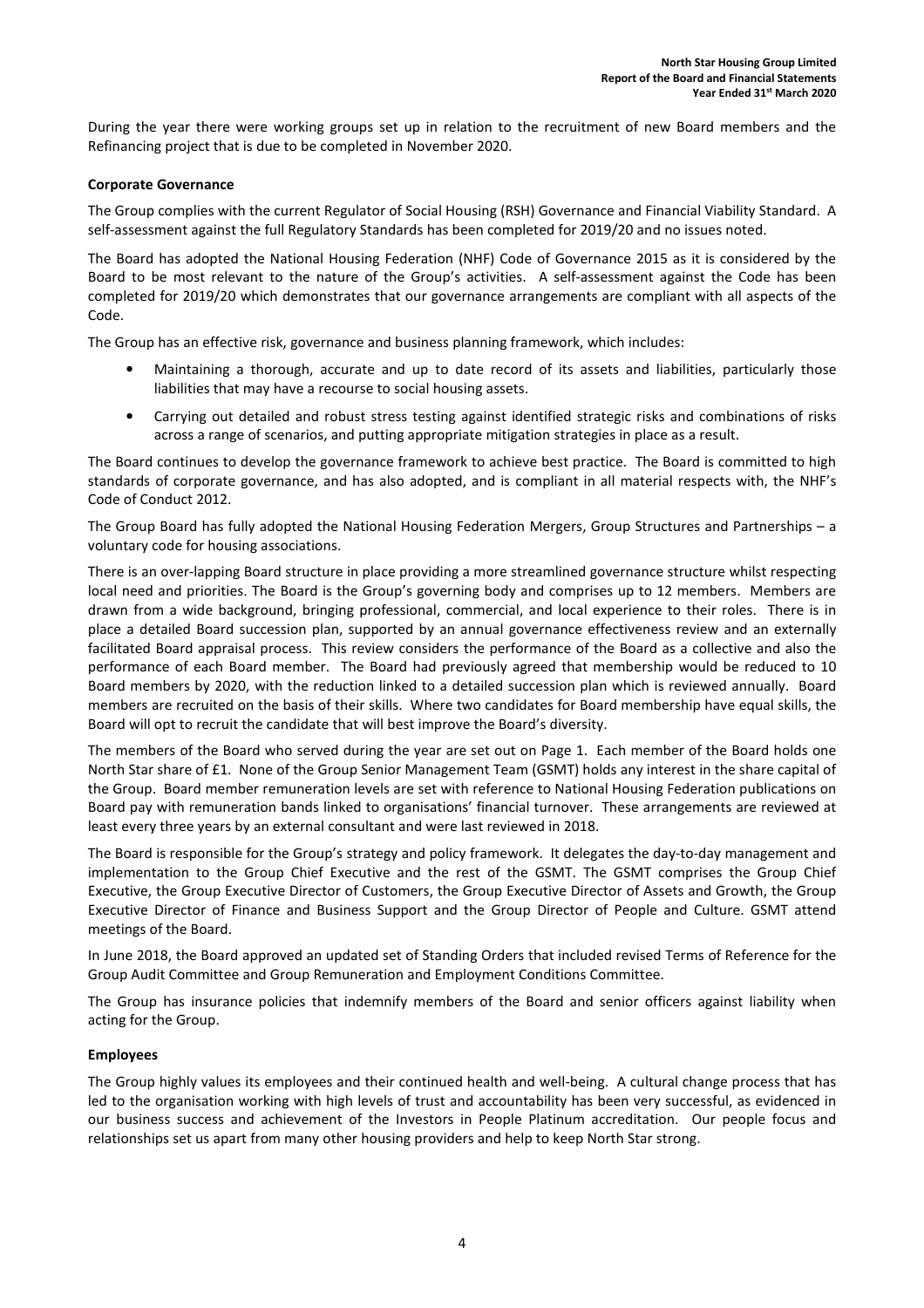#### Value for Money

#### Our Five Year Vision and Strategy

Our vision, 'Leading and Growing to 2023', which was agreed in 2018, detailed our objectives over a five year period. This is then distilled into an annual Corporate Plan. Within the vision, there are strategic and enabling objectives both of which have equal importance. The strategic objectives are:

#### Customers

We will co-design and shape outstanding services with our customers that work for the individual. Our customer base will be even more diverse and will include those who previously may not have considered North Star as an option. We will invest in communities to help them transform lives.

#### Growth

We intend to gain strength through ambitious growth in the development of new homes and the delivery of services to others. We will increase the number of homes that we own and manage by at least 500 by 2023.

The enabling objectives focus on culture, partnerships, profile and reputation, resources and technology and digitisation.

A sustained focus on Value for Money (VFM) is essential for achievement of our strategic objectives. To quote from the vision: "achieving value for money is a constant for the business; not only is it a regulatory necessity, it underpins the health of the business. We are committed to an ambitious vision that requires us to find the resource and capacity to achieve this, and to provide value for money to our tenants. Balancing all of these priorities is challenging and essential".

#### The North Star Approach to Value for Money

VFM is a constant for North Star. VFM is about doing more with our resources so that we can achieve our strategic objectives. By optimising VFM throughout the organisation, we release additional resources to invest in services to tenants, maintain our existing homes and increase the supply of new homes. Strong resource management is the engine that drives forward our vision and the delivery of our strategic objectives.

Delivering VFM is part of an integrated and embedded approach, rather than something that is separate or an annual task that must be completed. VFM is a critical business tool. VFM at North Star is not just about reducing costs. Quality and cost are both important, as is the relationship between investment and performance, and these form the basis of our VFM measurement and monitoring.

In September 2018 the Board approved a revised VFM Strategy. The strategy was developed to support the delivery of our strategic objectives and the four key themes are:

- Economy, efficiencies and cost savings.
- Effectiveness and enhanced quality for tenants.
- Investment in new housing and existing homes.
- Adding social value.

#### **Customers**

 "We care about the people and the communities that we serve. We work in collaboration with others, to create stable, secure, trusting and supportive environments where people feel they belong." Group social purpose

Our wide range of accommodation provides general needs homes and specialist support services to meet a diverse range of needs in our communities. To deliver high quality management services we prioritise strong relationships with customers. With a focus on tenancy sustainability, our housing teams utilise mobile working and small geographic patches to enhance our ability to provide high levels of support. This includes specialist advice and support from our welfare benefits team to maximise levels of income and support payments of rent.

To drive efficiency and increase the accessibility of services we are delivering key customers services online through our 'self service' customer platform 'My North Star'. Our customers directly influence our approach to VFM through a variety of opportunities. From informal focus groups and surveying on specific issues, to involvement in procurement exercises and membership of formal groups such as our scrutiny panel. These opportunities enable customers to challenge, share ideas and support North Star in delivering value for money.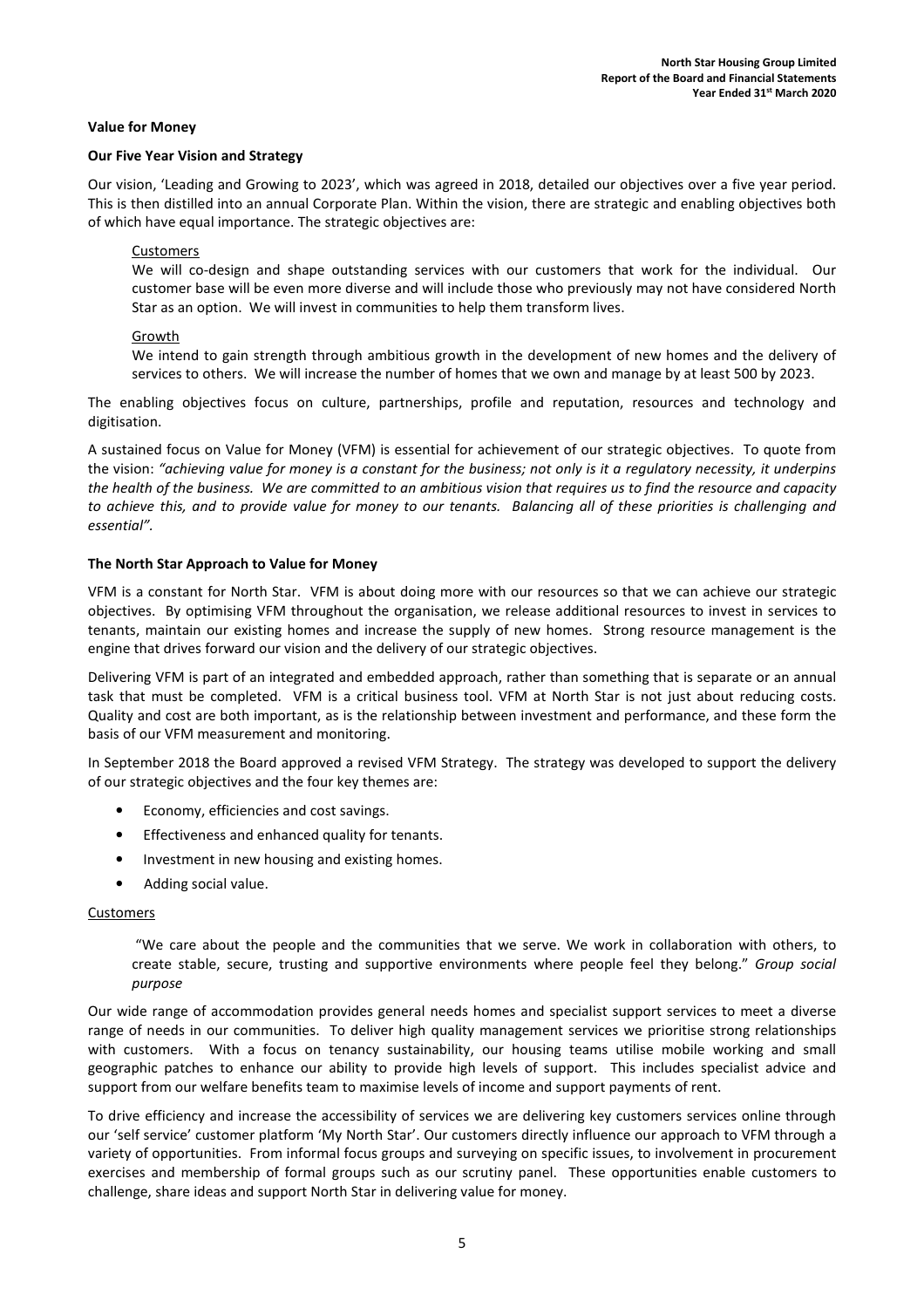To monitor the quality of our services we collect satisfaction data on a range of key services and transactions. The data is gathered by an independent research company and is monitored closely within the organisation alongside key performance metrics to enable us to benchmark against peers and identify areas for improvement.

We remained committed to our wider communities and to make investment in communities to achieve wider social outcomes and value. We utilise connections with key partners and stakeholders to identify valuable community projects and capture the impact of our investment using a comprehensive evaluation model.

#### Asset Management

"It is essential that we actively manage these assets well, comply with legislative and regulatory frameworks and overall, demonstrate that we are delivering value for money and provide a good standard of product and service for our customers." 2019 Asset Management Strategy

We have a comprehensive understanding of the condition of our properties and the future investment requirements. We survey our homes on a rolling five year programme to maintain the accuracy of our data and to refine our annual, five year and 30 year investment programmes. Every two years our approach to capturing stock condition data is externally validated. Having detailed knowledge of our stock allows us to be able to efficiently target our resources in the right place at the right time.

We are continuing to capture the energy performance of our homes through EPC surveys. Within the 2020 business plan we have included retrofit costs of £45m across the next 30 years to improve the energy efficiency of our properties, reduce heating costs for our customers and to support the decarbonisation agenda.

We have developed our Return on Assets (ROA) model which allows us to review the overall financial performance of our properties. This information is used to produce a Net Present Value (NPV) figure for each asset, allowing us to focus our attention on lower performing assets and to consider option appraisals to improve our financial return.

#### Growth

"Growth of our organisation has always been a core objective for North Star. Increasing the number of homes we own and manage not only diversifies, rejuvenates and adds value to our stock; it strengthens our commitment to our communities and helps deliver our social purpose objectives. Growth also assists in maintaining our high profile, motivates our staff and keeps us dynamic." 2019 Growth Strategy

Our strategic priority is to grow by 500 homes by 2023. The development of new homes is based on an assessment of customer need and annually reviewing our development principles. Our focus is on developing homes for general needs affordable and social rent. We will also develop supported housing units in the right circumstances and where we have experience. Where demand is strong we will develop shared ownership properties in limited numbers that are part of a larger development scheme.

We have a strong pipeline of opportunities and a robust decision making process for considering and approving new development opportunities. We understand our financial viability parameters; where we want to develop and the type of properties required. We consider a range of factors in assessing new opportunities including location, property type, local demand and the financial performance of the scheme. We work closely with a our local authorities partners to ensure we refine our proposals to not only meet local needs, but homes are built to a quality and aesthetic standard that will have a positive impact on the physical environment.

We update our development appraisal assumptions annually and these are approved by Board. We also benchmark our assumptions with other North East based providers. Live schemes are closely monitored with regular quarterly reports provided to Board on contract and financial performance.

Our comprehensive approach to VFM is not new, but it has been progressively honed over the years. Our focus on continuous improvement has enabled us to develop and invest in keeping North Star strong. This focus is assisted by internal trend data and by comparative data relating to similar housing associations, as outlined in the following sections.

#### Key Performance in 2019/20

Our net surplus was £2,707k which was £550k ahead of the original budget. There is a strong culture of financial control across the business and a robust reforecasting process, which allows us to generate additional savings and this is reinvested back into the business.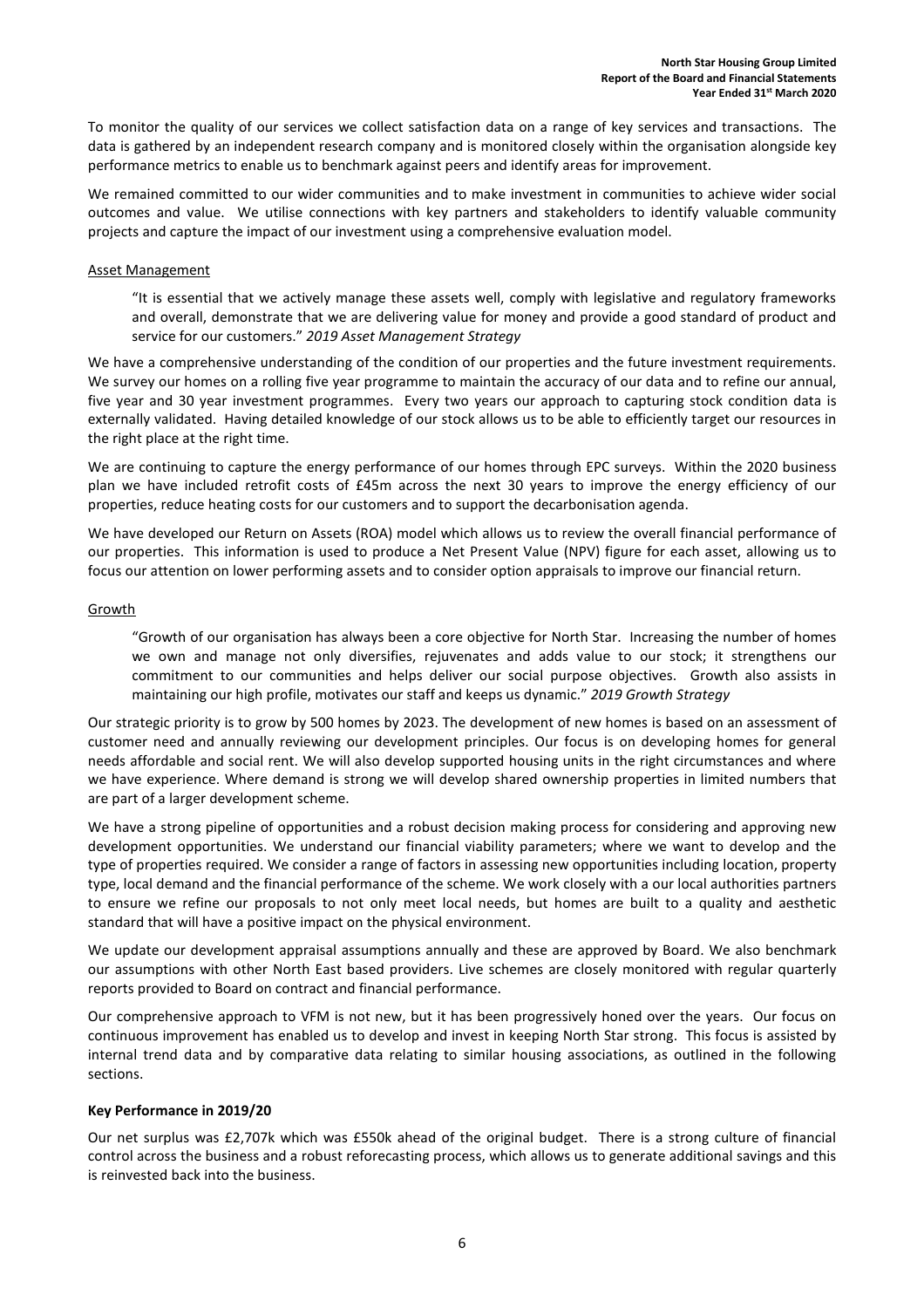#### North Star Performance Metrics

North Star tracks performance against a number of key metrics, as well as undertaking appropriate and timely external comparisons and benchmarking. These metrics allow us to assess the outputs from the range of services we deliver. The majority of the metrics are reported on a monthly basis and are reviewed by the Executive team. This ensures that where required prompt action can be taken where issues are identified.

|                                               | <b>Target</b><br>2019/20 | 2017/18 | 2018/19 | 2019/20 | <b>HouseMark</b><br><b>Quartile Position</b> |
|-----------------------------------------------|--------------------------|---------|---------|---------|----------------------------------------------|
| <b>Current arrears</b>                        | 2.0%                     | 1.81%   | 1.94%   | 2.29%   | Upper                                        |
| Former tenants arrears                        |                          | 0.77%   | 0.93%   | 0.82%   | Upper                                        |
| % rent lost through empty homes               | 1.2%                     | 1.28%   | 1.2%    | 0.85%   | Median                                       |
| Average number of days taken to let a<br>home | 25                       | 25.5    | 24      | 20      | Upper                                        |
| Average repair cost                           |                          | £119    | £119    | £120    | Median                                       |
| Average void cost                             |                          | £1,375  | £1,483  | £1,460  | Upper                                        |

Our performance on current arrears remains in the upper quartile for HouseMark however, we were outside target at the end of the financial year with an upward trend over the three year period. We monitor performance in this area closely and in light of an increasing pattern are reviewing approaches taken to both manage arrears and improve rates of tenancy sustainment.

In addition to utilising strong customer relationships to manage non payment of rent, the work of the Welfare Benefit Officers has been of particular benefit customers and North Star, as referenced later in the report.

Void performance has improved with a reduction in the level of tenancy turnover combining with an improvement in the average days taken to let a home. Our average repair and void costs have remained consistent with prior years.

Our average void costs have marginally reduced over the year, but still remain upper quartile. We will review our void standards and specfications and are working with our contractors to explore further effeciencies, however we are conscious that we do not want this to impact on the quality of our homes offered to tenants nor our ablity to let properties.

| % of customer satisfaction with  | <b>Target</b><br>2019/20 | 2017/18 | 2018/19 | 2019/20 | <b>HouseMark</b><br><b>Quartile Position</b> |
|----------------------------------|--------------------------|---------|---------|---------|----------------------------------------------|
| The overall service              | 92%                      | 88.9%   | 87.5%   | 92.3%   | Upper                                        |
| Planned investment work          | 93%                      | 93.79%  | 95%     | 94.4%   | -                                            |
| New homes (new build)            | 95%                      | 92.8%   | 100%    | 98.3%   | -                                            |
| Quality of the home              | 85%                      | 84.8%   | 85%     | 87.8%   | Median                                       |
| Maintenance service              | 92%                      | 90%     | 89%     | 88.3%   | Median                                       |
| Anti-Social Behaviour management | 100%                     | 95%     | 100%    | 96%     | Upper                                        |
| Complaint management             | 93%                      | 77.4%   | 90.3%   | 65.9%   | Median                                       |
| Rent providing VFM               | 93%                      | 95%     | 92.6%   | 94.4%   | Upper                                        |

Satisfaction with the maintenance service has reduced slightly and is below the top quartile target we set. To address this we have developed an action plan with our contractors to improve performance and have also procured a new heating contractor.

Satisfaction with complaint handling is below our target and was a result of insufficient communication with tenants during a period in January 2020. Procedures have since been reviewed and we are monitoring the performance in this area closely.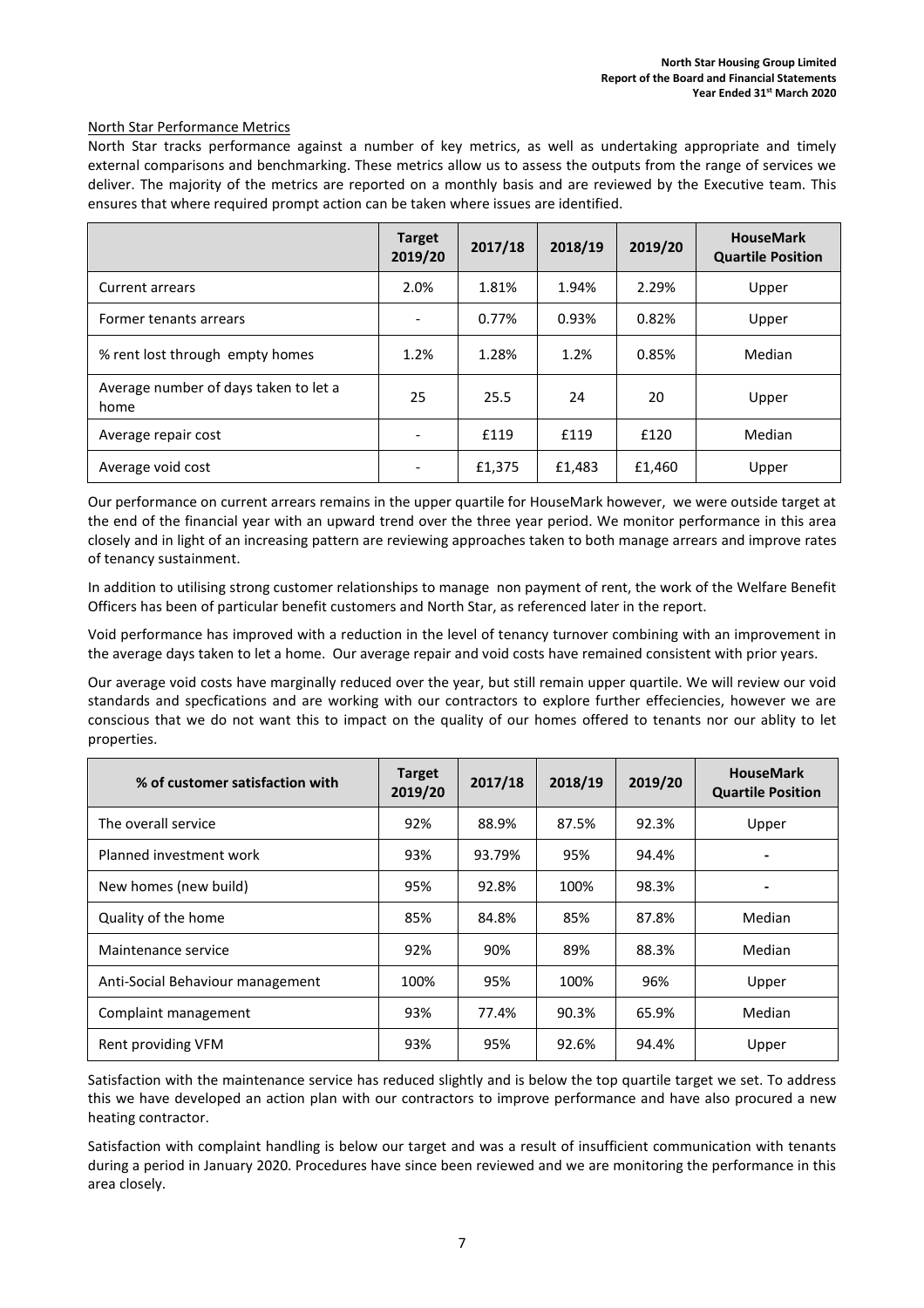Satisfaction with the management of anti-social behaviour complaints remains in the top quartile but reduced slightly. Additional staff training has been delivered focusing on this area and our responsibility as a landlord.

| <b>Investment</b>         | 2017/18 | 2018/19 | 2019/20 |
|---------------------------|---------|---------|---------|
| Numbers of homes upgraded | 514     | 526     | 443     |
| Level of investment       | E2.1m   | f2.1m   | £1.5m   |

The level of investment in our stock is lower than previous years due to the phasing of work programmes as per our stock condition data. It was also impacted by the postponement of works in March 2020 due to the global pandemic.

| <b>Staff Data</b>          | 2017/18 | 2018/19 | 2019/20 | <b>Benchmark</b> |
|----------------------------|---------|---------|---------|------------------|
| North Star staff turnover  | 10%     | 7.5%    | 12.6%   | $13.1\%$ *       |
| % of time lost to sickness | 2.6%    | 3.1%    | 3.2%    | $2.6%$ **        |
| Cost of absence            | £55,408 | £47,031 | £58,380 |                  |

\*HouseMark – national average

\*\* Chartered Institute of Professional Development – national absence average

Sickness absence has marginally increased (0.6%) over the three year period. We are never complacent about the levels of absence. We ensure that absence is managed proactively, quickly and consistently. We provide Occupational Health, physiotherapy and counselling services to support an expedient return to work, wherever possible. The majority of absence is longer term and is related to surgery and surgical complications. Short term absence is low at 0.25%

### VfM Regulatory Metrics

The Value for Money Standard, introduced in April 2018, required that organisations publish their performance against a standard set of seven VfM metrics.

| <b>Metric</b>                                      | 2017/18<br>Actual | 2018/19<br>Actual | 2019/20<br>Actual | Peer<br>Median* | 2020/21<br><b>Forecast</b> |
|----------------------------------------------------|-------------------|-------------------|-------------------|-----------------|----------------------------|
| Reinvestment                                       | 4.01%             | 5.05%             | 5.00%             | 6.5%            | 3.1%                       |
| New Supply Delivered (social)<br>2.                | 0.87%             | 1.34%             | 1.78%             | 1.3%            | 2.0%                       |
| 3.<br>Gearing                                      | 42%               | 43%               | 43%               | 39%             | 46.9%                      |
| <b>EBITDA MRI Interest Cover</b><br>4.             | 213%              | 189%              | 194%              | 180%            | 168%                       |
| 5. Headline Social Housing Cost per Unit<br>(HSCU) | £3,506            | £3,509            | £3,550            | £3,635          | £3,613                     |
| <b>Operating Margin (all)</b><br>6.                | 31.3%             | 28.5%             | 27.2%             | 23.2%           | 25%                        |
| Return on Capital Employed<br>7.                   | 3.34%             | 2.97%             | 2.71%             | 3.8%            | 2.6%                       |

\*Peer group is 15 Northern based organisations with 2,500 to 7,500 units that includes similar level of supported housing (c.10%) and relates to 2018/19 financial year.

#### 1. Reinvestment

The movement in this metric reflects the profile of the new units developed by North Star Housing Group and the investment in our current stock. The main reason why this figure has reduced is the lower levels of planned investment in our current stock relative to previous years. This investment is determined by the asset management strategy and stock condition data and therefore fluctuates year on year. This is expected and planned. The metric is also impacted by the timing of the development of new units as noted below. In 2019/20 we invested £1.5m in our current stock which benefitted 443 homes and focused on kitchens, bathrooms and electrical upgrades. We also built 65 new units in 2019/20 and invested £8.6m in new units.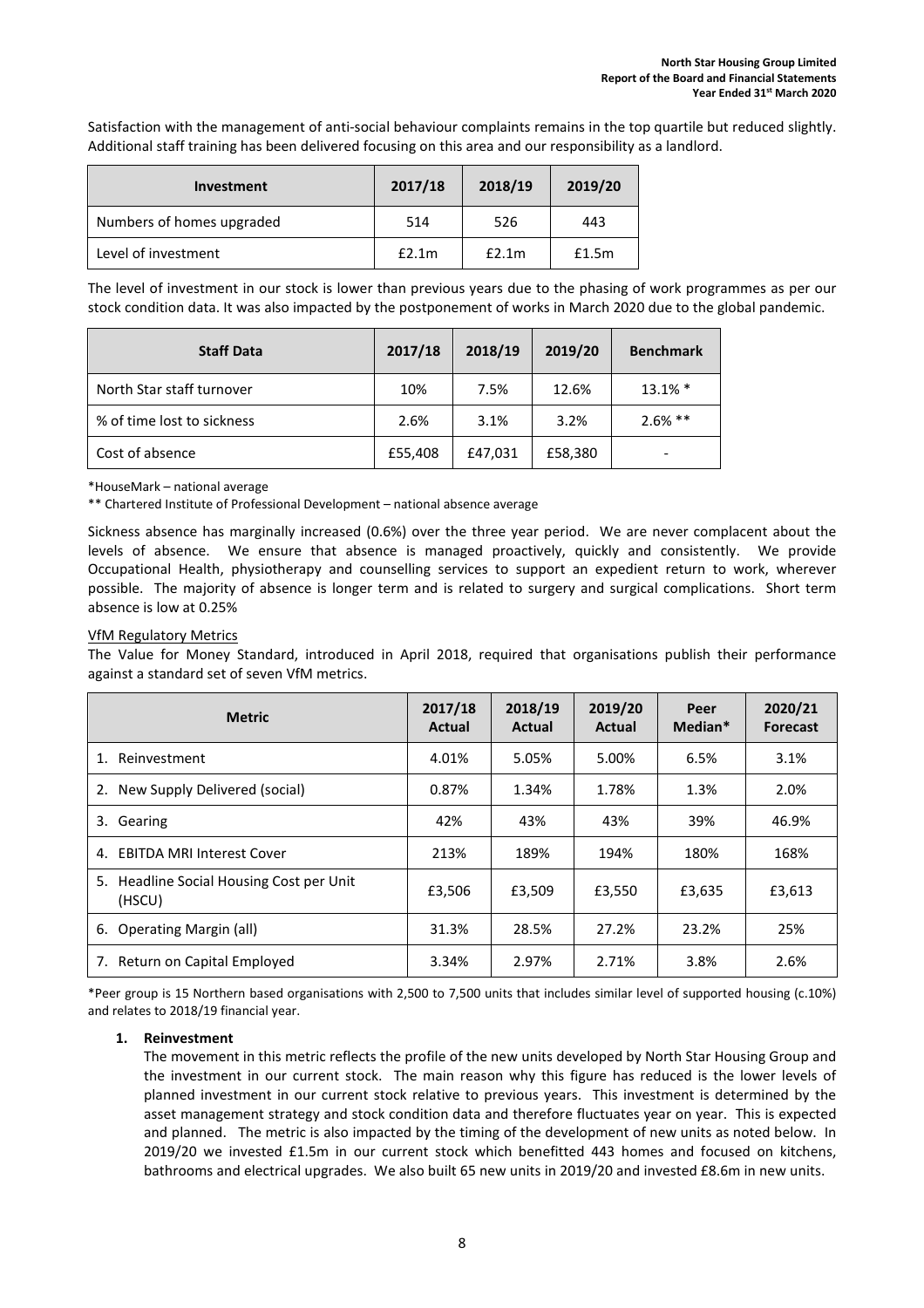#### 2. New Supply Delivered (social)

Growth is a key part of our strategic ambitions. In 2019/20, 65 new social housing units were built and there are plans for 290 new units over the next four years. Over the last three years our average on this metric of 1.33% is slightly ahead of our peers. Our ambition remains to increase this figure in the period to 2023. North Star Housing has not developed any non-social housing units

#### 3. Gearing

The gearing is higher than our peers reflecting our development activity which has increased the level of debt as forecast in the budget and business plan.

#### 4. EBITDA MRI Interest Cover

This metric has been relatively consistent over the last three years and has remained ahead of our peers. This is despite North Star having a higher level of debt than our peer group. The level of interest cover is still significantly higher than required under the bank covenants.

The continued investment in front line services, our current properties and the development of new properties has increased the level of debt and therefore the interest costs. Interest costs have benefitted from the low level of LIBOR.

#### 5. Headline Social Housing Cost per Unit (HSCU)

This metric has remained stable over the last three financial years. The development of new units and delivery of efficiencies has helped offset the costs of new services and inflationary increases. The HSCU is now lower than that our peer group.

 We operate in very challenging areas which require a strong and intense focus on neighbourhoods through housing management, community investment and other support services.

A large element of the costs also relates to planned investment and this spend can fluctuate depending on the asset management assumptions and decisions of each organisation.

#### 6. Operating Margin (overall)

The historic and future trend shows a fall in the operating margin caused by:

- Inflationary cost increases and pay awards increasing operating costs.
- Rent reductions.
- Additional investment in asset compliance works.

Despite the reduction in the Operating Margin the performance for the Group is ahead of our peers. Our margin has reduced less than both our peers and the sector as a whole. We have only reported an overall Operating Margin as the Group carries out no non-social housing activity so all costs relate to social housing.

#### 7. Return on Capital Employed (ROCE)

The reduction in ROCE is due to combination of the fall in operating surpluses which is explained above and the investment in new and existing properties that have increased the total asset value.

In addition to reporting the RSH VFM metrics we have included the Sector scorecard metrics for the same period:

| <b>Metric</b>                                                 | 2017/18<br>Actual | 2018/19<br>Actual | 2019/20<br>Actual | Peer<br><b>Median</b> | 2020/21<br><b>Forecast</b> |
|---------------------------------------------------------------|-------------------|-------------------|-------------------|-----------------------|----------------------------|
| Units Developed<br>8.                                         | 31                | 63                | 65                | 49                    | 75                         |
| % respondents very/fairly satisfied with<br>9.<br>the service | 88.9%             | 87.5%             | 92.3%             | 87.4%                 | 92%                        |
| 10. E invested in communities                                 | £224k             | £246k             | £249k             | £246k                 | £250k                      |
| 11. Occupancy rate                                            | 98.9%             | 98.8%             | 98.9%             | 99.0%                 | 99.0%                      |
| 12. Ratio of responsive repairs to planned<br>maintenance     | 0.47              | 0.50              | 0.49              | 0.61                  | 0.43                       |
| 13. Rent collected %                                          | 100.6%            | 99.1%             | 102.0%            | 99.1%                 | 100%                       |
| 14. Overheads as a % of adjusted turnover                     | 11.2%             | 12.0%             | 10.9%             | 13.7%                 | 10.5%                      |

There are no peer median figures available for 2019/20 as HouseMark will not be publishing this data until September 2020. The Peer median figures above are for 2018/19 and it is the same peer group as set out in the RSH metrics on Page 9.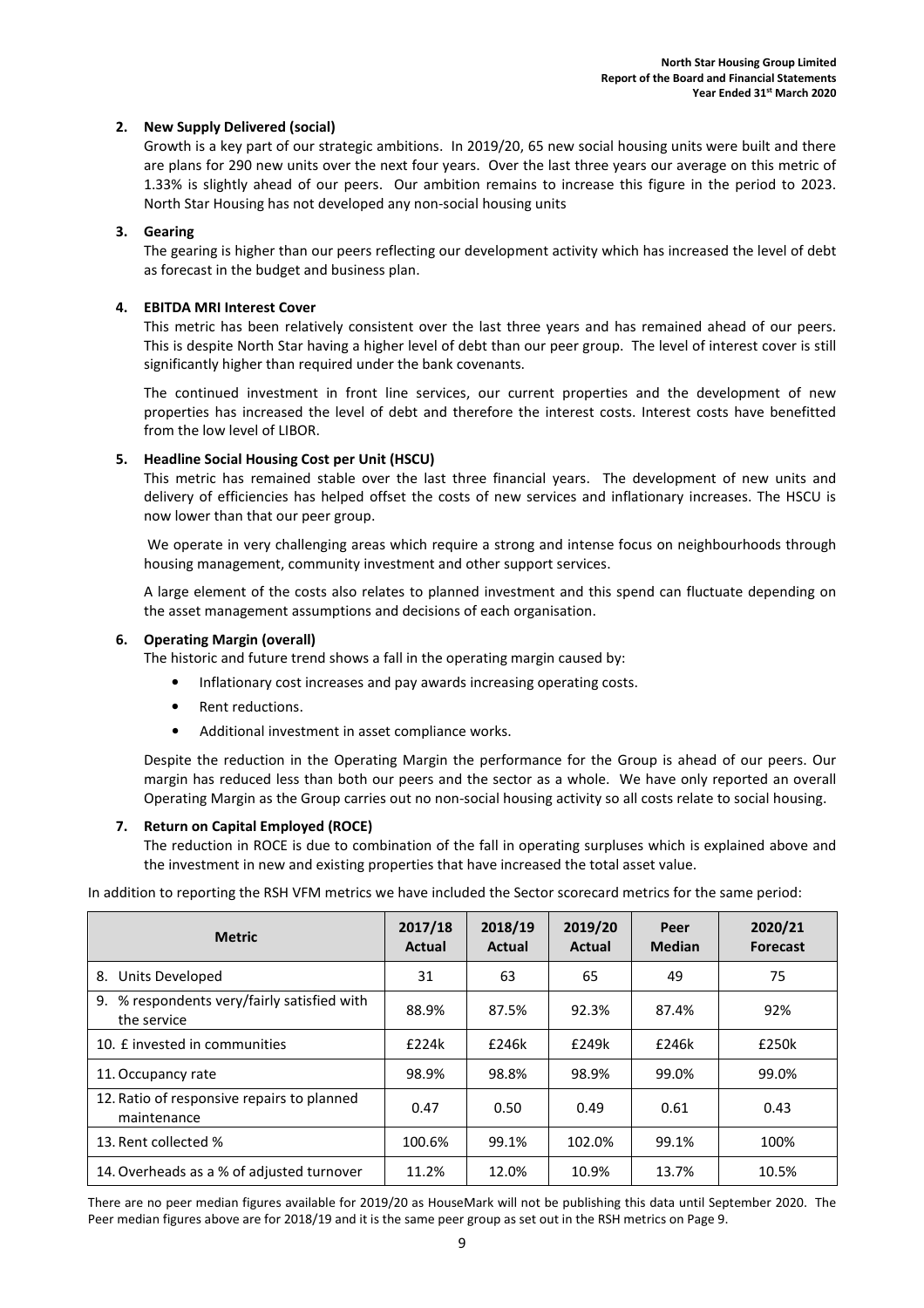#### 8. Units Developed

The narrative is the same as for the RSH metric on new supply delivered on Page 9 and remains ahead of our peer group.

#### 9. Customer Satisfaction

Overall customer satisfaction has increased and we are now performing ahead of the peer group. We continue to work with our repairs and servicing contractors to improve the service to customers as we know that these services are a key area.

#### 10. £ Invested in Communities

We have continued to invest in our communities and have worked with a range of partners to maximise our impact. Further details on this are set out on Page 14.

#### 11. Occupancy Rate

We operate in some very challenging urban areas, where we have concentrations of difficult to let housing stock with relatively high tenancy turnover.

#### 12. Ratio of Responsive Repairs to Planned

This metric has remained consistent over the last three years which reflects the profile of the investment in our current stock. The level of capitalised maintenance changes each year to reflect the asset management data and asset management strategy.

#### 13. Rent Collected %

Despite the roll out of Universal Credit in some of our very challenging areas, we have maintained our performance in relation to the peer median through focussed management. In addition to strong performance on the management of arrears the metric has been impacted by the timing of housing benefit payments.

#### 14. Overheads as a % of Adjusted Turnover

Reducing our overheads was a key target for 2019/20 and there have been reductions in all overhead areas in the last 12 months.

Overall our outturn is as good as, or better than, our peer group.

#### Performance against our VfM Strategy – 2019/20

There is a range of activity and outputs that evidence the delivery of VfM over the last 12 months.

#### North Star - Strategic Metrics

A number of targets were set for the delivery of VFM during 2019/20 and these covered all areas of the organisation:

| <b>Strategic</b><br><b>Objective</b> | Metric/Project                                                                                                      | 2019/20 Target | 2019/20<br><b>Actual</b> |
|--------------------------------------|---------------------------------------------------------------------------------------------------------------------|----------------|--------------------------|
|                                      | % of repairs appointments kept                                                                                      | 92%            | 95.8%                    |
|                                      | £ of Social value delivered<br>£2.75m<br><b>Customers</b><br>% customer satisfaction with overall<br>92%<br>service |                | £2.75m                   |
|                                      |                                                                                                                     |                | 92.3%                    |
|                                      | % of tenancy turnover                                                                                               | < 13%          | 12.9%                    |
|                                      | Number of units delivered                                                                                           | 68             | 65                       |
| Growth                               | Number of supported housing units<br>delivered                                                                      | 5 units        | 6 units                  |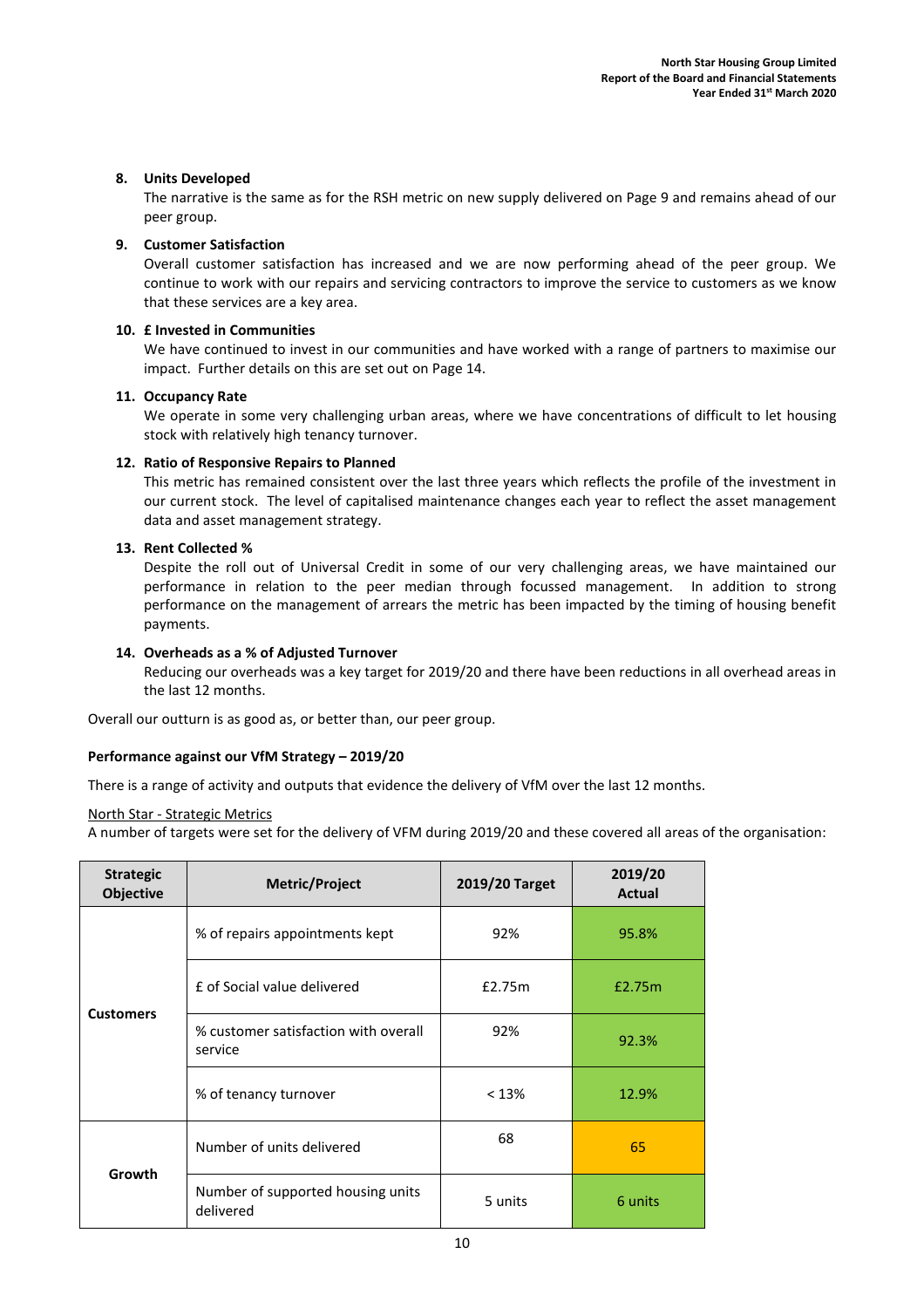| Deliver a health project                                        | 1 project | Not achieved  |
|-----------------------------------------------------------------|-----------|---------------|
| Conversion of Darlington office space<br>into residential units | 2 units   | In progress   |
| Deliver a community led<br>development                          | 1 project | Not achieved. |

The overall satisfaction with our services is above target and all other metrics for customers exceeded the target for 2019/20.

In October 2019 we also joined the Institute of Customer Service with a focus on enhancing the customer experience and improving satisfaction. This membership enables us to benchmark our service against leading, non-housing sector, businesses.

In terms of Growth we feel slightly short for the number of units delivered in the year due to the impact of COVID-19 in March 2020. However we did manage to exceed the target for supported housing units with new units in Stockton with funding from the Homes England Move on Fund.

Board agreed that the delivery of a health project should be removed from the Corporate Plan because of the inherent challenges in its delivery, many of which were outside of our control. The conversion of the Darlington office space has been delayed due to the impact of COVID-19. During the year we received planning permission for the conversion and works had started in March 2020. We were also unable to progress a community led development project as the proposals under consideration did not meet our development feasibility criteria and were undeliverable.

To support the delivery of the core strategic objectives there are a number of enabling objectives. These cover the other six themes from the Leading and Growing to 2023 strategy and all these themes are vital to ensuring the delivery of the two core strategic objectives of Customers and Growth.

| <b>Enabling</b><br><b>Objective</b> | <b>Metric</b>                                                     | 3 Year Target                                                    | 2019/20 Update                                                |
|-------------------------------------|-------------------------------------------------------------------|------------------------------------------------------------------|---------------------------------------------------------------|
| Culture                             | Retain IIP Platinum accreditation                                 | Formal assessment in<br>2020/21 plus in year<br>pulse surveys    | Survey to be carried<br>out in September<br>2020              |
| <b>Partnerships</b>                 | Stakeholder perception survey                                     | Survey to be carried<br>out by June 2020                         | Survey delayed due<br>to CV-19 and will be<br>done in 2021/22 |
|                                     | Retain G1/V1 ratings                                              | Assessed annually                                                | Confirmed in<br>November 2019                                 |
| <b>Profile and</b><br>Reputation    | Stakeholder perception survey                                     | Survey to be carried<br>out by June 2020                         | Survey delayed due<br>to CV-19 and will be<br>done in 2021/22 |
|                                     | Deliver operating efficiencies<br>(including procurement savings) | £89k                                                             | £130k                                                         |
| <b>Resources</b>                    | % of time lost to sickness                                        | 1.4%                                                             | 3.2%                                                          |
|                                     | Increase the borrowing capacity of<br>the Group                   | Funding in place to<br>enable development<br>of 500 units as per | Refinancing project<br>due to be completed                    |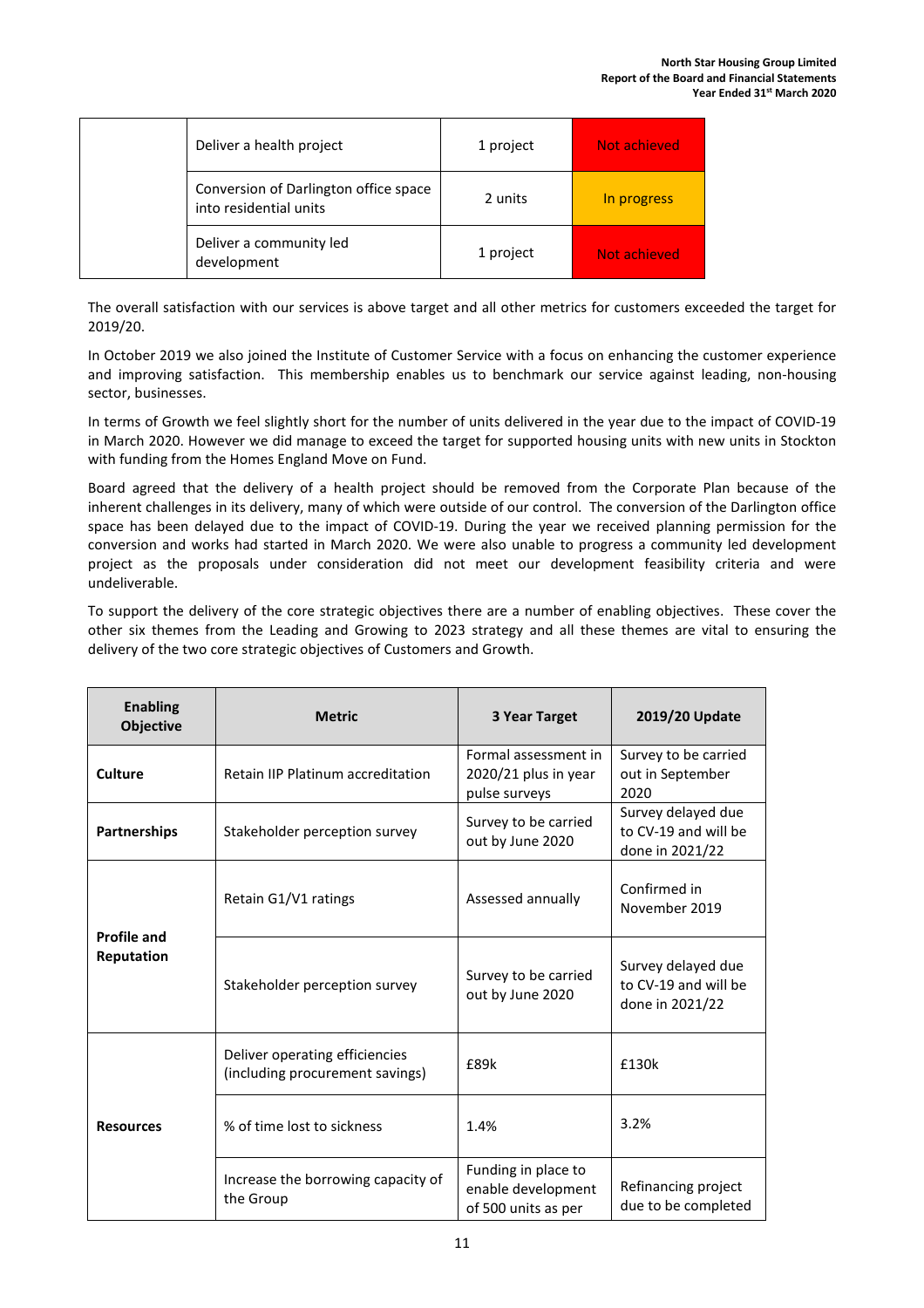|                                              |                                           | Leading and Growing<br>2023 vision        | by November 2020                                               |
|----------------------------------------------|-------------------------------------------|-------------------------------------------|----------------------------------------------------------------|
| <b>Technology and</b><br><b>Digitisation</b> | % of tenants accessing online<br>services | 25%                                       | 38%                                                            |
| Governance                                   | Consolidation of Group structure          | Simplified Group<br>structure<br>in place | Refinancing project<br>due to be completed<br>by November 2020 |

As part of joining the Institute of Customer Service we carried out a staff survey in March 2020 which focused on the employee perception of our customer service. We scored highly exceeding sector and non sector benchmark averages with areas of particular strength identified as our people, culture and strategy. We have developed an action plan to work on lower scoring areas and will complete a customer survey with the Institute during 2020/21 with results informing a new customer strategy.

A stakeholder survey was due to be carried out in June 2020 but it has been decided to defer this survey until 2021/22 due to the impact of COVID-19.

There are several actions that will be completed as part of the Refinancing project and this remains on track to be completed by November 2020. This project will see the consolidation of the Group into a single organisation providing a simpler operating structure. It will also result in a simpler funding structure which will provide the funding to deliver more new units. Importantly we will also be mitigating some key treasury risks by moving to improved covenants, increasing the term of our loans and also hedging to protect against future interest rate rises.

The My North Star platform launched in November 2019, this enables customers to 'self serve' by accessing repairs and tenancy services digitally. The platform has proven popular with customers and the number of customers accessing the portal has out performed our expectations.

The pandemic was undoubtedly a driver for customers moving to the portal to access services and the digitisation of services is a major part of VfM in the coming years. Not only are repairs now reported direct to the contractor thus reducing the administration but also accessing services online reduces telephone calls and online queries. Data from across the sectors shows the savings that can be delivered from digitisation and we will work during 2020/21 to better quantify the savings that this change will deliver.

The VfM strategy had six key objectives that helped link the VfM strategy to the wider organisation and these are set out below along with the key achievements during the year:

#### Smart Procurement

- Two new heating services contracts were procured and have been awarded to two new contractors. This procurement process involved a tenants' focus group which allowed us to tailor the procurement exercise to include key areas which they felt needed addressing around their customer services. The new contractors will also be providing new employment as a result of this award along with 14 new work placements.
- 11 new contracts were procured during 2019/2020 with a focus on best value with five of these delivering additional social value from our supply chain.
- We are regularly monitoring prices through framework providers and consortiums but have found to date that North Star has successfully managed to procure all requirements internally whilst still delivering value for money. We expect to see over £500k worth of savings from these contracts over the next 5 years and anticipate that this forecast will rise in 2020/2021.

#### Enable Growth

- Working with local authorities we accessed additional funding from the Homes England Move on Fund. This enabled us to purchase 6 new units in Stockton and more units will be purchased in Middlesbrough in 2020/21.
- Delivered 58 general needs units.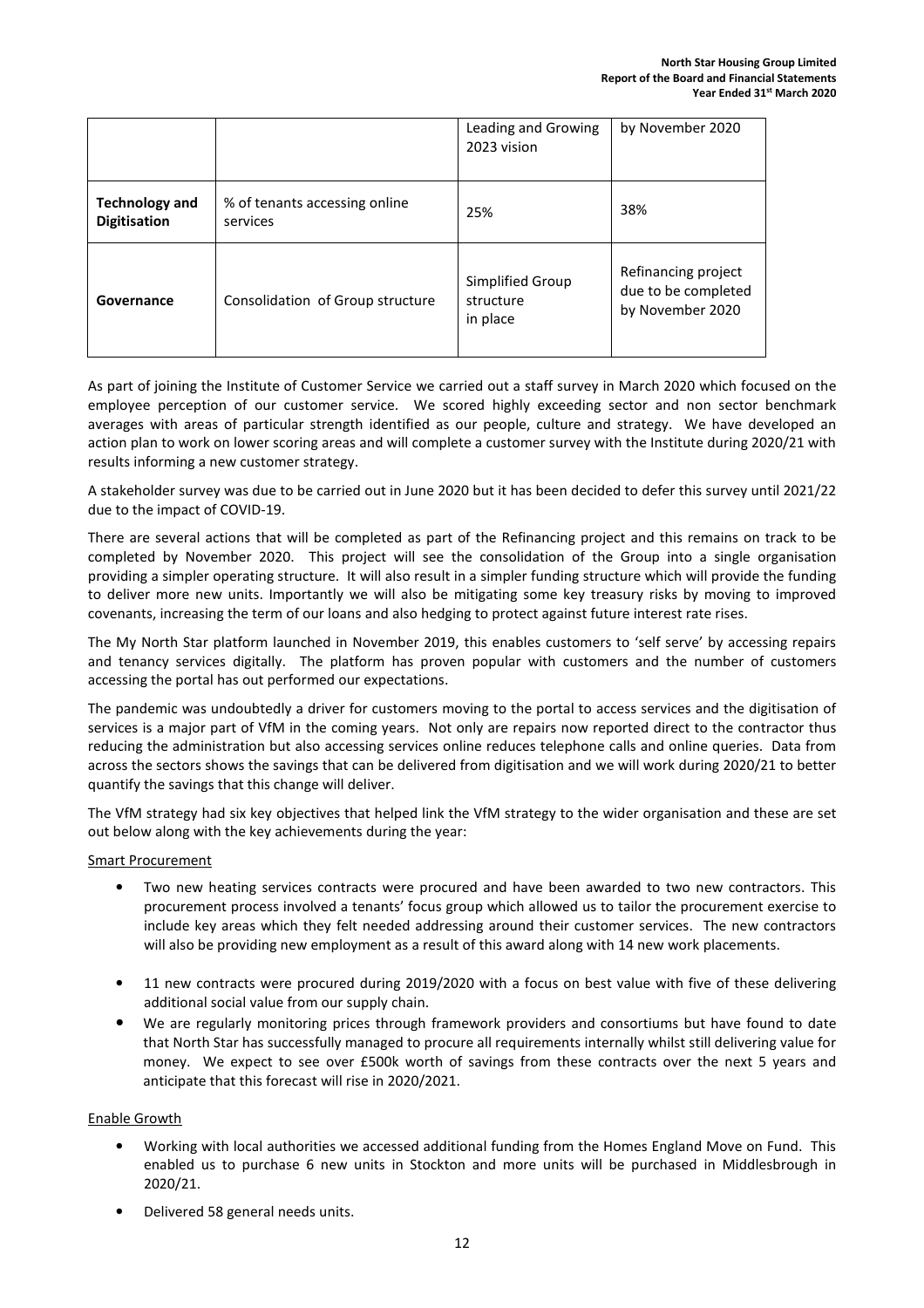- The refinancing project was started by Board in July 2019 with the creation of the Refinancing Working Group. This project is key to ensuring North Star has the funding in place to continue to develop new units throughout the 2020s.
- We have continued to invest in our staff on a wide range of training and development initiatives and maintained our Investors in People Platinum rating. Enabling and empowering our staff is a vital component of delivering our strategy.

#### Efficiency

The operating surplus was £5,541k which was £268k ahead of the original budget. There is a strong culture of financial control across the business and during the year there is a robust reforecasting process that takes place every quarter. These reforecasts ensure that savings were identified but also that any cost pressures were proactively managed by budget holders.

These savings were mostly reinvested back into the business and were key in supporting a range of other initiatives. This included a BAME apprenticeship programme, a new Geographical Information System (GIS) software and becoming a member of the Institute of Customer Service.

#### Maximise Social Value

- A dedicated Social Value Review report has been created for 2019/20 and this is available on the North Star website. This shows that over £2.5m of social value was delivered through a range of projects.
- We have worked with our supply chain to carry out a number of activities beneficial to the communities we work in. This includes a full refurbishment and remodelling of our Community Hub in Thornaby with approximately 30 contractors contributing to work worth in excess of £30k.
- We have provided financial support to a number of tenant events. In 2019/20 we have supported 56 tenant events that have provided over 1,100 hours of engagement.
- We have also provided funding to a number of organisations to carry out community projects. These projects include breakfast clubs at local primary schools, employment and skills projects at our local community hubs and youth activities in some of our most challenging communities and schemes.

#### Maximise Income

- There has been a focus on reducing void loss and improving the re-let process. This has involved our contractors as well as customers and staff. Performance for the year ended 31<sup>st</sup> March 2020 was in line with the budget and better than previous years creating savings.
- The roll out of Universal Credit continued across our customers and we proactively invested to create dedicated Welfare Benefits Officers. As well as ensuring arrears were managed these new posts helped ensure customers could access the full range of support they were entitled to. The strong performance on arrears is shown on Page 3 and over the last year customers were assisted to secure £746k of support they were entitled to.

#### Active Asset Management

- We reviewed the voids process with our contractors and managed to reduce our average re-let time down to 20 days.
- We have carried out an energy efficiency assessment of our offices and developed plans to reduce our carbon footprint.
- We included costs in our business plan to retrofit our properties and started work to improve the quality and accuracy of the EPC data on our properties.
- We introduced new Geographical Information System (GIS) software to allow us to better understand our estates and properties.

Our 2019/20 Value for Money statement also highlighted some areas where we need to improve our performance and an update against each of these areas is shown below:

• Budgeting and Efficiencies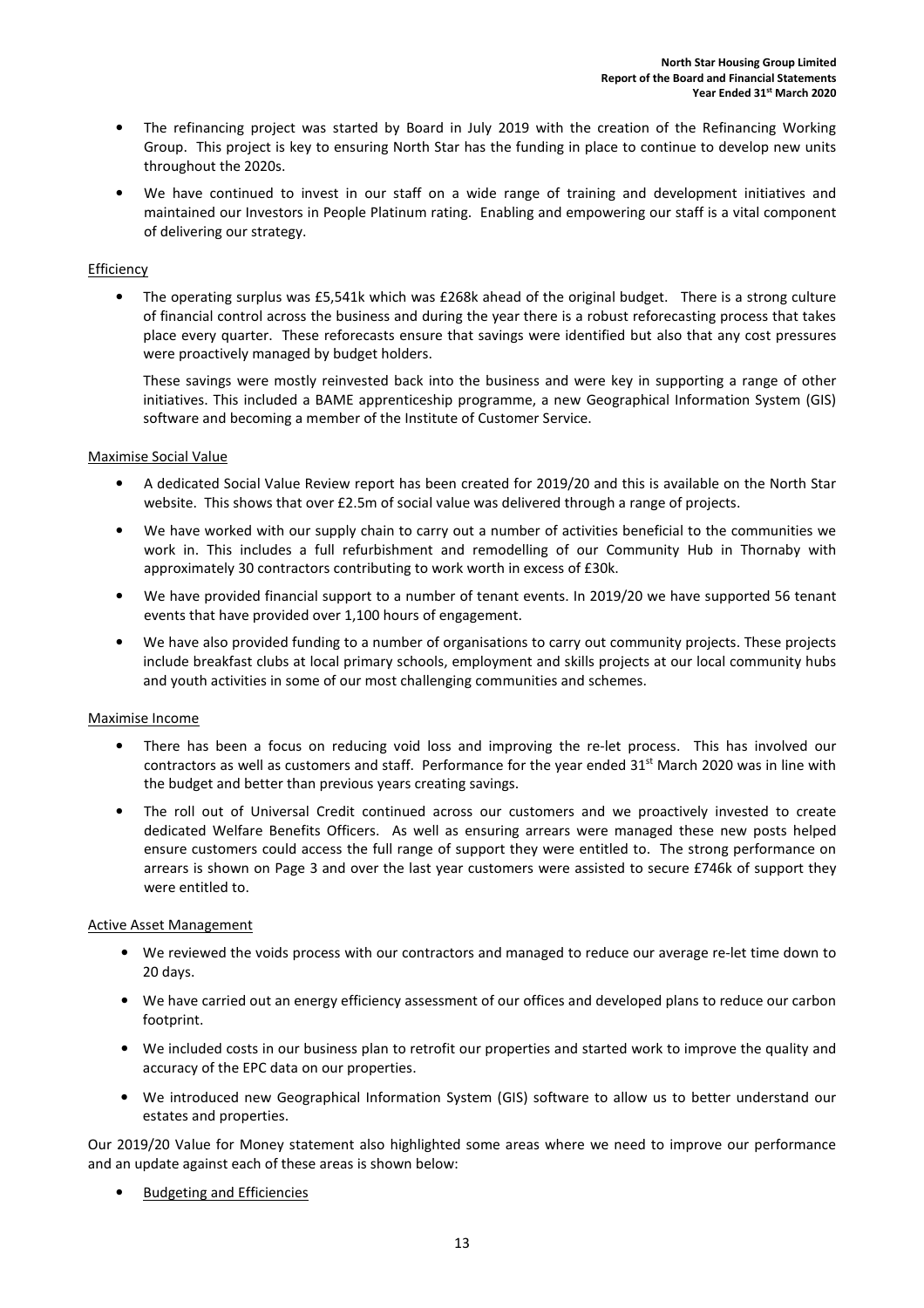We wanted to develop a better approach to forecasting and monitoring savings in budget and the business plan. The 2019/20 budget included £89k of efficiencies and had an operating margin of 25%. We outperformed on both areas and delivered an operating margin of 27.2%.

In addition we amended our approach to the efficiencies in the business plan with incremental efficiency targets being set in each organisation for the first five years.

• Overheads as a % of Turnover

We were in the lower quartile for this metric on HouseMark. The Sector Scorecard shows this has reduced during 2019/20. There have been savings in Finance, ICT and People Services during the year and the reduction in percentage equates to a saving of almost £150k during the year.

• Tenancy Turnover

This has reduced from over 14% in 2018/19 to 12.9% in 2019/20 with staff working to support customers and we work with tenants sustain tenancies.

• Management Costs

As noted in the overheads section above we have also reduced our back office costs which are all part of the management costs. We reviewed our approach to benchmarking with HouseMark during the year and this led to the reclassification of our customer service costs from management to housing and repairs. This will make our data more consistent with our peers.

From reviewing HouseMark, Global Accounts data and a range of other financial and performance information the areas we need to improve in 2020/21 are:

- Reduce demand for responsive repairs The maintenance team have been reviewing data from 2019/20 to identify themes and trends and will be working with our contractor to identify how we can reduce demand in these areas.
- Continue to reduce our tenancy turnover We are reviewing approaches to improve tenancy sustainment. This will include strengthened pre-tenancy work with incoming tenants. In addition, making more effective use of data to proactively direct support to those tenants and area's most susceptible to tenancy failure.

We will also have to work to manage the impact of COVID-19 on the business and this has been a key focus in the first part of 2020/21.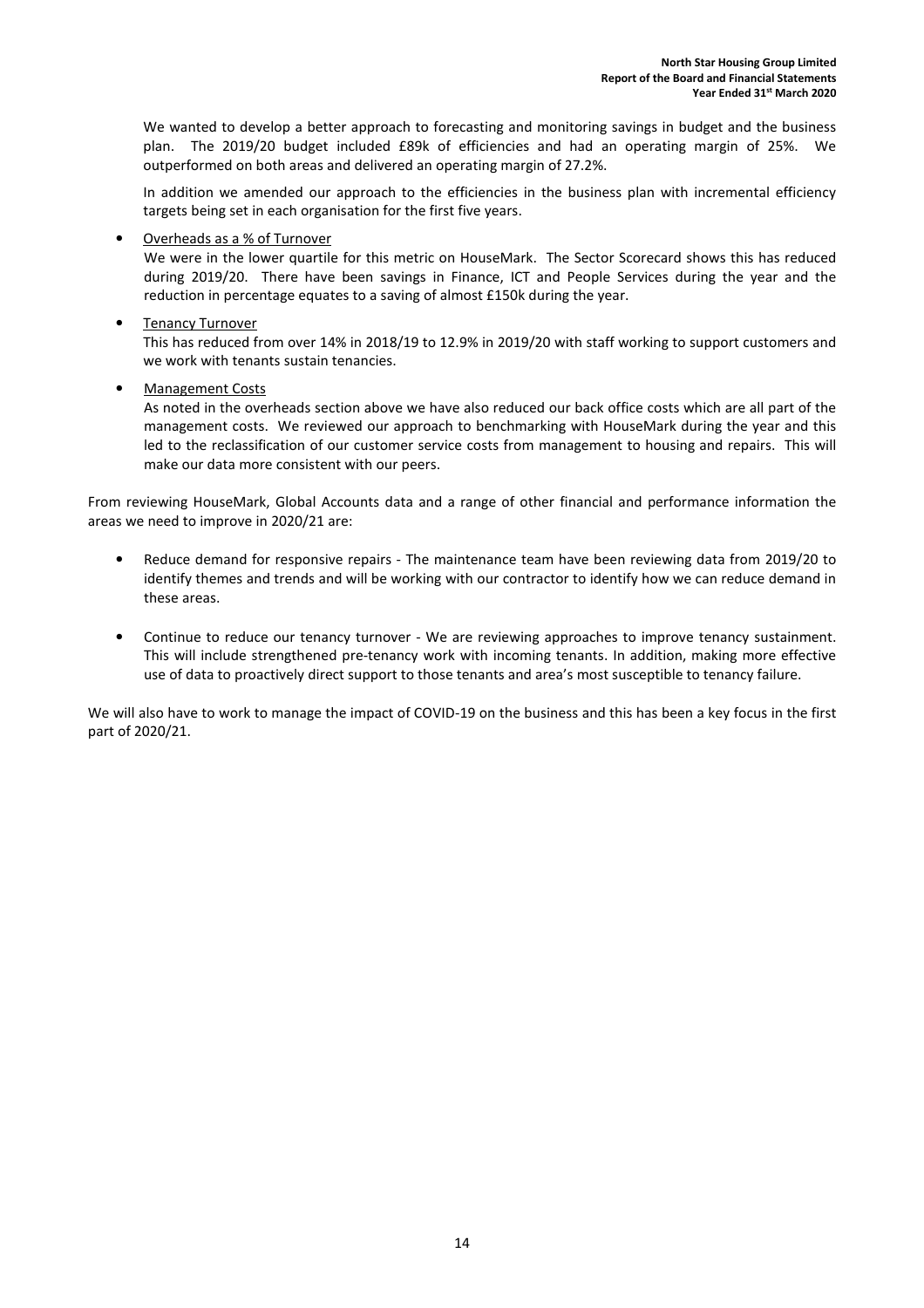#### VFM - 2020/21 Year and Beyond

The Refinancing project is expected to be completed in November 2020. As well as moving to a simpler governance structure with the consolidation of the Group this project will also put new long term funding in place. This new funding will mean a further 300 new units can be develop and it will also reduce the treasury risks on interest rates and the loan maturity. The current forecast is that this project will increase the 30 year cumulative net surplus by at least £50m.

The table below shows our targets for the Regulator's metrics over the next three years and reflects the new governance and funding structure of North Star.

| North Star Targets - VFM regulatory                | 2020/21<br>(target) | 2021/22<br>(target) | 2022/23<br>(target) | 2023/24<br>(target) |
|----------------------------------------------------|---------------------|---------------------|---------------------|---------------------|
| Reinvestment<br>$\mathbf{1}$ .                     | 3.1%                | 7.0%                | 5.3%                | 5.5%                |
| New Supply Delivered (social)                      | 2.0%                | 2.3%                | 1.6%                | 1.6%                |
| Gearing<br>3.                                      | 46.9%               | 47.9%               | 48.3%               | 48.3%               |
| <b>EBITDA MRI Interest Cover*</b><br>4.            | 168%                | 145%                | 154%                | 166%                |
| Headline Social Housing Cost per Unit (HSCU)<br>5. | £3,613              | £4,162              | £4,143              | £4,170              |
| <b>Operating Margin (all)</b><br>6.                | 25%                 | 27%                 | 28%                 | 31%                 |
| Return on Capital Employed<br>7.                   | 2.6%                | 2.7%                | 2.8%                | 3.2%                |

\*excluding one off costs relating to the refinancing project in 2020/21.

The movement in metrics over the next three years reflects the investment aspirations in new and existing stock as well as the key business plan assumptions on interest rates, inflation and efficiencies. The operating margin metric has been impacted by COVID-19 related adjustments which have reduced the forecast operating margin in 2020/21.

The reinvestment metric rises with investment in new units and existing stock. This also impacts the new supply delivered metric. The assumptions on interest rates, which are forecast to rise to 4% by 2025, and inflation have affected the EBITDA MRI Interest Cover, HSCU and Operating Margin metrics. This is despite the inclusion of efficiencies in each of these years.

The EBITDA MRI Interest cover is also impacted by the inclusion of retrofit spend in the business plan from 2022. This additional investment starts at £1m and continues for the life of the plan allowing North Star to improve the energy efficiency of their properties. This investment also increases the HSCU – if the investment in capitalised maintenance is excluded the HSCU metric actually reduces over the four years.

Gearing has increased with the impact of the refinancing project but this metric then remains stable over the next four years.

Our forecast performance on the VFM metrics should allow us to remain at least in line with our peers and make best use of the assets within the organisation.

During 2020/21 the Refinancing Project will be completed and one of the objectives of this project is to deliver better VFM for North Star. The improved VFM will come from a number of areas:

- Lower interest rate costs across the 30 years of the business plan.
- Increased number of new units that can be developed.
- Improved operating surplus driven by new units.
- A simpler governance and funding structure.

This project is due to be completed in November 2020.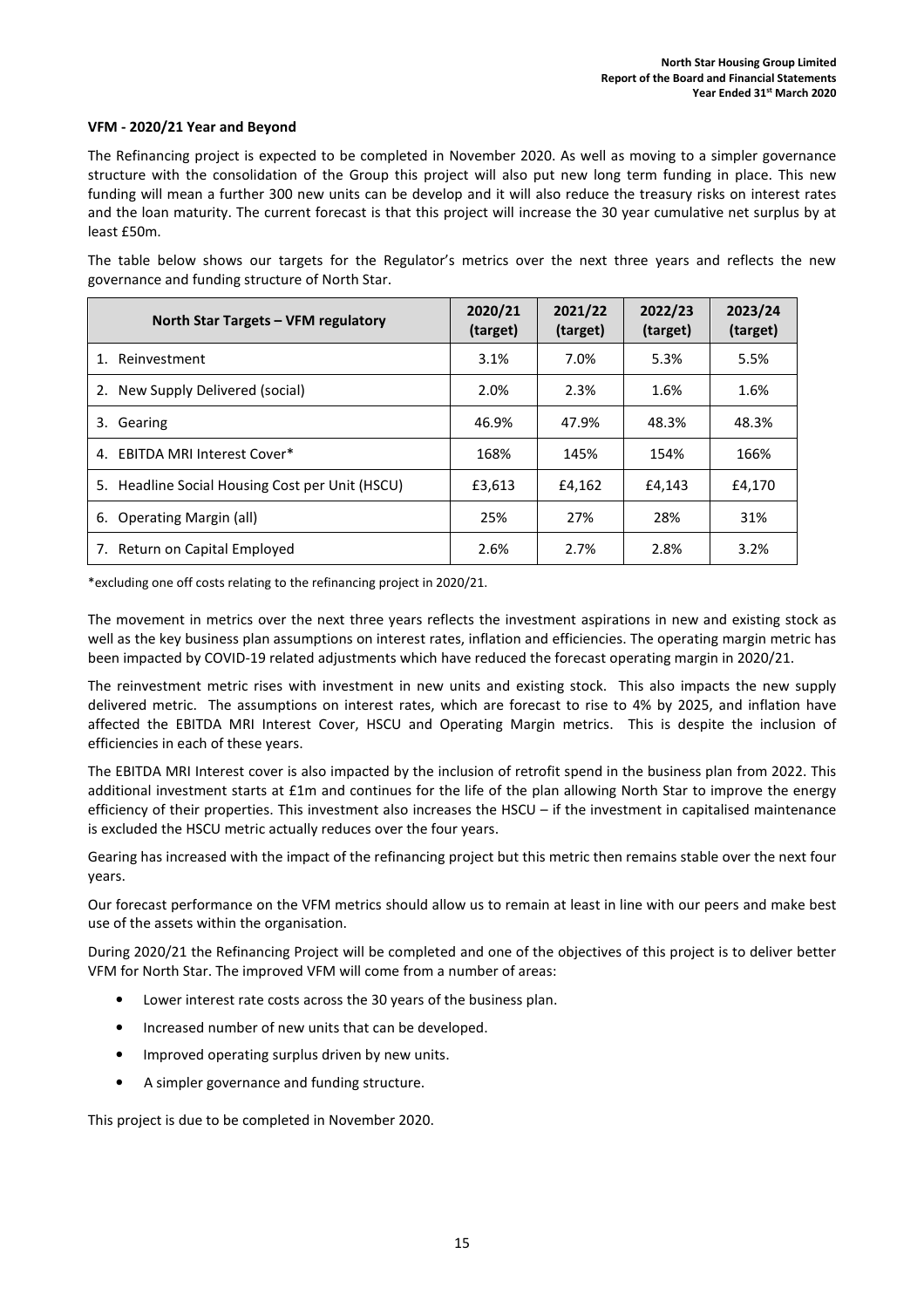# North Star – Value for Money Metrics

Our KPI's have been aligned to the two key strategic objectives and where possible a three-year target has been set. In some cases, the metric relates to a shorter time frame and the target also reflects this.

| <b>Strategic</b><br><b>Objective</b> | Metric/projects                                              | 3 Year Target                                         |
|--------------------------------------|--------------------------------------------------------------|-------------------------------------------------------|
|                                      | Carry out Institute of Customer Service survey of<br>tenants | First survey in 2020/21                               |
|                                      | % customer satisfaction with repairs service                 | 2020/21 - 92%<br>2021/22 - 92.5%<br>$2022/23 - 93%$   |
| <b>Customers</b>                     | f of Social value delivered                                  | 2020/21 - £2.8m<br>2021/22 - £2.9m<br>2022/23 - £3.0m |
|                                      | % customer satisfaction with overall service                 | $2020/21 - 92.5%$<br>2021/22 - 93%<br>$2022/23 - 94%$ |
|                                      | % of tenancy turnover                                        | 2020/21 - 12%<br>2021/22 - 11%<br>2022/23 - 10.5%     |
| Growth                               | Number of units delivered                                    | 2020/21 - 76<br>$2021/22 - 75$<br>$2022/23 - 64$      |
|                                      | Number of supported housing units delivered                  | 5 units per year                                      |

To support the delivery of the core strategic objectives there are a number of enabling objectives:

| <b>Enabling</b><br><b>Objective</b> | <b>Metric</b>                                                     | 3 Year Target                                                               |
|-------------------------------------|-------------------------------------------------------------------|-----------------------------------------------------------------------------|
| <b>Culture</b>                      | Retain IIP Platinum accreditation                                 | Formal assessment in September<br>2020/21                                   |
| <b>Partnerships</b>                 | Stakeholder perception survey                                     | Survey to be carried out in 2021/22                                         |
| <b>Profile and</b>                  | Retain G1/V1 ratings                                              | Assessed annually                                                           |
| Reputation                          | Stakeholder perception survey                                     | Survey to be carried out in 2021/22                                         |
|                                     | Deliver operating efficiencies (including procurement<br>savings) | 2020/21 - £125k<br>2021/22 - £202k<br>2022/23 - £324k                       |
| <b>Resources</b>                    | % of time lost to sickness                                        | 2020/21 - 3%<br>2021/22 - 2.8%<br>2022/23 - 2.5%                            |
|                                     | Increase the borrowing capacity of the Group                      | Refinancing Project to be completed<br>by November 2020                     |
| <b>Technology</b>                   | % of tenants accessing online services                            | 2020/21 - 55%<br>2021/22 - 62%<br>2022/23 - 70%                             |
| and Digitisation                    | % of tenants reporting repairs through My North Star              | $2020/21 - 20%$<br>$2021/22 - 30%$<br>$2022/23 - 40%$                       |
| Governance                          | Consolidation of Group structure                                  | Part of the Refinancing Project which<br>will be completed by November 2020 |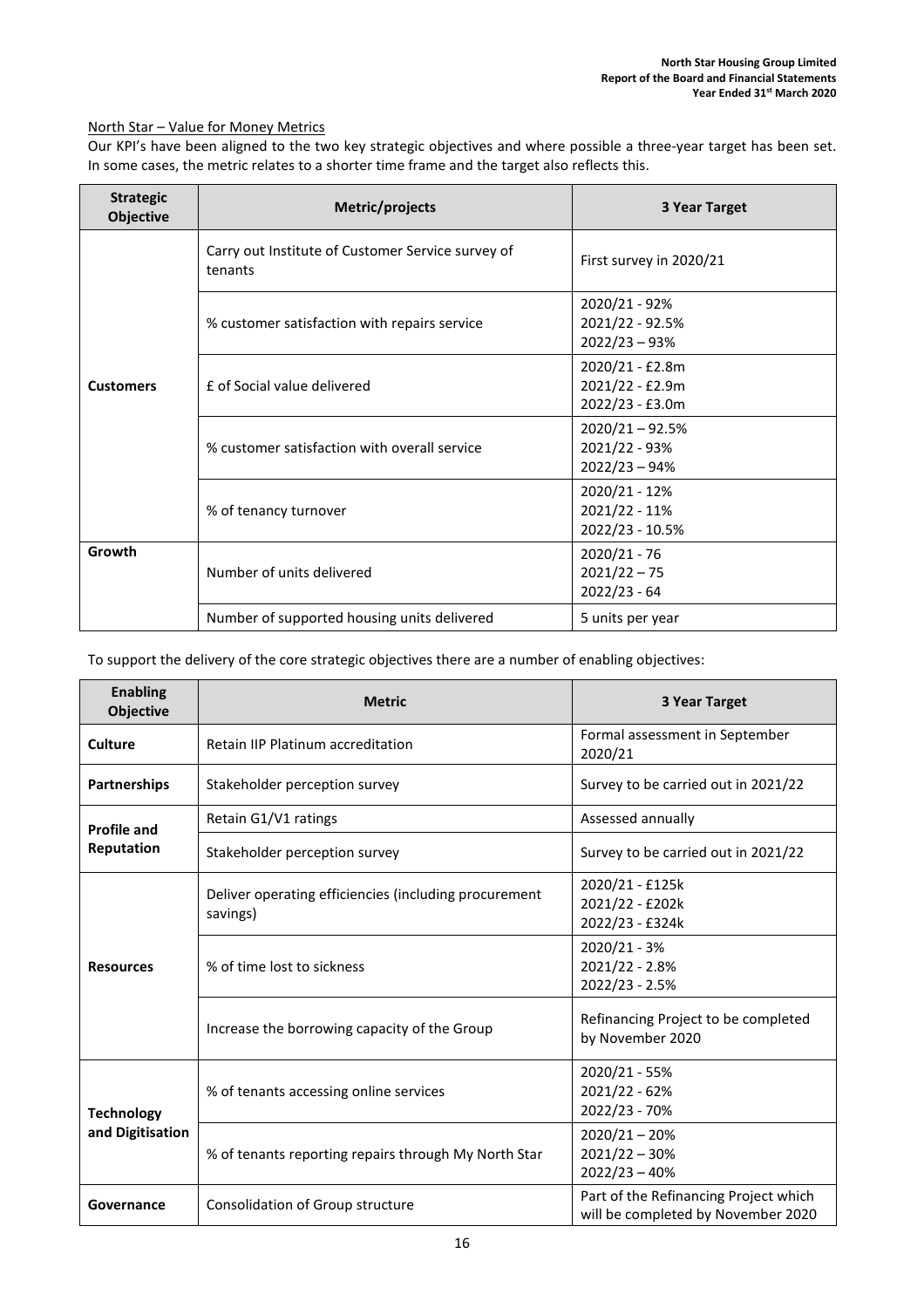In some cases, the target for the next three years is to maintain the current level of performance and remain in the upper quartile of these metrics. Targets set for the 2021/22 and 2022/23 financial years are indicative targets. The Board will approve the final targets at the start of each financial year.

Overall there is a substantial range of VFM activity across all areas of the organisation. This can be demonstrated by the projects listed above, the strong performance on VFM records and the targets set for future years.

#### Internal Controls Assurance

The Board acknowledges its overall responsibility for establishing and maintaining the whole system of internal control and for reviewing its effectiveness. This responsibility applies to all organisations within the Group.

The system of internal control is designed to manage, rather than eliminate, the risk of failure to achieve business objectives, and to provide reasonable, though not absolute, assurance against material misstatement or loss.

The Board has received the annual review of the effectiveness of the system of internal control for the Group and the Annual Report of the Internal Auditor.

The process for identifying, evaluating and managing the significant risks faced by the Group is ongoing and has been in place throughout the period commencing  $1<sup>st</sup>$  April 2019 up to the date of approval of the Report and Financial Statements.

A specific risk management process was developed very quickly for the management of Covid-19 using the existing risk framework. This was highly effective and enabled us to focus on the immediately presenting issues. Our reporting, communication and dialogue with Board was increased during this period and closer monitoring was introduced. The potential impact of Covid-19 is now fully integrated into the comprehensive risk framework.

Key elements of the control framework include:

- Assessing compliance with the Regulator of Social Housing Regulatory Standards.
- Adoption of and compliance with the National Housing Federation 2015 Code of Governance Promoting Board Excellence in Housing Associations - in accordance with the Regulatory Standard on Governance and Financial Viability.
- Board approved terms of reference and delegated authorities for the Group Audit Committee and ad-hoc working groups.
- Clearly defined management responsibilities for the identification, evaluation and control of significant risks.
- Robust strategic and business planning processes, with detailed financial budgets and forecasts.
- The updated version of the Financial Regulations as approved by the Board in March 2019.
- Formal recruitment, retention, training and development policies for staff and Board.
- Established authorisation and appraisal procedures for all significant new initiatives and commitments.
- A new risk management framework was approved by the Board and this included the introduction of a 'three lines of defence' assurance model to all risk registers.
- The annual review of the effectiveness of the systems of internal control, which considers risk management, internal audit arrangements, and the approach to procurement and fraud. The 2019/20 review concluded that there is sufficient evidence to confirm that adequate systems of internal control existed and operated throughout the year and that those systems were aligned to an on-going process for the management of the significant risks facing the Group.
- An Internal Audit function which agrees an annual programme of work with the Group Audit Committee, meets with the Committee (with and without management in attendance) and provides reports to the Committee detailing the levels of assurance for each area reviewed, as well as an Annual Report. As in previous years the 2019/20 Annual Report concluded that "from the areas reviewed during the year, North Star Housing Group has reasonable and effective risk management, control and governance processes in place".
- A comprehensive approach to treasury management which is subject to external review on an annual basis. In November 2019 Centrus were appointed as the new treasury advisors to the Group.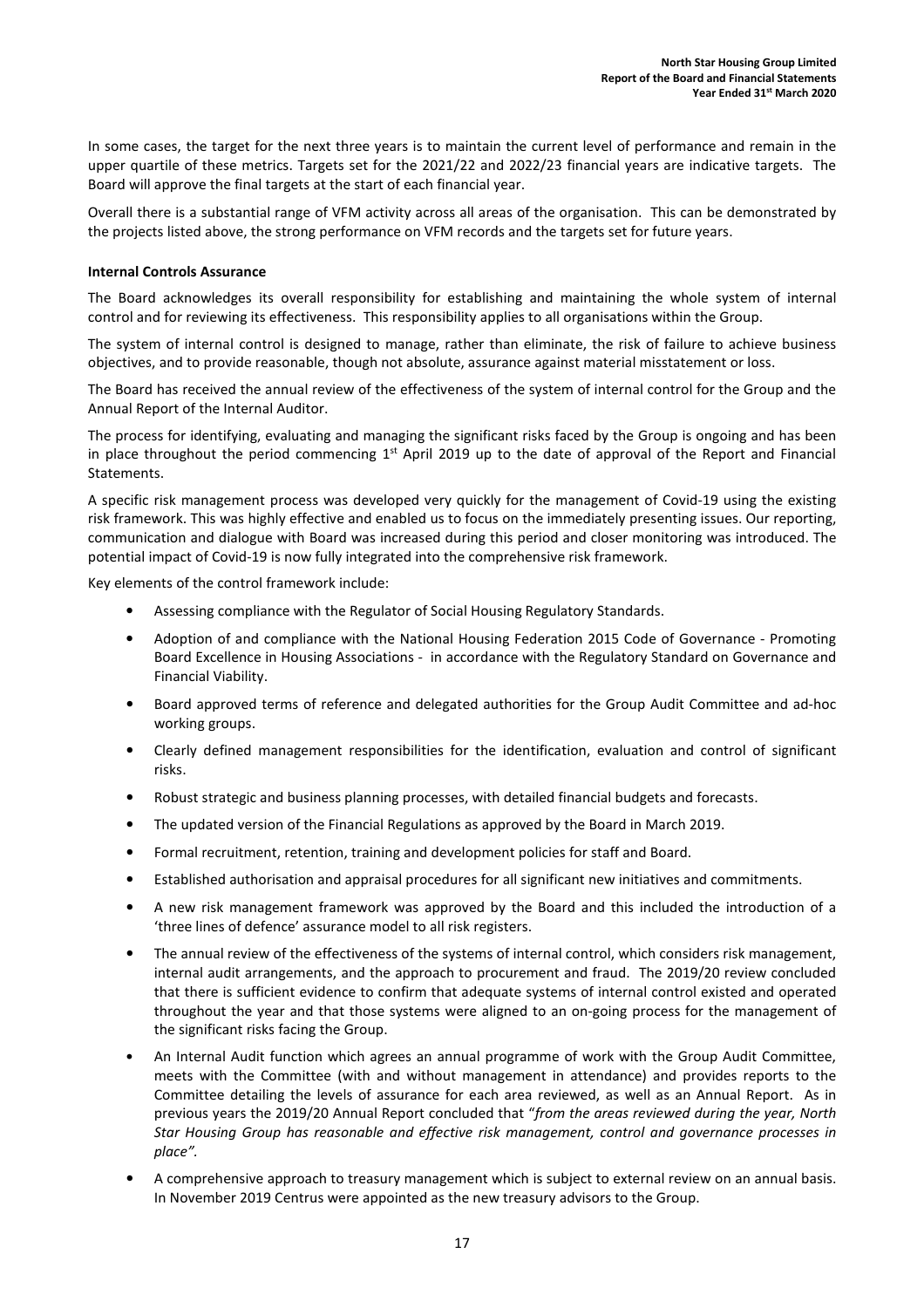- A review of the 'Golden Rules', which cover liquidity, covenants and key operational metrics. Performance against these is reported to the Board quarterly.
- Regular reporting on key business objectives, targets and outcomes.
- Board approved whistle-blowing, anti-theft and corruption policies.
- A regular review of Internal and External Auditors and their roles/periods of appointment.

#### Financial Risk Management

The Group's operations expose it to a variety of financial risks including credit risk, interest rate risk and liquidity risk. The Group's principal financial instruments comprise cash and bank deposits, bank loans and overdrafts, other loans and obligations under operating leases, together with debtors and creditors that arise directly from its operations.

The main risks arising from the Group's financial instruments can be analysed as follows:

### Credit Risk

The Group's principal financial assets are bank balances, cash and rent debtors, which represent the Group's maximum exposure to credit risk in relation to financial assets.

The Group's credit risk is primarily attributable to its rent debtors. A detailed arrears monitoring process is in place and the amounts shown in the balance sheet are net of a provision for doubtful debts estimated by the Group's management, based on prior experience. Performance on arrears has been strong in 2019/20 despite the continued roll out of Universal Credit.

The credit risk on liquid assets is limited because the counterparties are banks that retain high credit ratings with international credit rating agencies.

### Interest Rate Risk

The Group's policy is to ensure that between 60% and 80% of its long term borrowings are held on fixed interest rate arrangements with a range of maturity dates to ensure that the Group's exposure to significant movements in interest rates is limited. In July 2019 the Board established the Refinancing Working Group and whilst this project was in progress it was agreed that no further hedging would be put in place. This was to avoid the creation of potential exit costs and meant that the percentage of hedged debt fell below 60% to 54%. This temporary departure from our internal policy was Board approved. The Board monitors the overall level of borrowing and interest costs to limit any adverse effects on the financial performance of the Group. It is expected that when the refinancing project completes the level of hedged debt will be above 90%.

# Liquidity Risk

The Group continues to ensure that its liabilities can always be met when due and that adequate liquidity is at all times available to meet unexpected expenditure requirements that may arise from time to time. One of our 'Golden Rules' prescribes a minimum level of cash reserves for each Group member.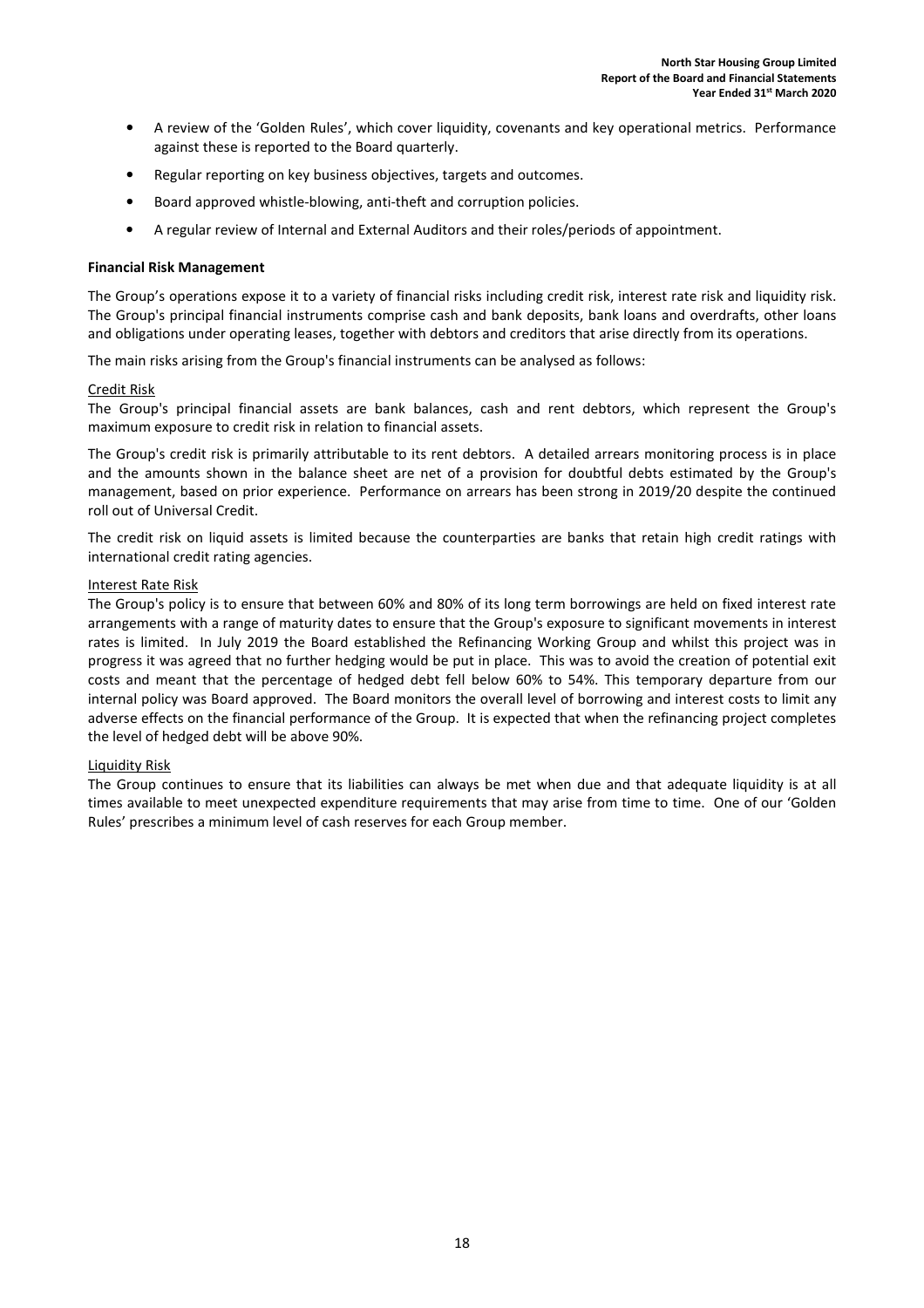#### Going Concern

The Group's business activities, together with the factors likely to affect its future development, performance and position are set out in this report and the Financial Statements.

The Group meets its day to day working capital requirements through the current account, which was cash positive throughout the year. The Group meets its development programme requirements through a combination of grant and debt funding. Note 21 of the Financial Statements highlights the current level of debt and repayment terms.

The Group's forecasts and projections show that it should be able to continue to operate within the level of its current facilities and no matters have been drawn to its attention to suggest that future funding may not be forthcoming on acceptable terms.

The Group business plan that was approved by Board in April 2020 sets out the financial plans for the next 30 years and also includes a range of stress tests to give the Board additional assurance over the strength of these plans.

After making enquiries, the Board has a reasonable expectation that the Group has adequate resources to continue in operational existence for the foreseeable future. Accordingly, the Group continues to adopt the going concern basis in preparing these Financial Statements.

#### Disclosure of Information to Auditor

The Board members who held office at the date of approval of this Board Report confirm that, so far as they are each aware, there is no relevant audit information of which the Group's Auditor is unaware; and all Board members have taken all steps that they ought to have taken as Board members to make themselves aware of any relevant audit information and to establish that the Group's Auditor is aware of that information.

#### Auditor

A resolution to re-appoint Beever & Struthers as Auditor will be proposed at the Board meeting on 14th September 2020.

#### Approval

This Report was approved by the Board on 14<sup>th</sup> September 2020 and signed on its behalf by:

P Waugh Chair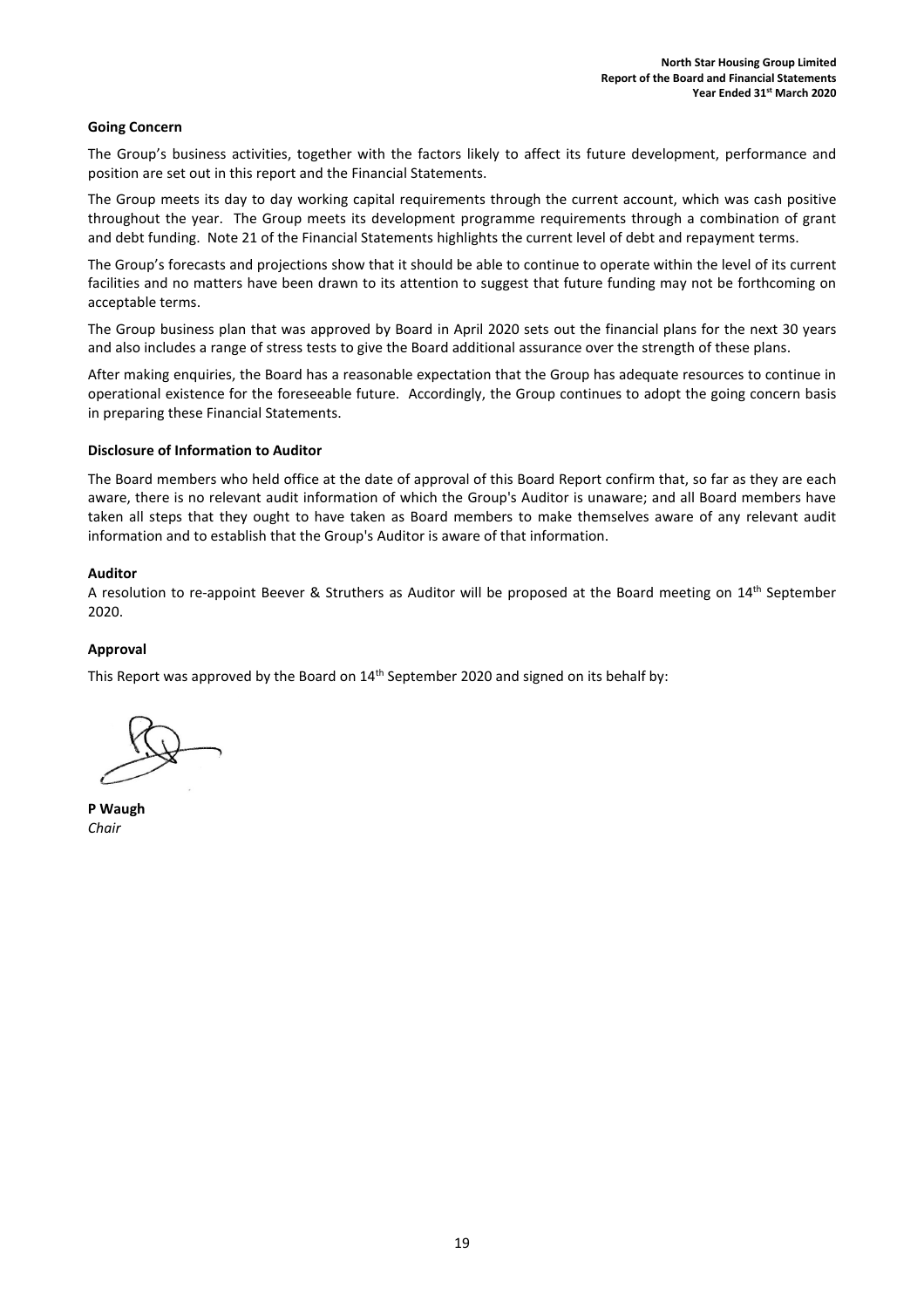# Statement of the Board's responsibilities in respect of the Board's annual report and the financial statements

The Board is responsible for preparing the Board's Report and the financial statements in accordance with applicable law and regulations.

Co-operative and Community Benefit Society law requires the Board to prepare financial statements for each financial year. Under those regulations the Board has elected to prepare the financial statements in accordance with UK Accounting Standards, including FRS102, The Financial Reporting Standard applicable in the UK and Republic of Ireland.

The financial statements are required by law to give a true and fair view of the state of affairs of the Group and the Association and of the income and expenditure of the Group and the Association for that period.

In preparing these financial statements, the Board is required to:

- Select suitable accounting policies and then apply them consistently.
- Make judgements and estimates that are reasonable and prudent.
- State whether applicable UK Accounting Standards and the Statement of Recommended Practice have been followed, subject to any material departures disclosed and explained in the financial statements.
- Prepare the financial statements on the going concern basis unless it is inappropriate to presume that the Group will continue in business.

The Board is responsible for keeping proper books of account that disclose with reasonable accuracy at any time the financial position of the Group and enable it to ensure that its financial statements comply with the Co-operative and Community Benefit Societies Act 2014, the Housing and Regeneration Act 2008 and the Accounting Direction for Private Registered Providers of Social Housing 2015. The Board has general responsibility for taking such steps as are reasonably open to it to safeguard the assets of the Group and to prevent and detect fraud and other irregularities.

The Board is responsible for the maintenance and integrity of the corporate and financial information included on the Association's website. Legislation in the UK governing the preparation and dissemination of financial statements may differ from legislation in other jurisdictions.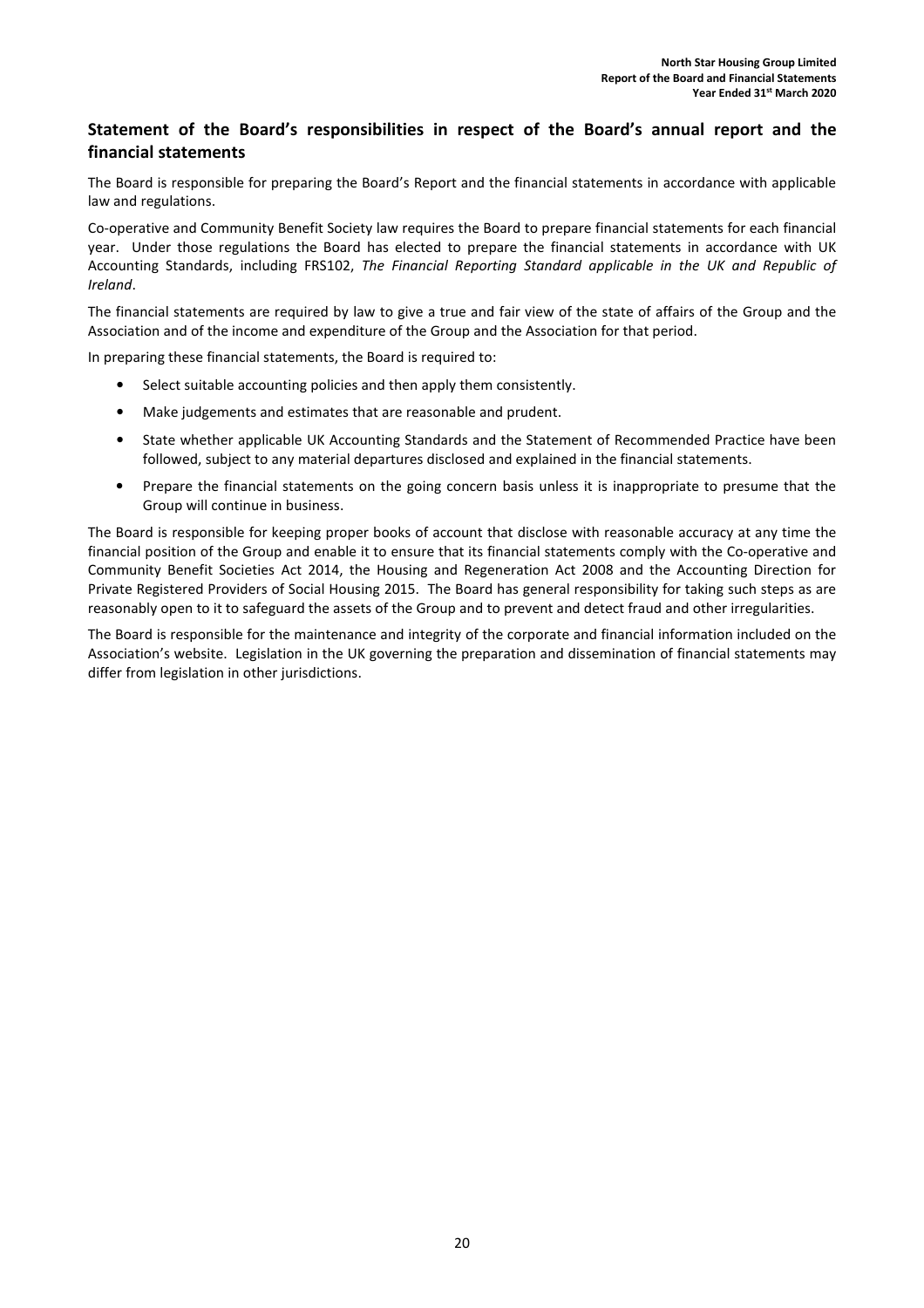# Independent auditor's report to the members of North Star Housing Group Limited

#### Opinion

We have audited the financial statements of North Star Housing Group Limited ('the Parent Association') and its Subsidiaries ('the Group') for the year ended  $31^{st}$  March 2020 which comprise the Consolidated Statement of Comprehensive Income, the Association Statement of Comprehensive Income, the Consolidated Statement of Financial Position, the Association Statement of Financial Position, the Consolidated Cash Flow Statement, the Consolidated Statement of Changes in Reserves, the Association Statement of Changes in Reserves and related Notes 1 to 29 to the financial statements, including a summary of significant accounting policies. The financial reporting framework that has been applied in their preparation is applicable law and United Kingdom Accounting Standards, including Financial Reporting Standard 102 "The Financial Reporting Standard applicable in the UK and Republic of Ireland" (United Kingdom Generally Accepted Accounting Practice).

In our opinion, the financial statements:

- Give a true and fair view of the state of the Group and the Parent Association's affairs as at  $31<sup>st</sup>$  March 2020 and of its income and expenditure for the year then ended;
- Have been properly prepared in accordance with United Kingdom Generally Accepted Accounting Practice; and
- Have been properly prepared in accordance with the Co-operative and Community Benefit Societies Act 2014, the Housing and Regeneration Act 2008 and the Accounting Direction for Private Registered Providers of Social Housing 2019.

#### Basis for Opinion

We conducted our audit in accordance with International Standards on Auditing (UK) (ISAs (UK)) and applicable law. Our responsibilities under those standards are further described in the Auditor's responsibilities for the audit of the financial statements section of our report. We are independent of the Group and Parent Association in accordance with the ethical requirements that are relevant to our audit of the financial statements in the UK, including the FRC's Ethical Standard, and we have fulfilled our other ethical responsibilities in accordance with these requirements.

We believe that the audit evidence we have obtained is sufficient and appropriate to provide a basis for our opinion.

#### Conclusions Relating to Going Concern

We have nothing to report in respect of the following matters in relation to which the ISAs (UK) require us to report to you where:

- The Board's use of the going concern basis of accounting in the preparation of the financial statements is not appropriate; or
- The Board have not disclosed in the financial statements any identified material uncertainties that may cast significant doubt about the Group or the Parent Association's ability to continue to adopt the going concern basis of accounting for a period of at least twelve months from the date when the financial statements are authorised for issue.

#### Other Information

The other information comprises the information included in the Report of the Board and Financial Statements, other than the financial statements and our auditor's report thereon. The Board is responsible for the other information.

Our opinion on the financial statements does not cover the other information and we do not express any form of assurance conclusion thereon.

In connection with our audit of the financial statements, our responsibility is to read the other information and, in doing so, consider whether the other information is materially inconsistent with the financial statements or our knowledge obtained in the audit or otherwise appears to be materially misstated. If we identify such material inconsistencies or apparent material misstatements, we are required to determine whether there is a material misstatement in the financial statements or a material misstatement of the other information. If, based on the work we have performed, we conclude that there is a material misstatement of this other information, we are required to report that fact.

We have nothing to report in this regard.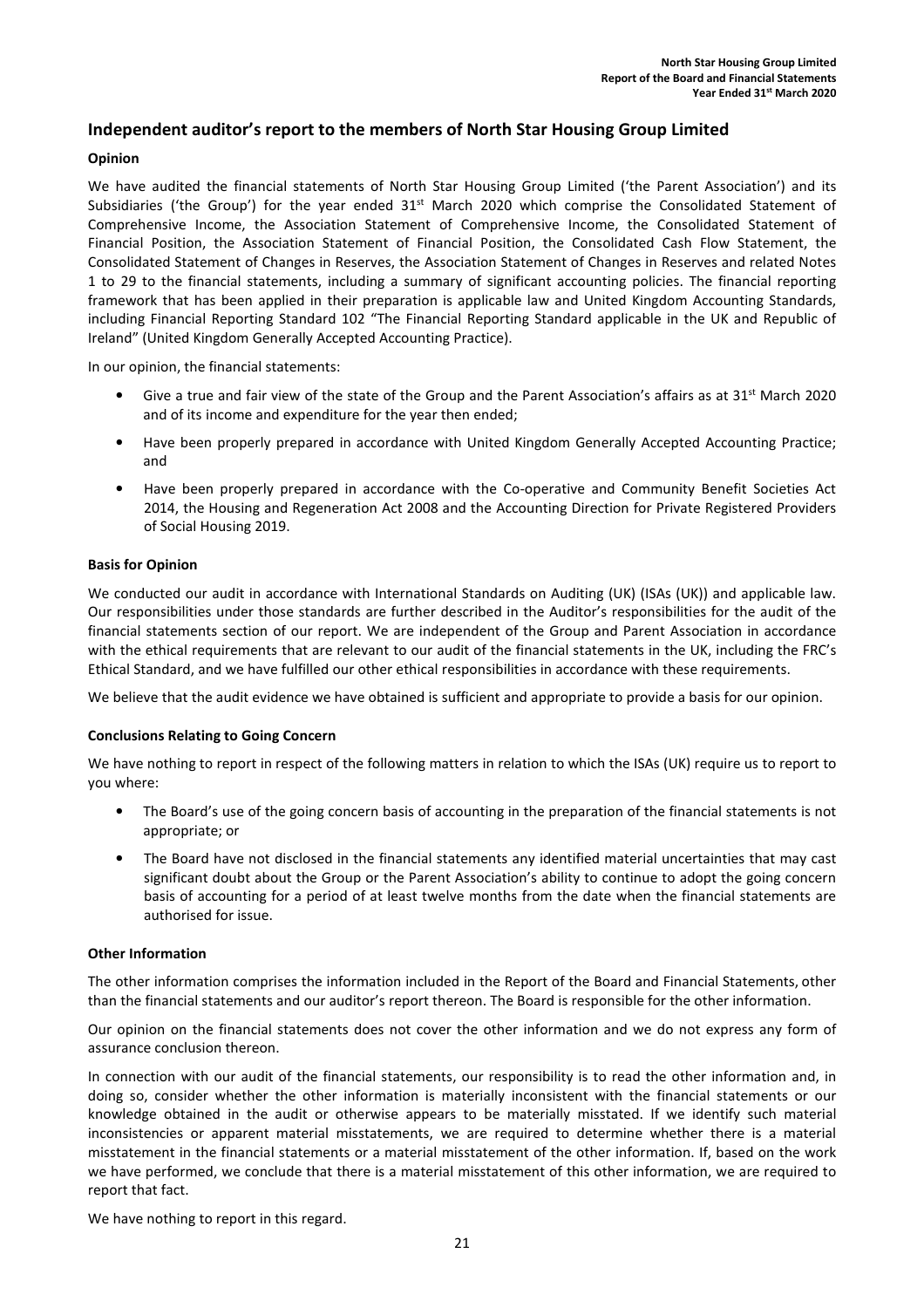#### Matters on which we are Required to Report by Exception

We have nothing to report in respect of the following matters in relation to which the Co-operative and Community Benefit Societies Act 2014 require us to report to you if, in our opinion:

- A satisfactory system of control over transactions has not been maintained; or
- The Group or Parent Association has not kept proper accounting records; or
- The financial statements are not in agreement with the books of account; or
- We have not received all the information and explanations we require for our audit.

#### Responsibilities of Board

As explained more fully in the Statement of the Board's responsibilities in respect of the Board's annual report and the financial statements set out on Page 20, the Board is responsible for the preparation of the financial statements and for being satisfied that they give a true and fair view, and for such internal control as the Board determines is necessary to enable the preparation of financial statements that are free from material misstatement, whether due to fraud or error.

In preparing the financial statements, the Board is responsible for assessing the Group's and the Parent Association's ability to continue as a going concern, disclosing, as applicable, matters related to going concern and using the going concern basis of accounting unless the Board either intend to liquidate the Group or the Parent Association or to cease operations, or have no realistic alternative but to do so.

#### Auditor's Responsibilities for the Audit of the Financial Statements

Our objectives are to obtain reasonable assurance about whether the financial statements as a whole are free from material misstatement, whether due to fraud or error, and to issue an auditor's report that includes our opinion. Reasonable assurance is a high level of assurance, but is not a guarantee that an audit conducted in accordance with ISA's (UK) will always detect a material misstatement when it exists. Misstatements can arise from fraud or error and are considered material if, individually or in the aggregate, they could reasonably be expected to influence the economic decisions of users taken on the basis of these financial statements.

A further description of our responsibilities for the audit of the financial statements is located on the Financial Reporting Council's website at https://www.frc.org.uk/auditorsresponsibilities. This description forms part of our auditor's report.

#### Use of Our Report

This report is made solely to the Group and the Parent Association, in accordance with Section 87 of the Co-operative and Community Benefit Societies Act 2014. Our audit work has been undertaken so that we might state to the Group and the Parent Association those matters we are required to state to them in an auditor's report and for no other purpose. To the fullest extent permitted by law, we do not accept or assume responsibility to anyone other than the Group and the Parent Association for our audit work, for this report, or for the opinions we have formed.

Beever and Struttures

Beever and Struthers, Statutory Auditor St George's House 215/219 Chester Road Manchester M15 4JE 23 September 2020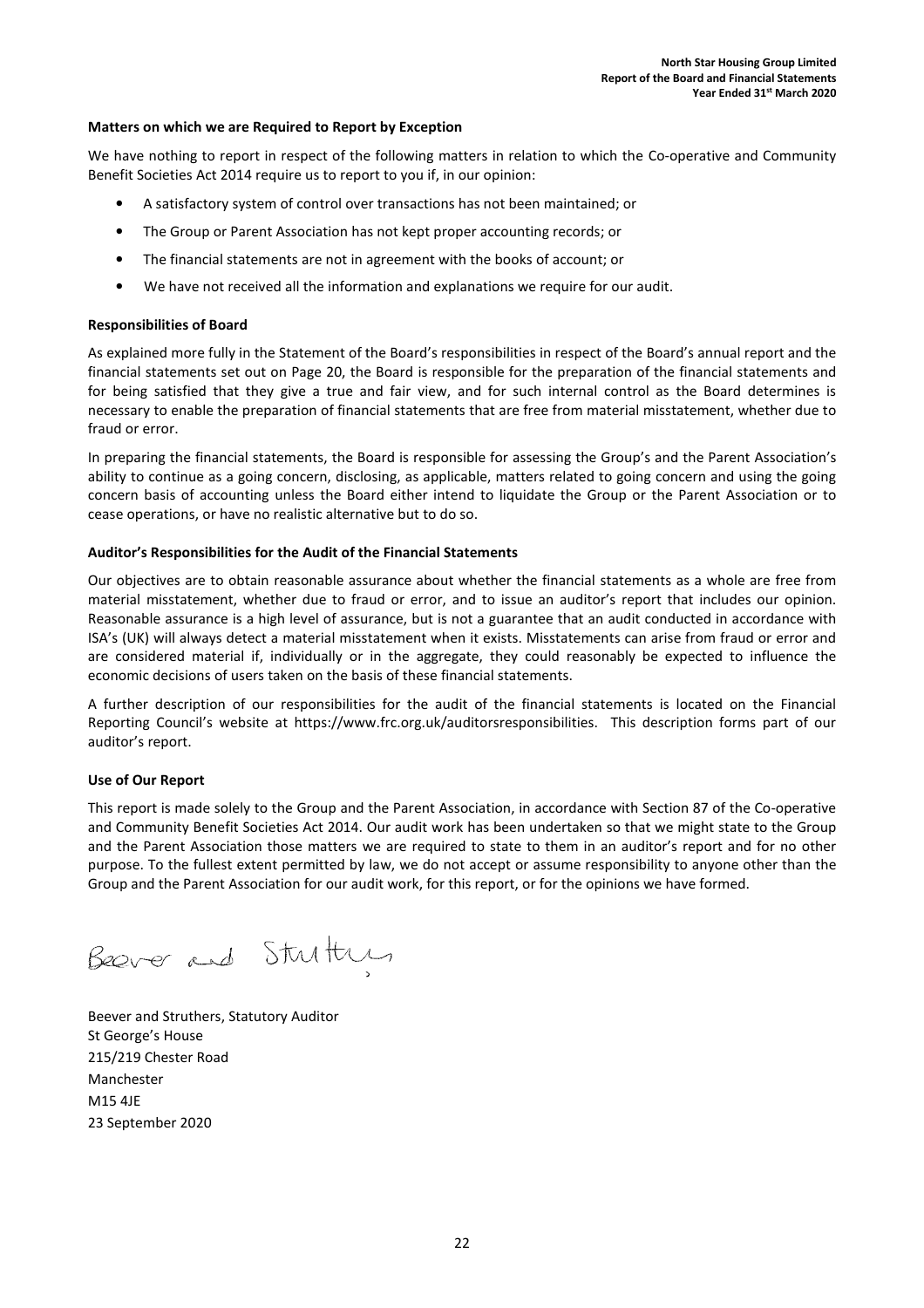# Consolidated Statement of Comprehensive Income

for the year ended  $31<sup>st</sup>$  March 2020

|                                                     |                | Year ended             | Year ended 31st |
|-----------------------------------------------------|----------------|------------------------|-----------------|
|                                                     |                | 31 <sup>st</sup> March | March           |
|                                                     | <b>Note</b>    | 2020                   | 2019            |
|                                                     |                | £000                   | £000            |
| <b>Turnover</b>                                     | $\mathfrak z$  | 20,381                 | 19,861          |
| Cost of sales                                       | 3              |                        | (150)           |
| Operating expenditure                               | 3              | (14, 840)              | (14,050)        |
| Operating surplus subtotal                          |                | 5,541                  | 5.661           |
| Surplus on disposal of fixed assets                 | $\overline{z}$ | 172                    | 183             |
| <b>Operating surplus</b>                            | 3              | 5,713                  | 5,844           |
| Interest receivable and similar income              | 8              | 27                     | 23              |
| Interest payable and similar charges                | 9              | (3,031)                | (3,079)         |
| <b>Exceptional items</b>                            | 28             |                        | (1,079)         |
| Surplus for the year before taxation                |                | 2,709                  | 1,709           |
| Tax on surplus on ordinary activities               | 13             | (2)                    |                 |
| Surplus for the year after taxation                 |                | 2,707                  | 1,709           |
| Other comprehensive income/(expense)                |                |                        |                 |
| Initial recognition of actuarial loss               | 12             |                        | (879)           |
| Re-measurement of the net defined benefit liability | 12             | 1,745                  | (774)           |
| Total comprehensive income for the year             |                | 4,452                  | 56              |
|                                                     |                |                        |                 |

All results derive from continuing activities.

karen

P Waugh **A Urbanowicz A Urbanowicz A Urbanowicz A** Urbanowicz and A Urbanowicz and A Urbanowicz and A Urbanowicz and A Urbanowicz and A Urbanowicz and A Urbanowicz and A Urbanowicz and A Urbanowicz and A Urbanowicz a (Chair of Board) (Chair of Group Audit Committee) (Secretary)

Welder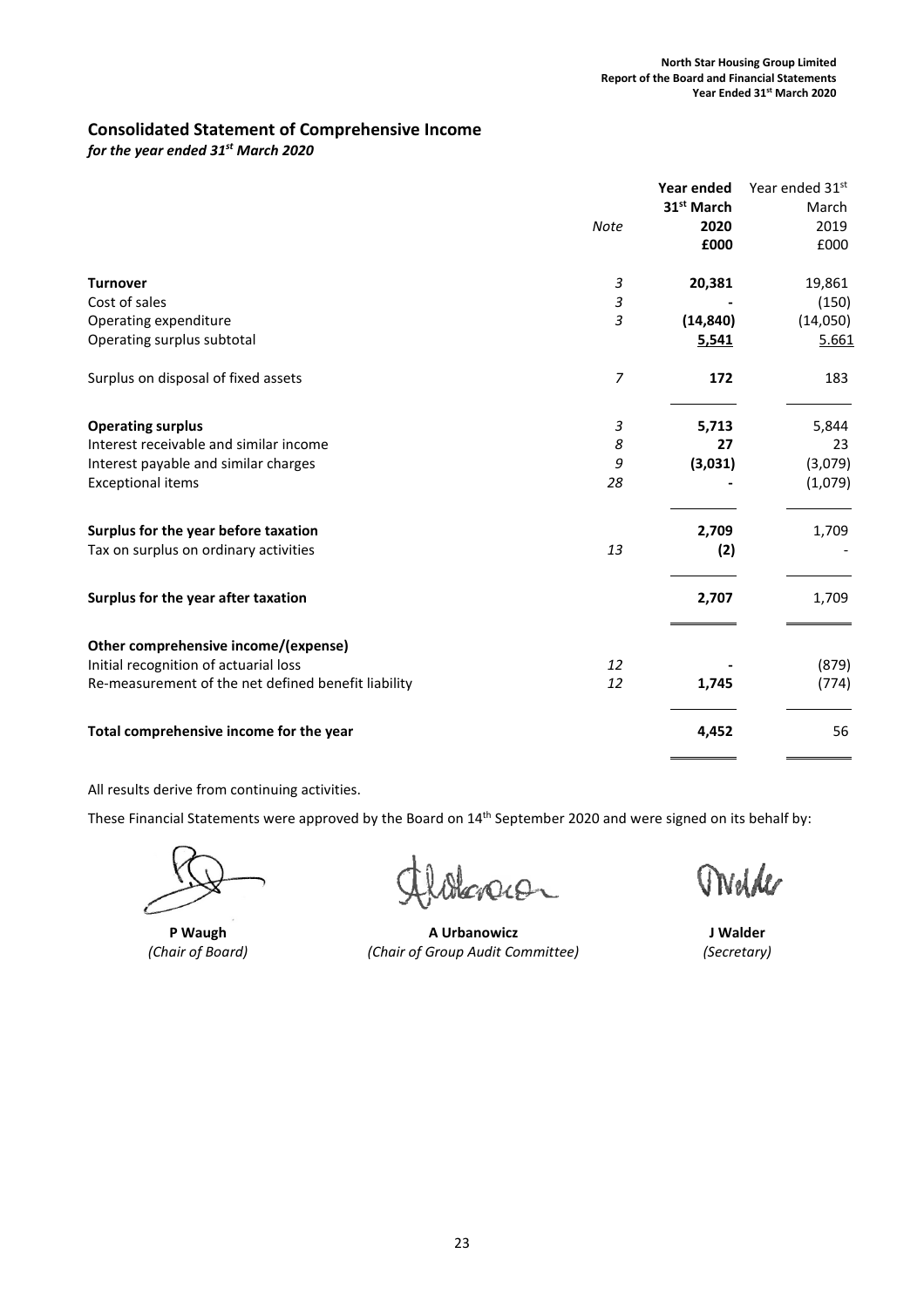# Association Statement of Comprehensive Income

for the year ended  $31<sup>st</sup>$  March 2020

|                                             | <b>Note</b> | 2020<br>£000 | 2019<br>£000 |
|---------------------------------------------|-------------|--------------|--------------|
| <b>Turnover</b>                             | 3           | 3,493        | 3,252        |
| Operating expenditure                       | 3           | (3, 349)     | (3,302)      |
| <b>Operating surplus/(deficit)</b>          | 3           | 144          | (50)         |
| Interest receivable and similar income      | 8           |              | 2            |
| Gift aid payable to charitable Subsidiaries |             | (170)        | (25)         |
| Deficit for the year before taxation        |             | (24)         | (73)         |
| Tax on surplus on ordinary activities       | 13          | (2)          |              |
| Deficit for the year after tax              |             | (26)         | (73)         |
| Other comprehensive income                  |             |              |              |
| Total comprehensive income for the year     |             | (26)         | (73)         |

All results derive from continuing activities.

crach

P Waugh **A Urbanowicz A Urbanowicz A Urbanowicz A** UNE (Chair of Board) (Chair of Group Audit Committee) (Secretary)

Ovelde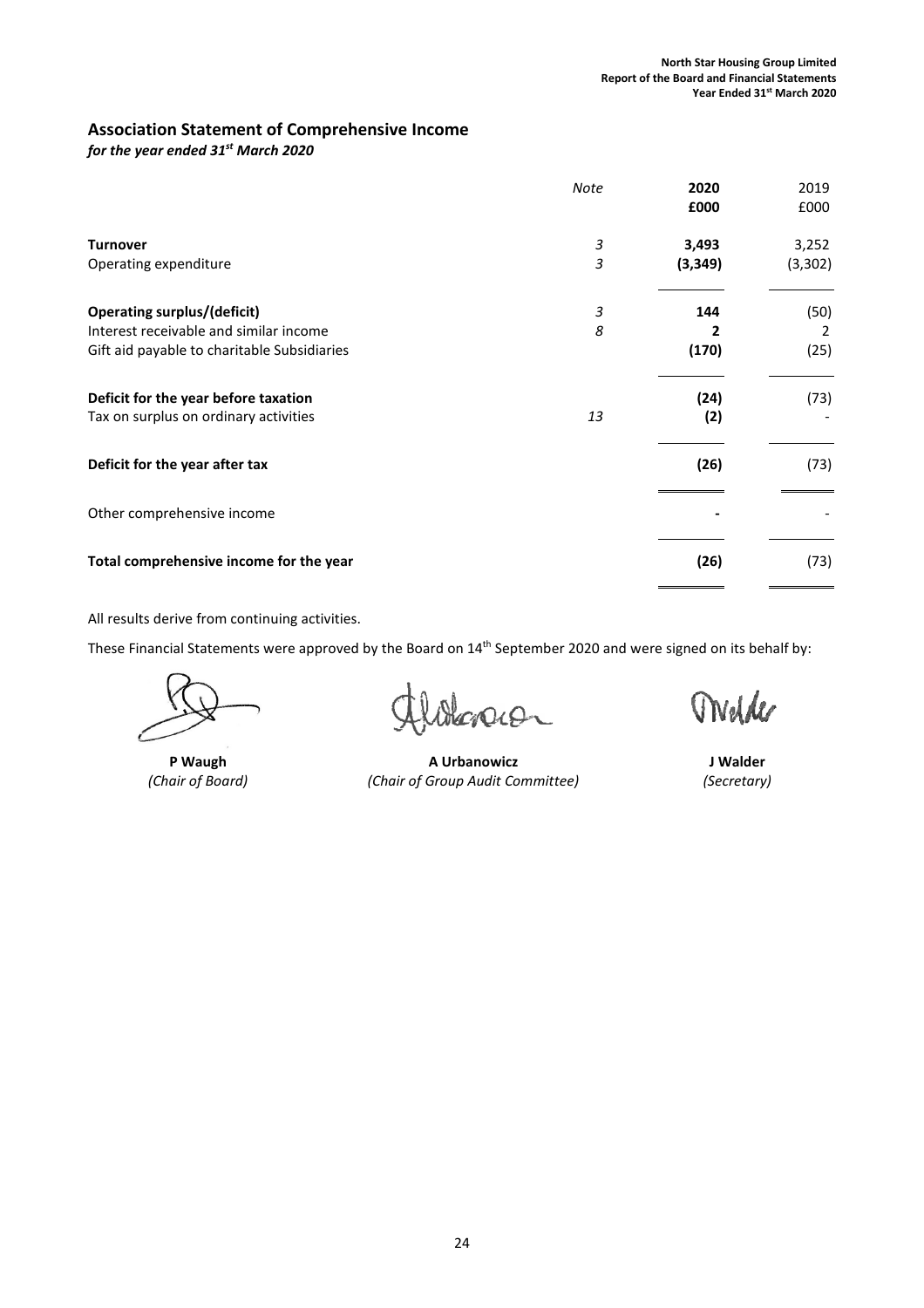# Consolidated Statement of Financial Position

at 31st March 2020

|                                                         |      | Year ended             | Year ended             |
|---------------------------------------------------------|------|------------------------|------------------------|
|                                                         |      | 31 <sup>st</sup> March | 31 <sup>st</sup> March |
|                                                         | Note | 2020                   | 2019                   |
|                                                         |      | £000                   | £000                   |
| <b>Fixed assets</b>                                     |      |                        |                        |
| Housing properties                                      | 14   | 202,046                | 194,951                |
| Other tangible assets                                   | 15   | 1,297                  | 1,370                  |
|                                                         | 16   | 196                    | 227                    |
| Intangible assets                                       |      |                        |                        |
| <b>Total fixed assets</b>                               |      | 203,539                | 196,548                |
| <b>Current assets</b>                                   |      |                        |                        |
| Debtors (including £176k (2019: £325k)                  |      |                        |                        |
| due after more than one year)                           | 18   | 2,156                  | 2,221                  |
| Investments                                             | 17   | 30                     | 30                     |
| Cash and cash equivalents                               |      | 5,745                  | 4,928                  |
|                                                         |      | 7,931                  | 7,179                  |
| Creditors: amounts falling due within one year          | 19   | (6, 921)               | (7, 208)               |
|                                                         |      |                        |                        |
| <b>Net current liabilities</b>                          |      | 1,010                  | (29)                   |
| <b>Total assets less current liabilities</b>            |      | 204,549                | 196,519                |
| Creditors: amounts falling due after more than one year | 20   | (168, 130)             | (162, 579)             |
| Provisions for liabilities and charges                  |      |                        |                        |
| Pensions                                                | 12   | (1, 488)               | (3, 469)               |
| Other provisions                                        | 22   | (124)                  | (116)                  |
| <b>Total net assets</b>                                 |      | 34,807                 | 30,355                 |
| <b>Capital and reserves</b>                             |      |                        |                        |
| Called up share capital                                 | 23   |                        |                        |
| Restricted reserves                                     |      | 411                    | 408                    |
| Revenue reserves                                        |      | 34,675                 | 31,971                 |
| Pension reserves                                        |      | (279)                  | (2,024)                |
|                                                         |      |                        |                        |
|                                                         |      | 34,807                 | 30,355                 |

 $40-$ 

**P** Waugh **A Urbanowicz A** Urbanowicz **A** Urbanowicz **A** Urbanowicz **A** Urbanowicz **A** (Chair of Board) (Chair of Group Audit Committee) (Secretary)

Nelder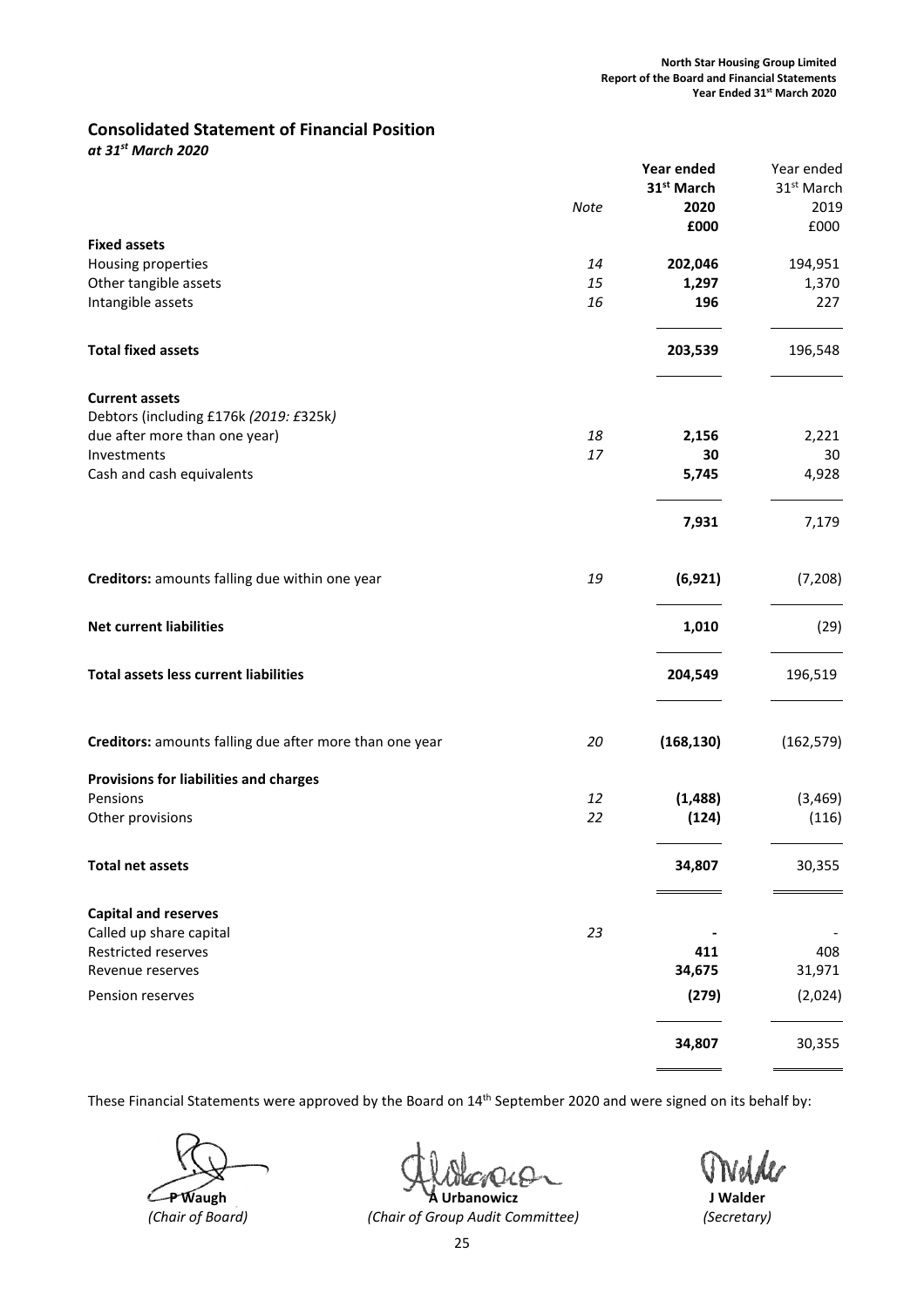# Association Statement of Financial Position

at 31st March 2020

|                                                                            | Note | 2020<br>£000 | 2019<br>£000 |
|----------------------------------------------------------------------------|------|--------------|--------------|
| <b>Investments</b>                                                         | 17   |              |              |
| <b>Current assets</b><br>Debtors (including £13k (2019: £23k)              |      |              |              |
| due after more than one year)<br>Cash and cash equivalents                 | 18   | 385<br>187   | 450<br>269   |
| Creditors: amounts falling due within one year                             | 19   | 572<br>(716) | 719<br>(837) |
| <b>Net current liabilities</b>                                             |      | (144)        | (118)        |
| <b>Net liabilities</b>                                                     |      | (144)        | (118)        |
| <b>Capital and reserves</b><br>Called up share capital<br>Revenue reserves | 23   | (144)        | (118)        |
|                                                                            |      | (144)        | (118)        |

cracer

P Waugh **A Urbanowicz A Urbanowicz A Urbanowicz A** Urbanowicz **A** U (Chair of Board) (Chair of Group Audit Committee) (Secretary)

Welder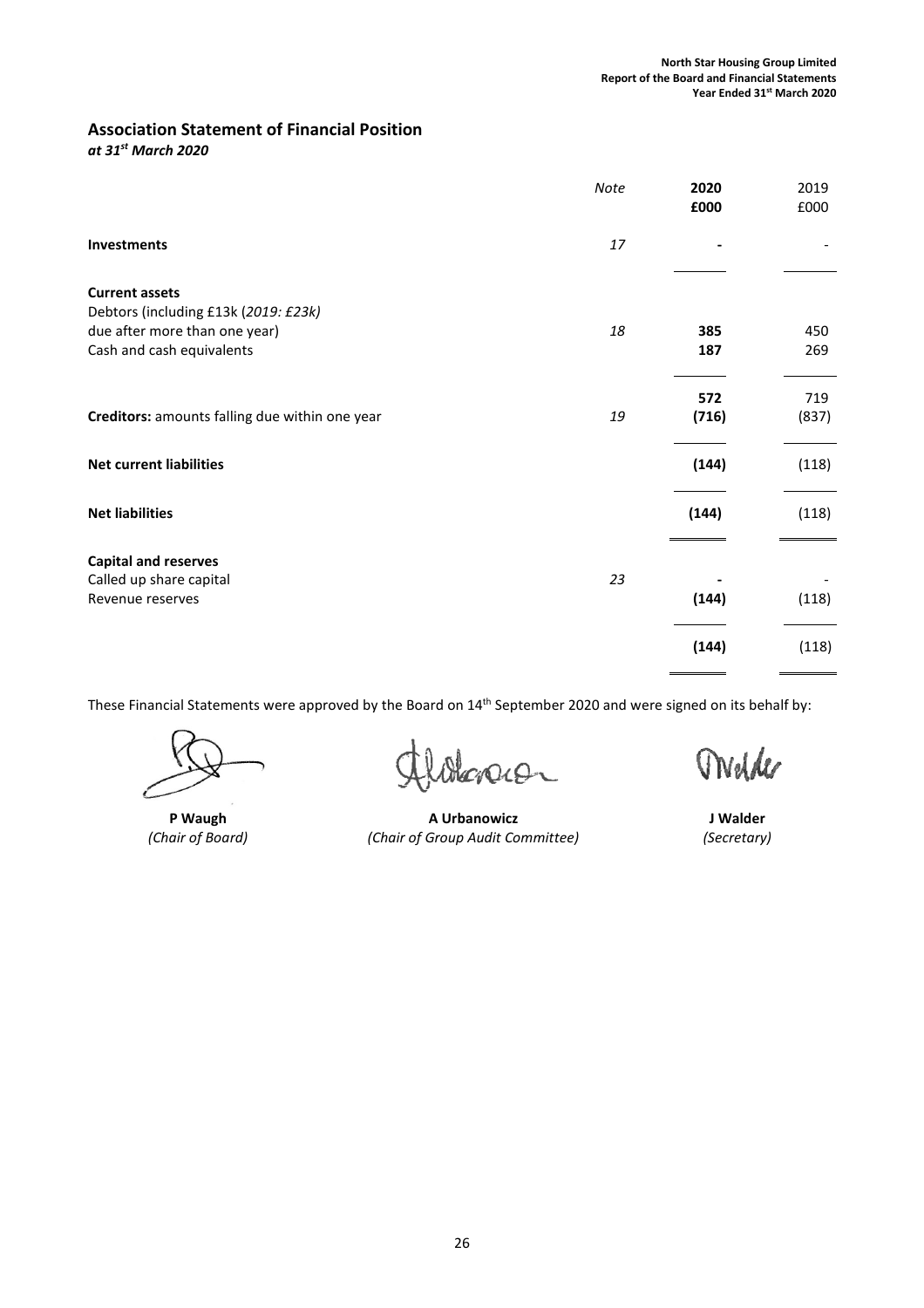# Consolidated Cash Flow Statement

for the year ended 31<sup>st</sup> March 2020

|                                                                         |                                                      | Group                                                |
|-------------------------------------------------------------------------|------------------------------------------------------|------------------------------------------------------|
|                                                                         | Year ended<br>31 <sup>st</sup> March<br>2020<br>£000 | Year ended<br>31 <sup>st</sup> March<br>2019<br>£000 |
| Cash flows from operating activities                                    |                                                      |                                                      |
| Surplus for year                                                        |                                                      |                                                      |
| Adjustments for:                                                        | 2,707                                                | 1,696                                                |
| Depreciation of tangible fixed assets                                   | 2,839                                                | 2,752                                                |
| Amortisation of tangible fixed assets                                   | 31                                                   | 33                                                   |
| Impairment of tangible fixed assets<br>Amortisation of Government grant | (892)                                                | 857<br>(881)                                         |
| Decrease in trade and other debtors                                     | 40                                                   | 66                                                   |
| Increase/(decrease) in trade and other creditors                        | (322)                                                | 74                                                   |
| (Increase)/decrease in provisions                                       | 8                                                    | (250)                                                |
| Pension costs less contributions payable                                | (236)                                                | (23)                                                 |
| Surplus on sale of tangible fixed assets                                | (172)                                                | (183)                                                |
| Write off of tangible fixed assets                                      | 140                                                  | 43                                                   |
| Government grants utilised in the year                                  | (106)                                                | (86)                                                 |
| Interest payable                                                        | 3,031                                                | 3,161                                                |
| Interest received                                                       | (27)                                                 | (23)                                                 |
| Net cash from operating activities                                      | 7,041                                                | 7,236                                                |
| Cash flows from investing activities                                    |                                                      |                                                      |
| Purchase of investments                                                 |                                                      | (30)                                                 |
| Purchase of tangible fixed assets                                       | (10, 108)                                            | (11,030)                                             |
| Proceeds from sale of tangible fixed assets<br>Grants received          | 279<br>2,464                                         | 357<br>2,101                                         |
| Interest received                                                       | 27                                                   | 23                                                   |
|                                                                         |                                                      |                                                      |
| Net cash from investing activities                                      | (7, 338)                                             | (8, 579)                                             |
| Cash flows from financing activities                                    |                                                      |                                                      |
| Interest paid                                                           | (3,031)                                              | (3,091)                                              |
| New secured loans                                                       | 6,700                                                | 19,450                                               |
| Repayments of borrowings                                                | (2,578)                                              | (11, 997)                                            |
| Net decrease in other loans                                             | 23                                                   | 28                                                   |
| Net cash from financing activities                                      | 1,114                                                | 4,390                                                |
| Net increase in cash and cash equivalents                               | 817                                                  | 3,047                                                |
| Cash and cash equivalents at 1 <sup>st</sup> April                      | 4,928                                                | 1,881                                                |
| Cash and cash equivalents at 31 <sup>st</sup> March                     | 5,745                                                | 4,928                                                |
|                                                                         |                                                      |                                                      |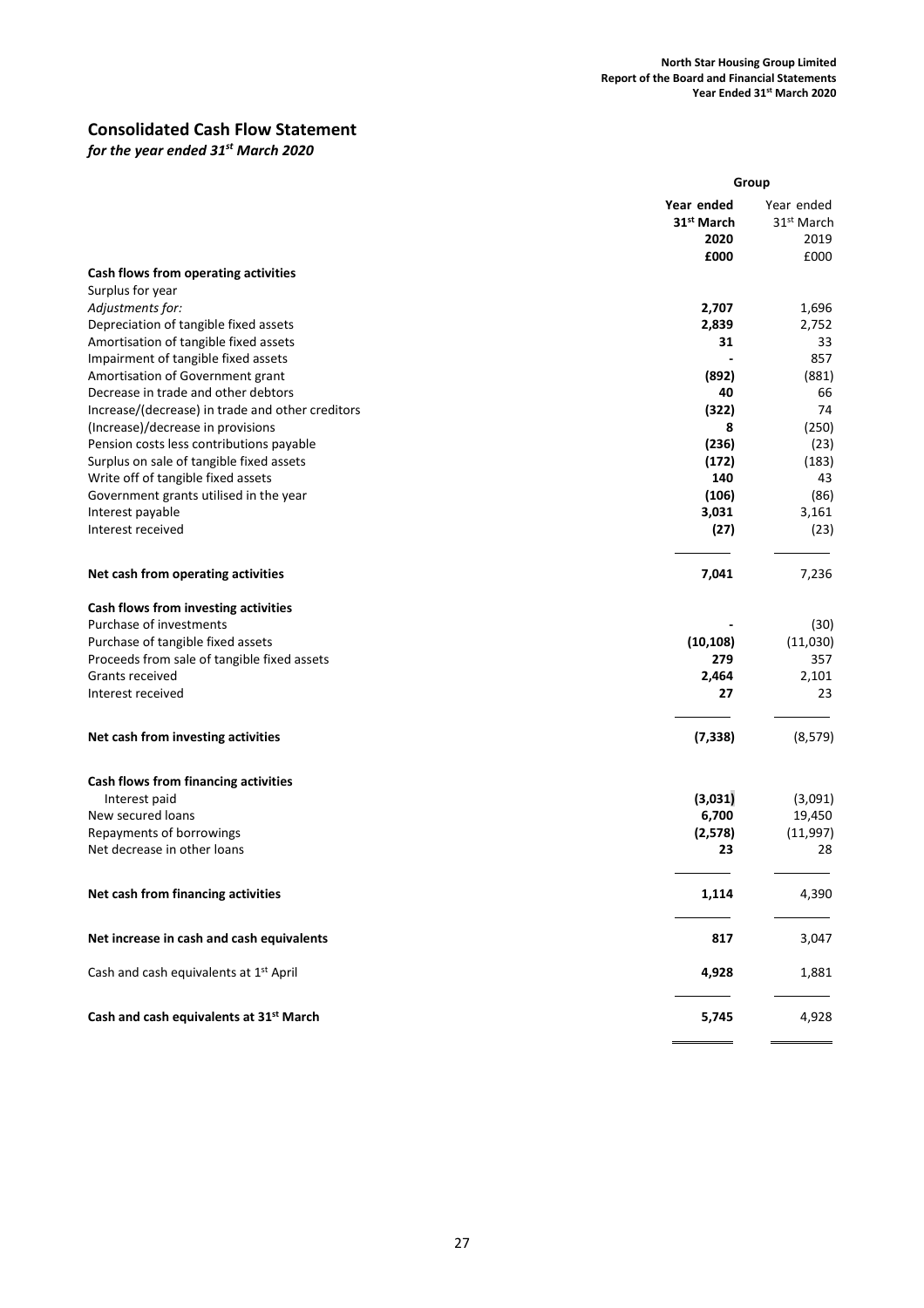# Consolidated Statement of Changes in Reserves

|                                                      | <b>Share</b><br>capital<br>£000 | <b>Restricted</b><br>reserves<br>£000 | Revenue<br>reserve<br>£000 | Pension<br>reserve<br>£000 | <b>Total</b><br>reserve<br>£000 |
|------------------------------------------------------|---------------------------------|---------------------------------------|----------------------------|----------------------------|---------------------------------|
| Balance at 1 <sup>st</sup> April 2019                |                                 | 408                                   | 31,971                     | (2,024)                    | 30,355                          |
| Total comprehensive income for the financial<br>year |                                 |                                       |                            |                            |                                 |
| Surplus for the year                                 |                                 |                                       | 2,707                      | -                          | 2,707                           |
| Other comprehensive income                           |                                 |                                       |                            |                            |                                 |
| Actuarial gain recognised in the pension scheme      |                                 |                                       |                            | 1,745                      | 1,745                           |
| Transfer to restricted reserves                      |                                 | 3                                     | (3)                        |                            |                                 |
| Balance at 31st March 2020                           |                                 | 411                                   | 34,675                     | (279)                      | 34,807                          |

# Association Statement of Changes in Reserves

|                                                                             | Called up<br>share capital | Revenue<br>reserve | Total<br>reserves |
|-----------------------------------------------------------------------------|----------------------------|--------------------|-------------------|
|                                                                             | £000                       | £000               | £000              |
| Balance at 1 <sup>st</sup> April 2019                                       | ٠                          | (118)              | (118)             |
| Total comprehensive income for the financial year<br>(Deficit) for the year | -                          | (26)               | (26)              |
| Balance at 31st March 2020                                                  | $\overline{\phantom{a}}$   | (144)              | (144)             |
|                                                                             |                            |                    |                   |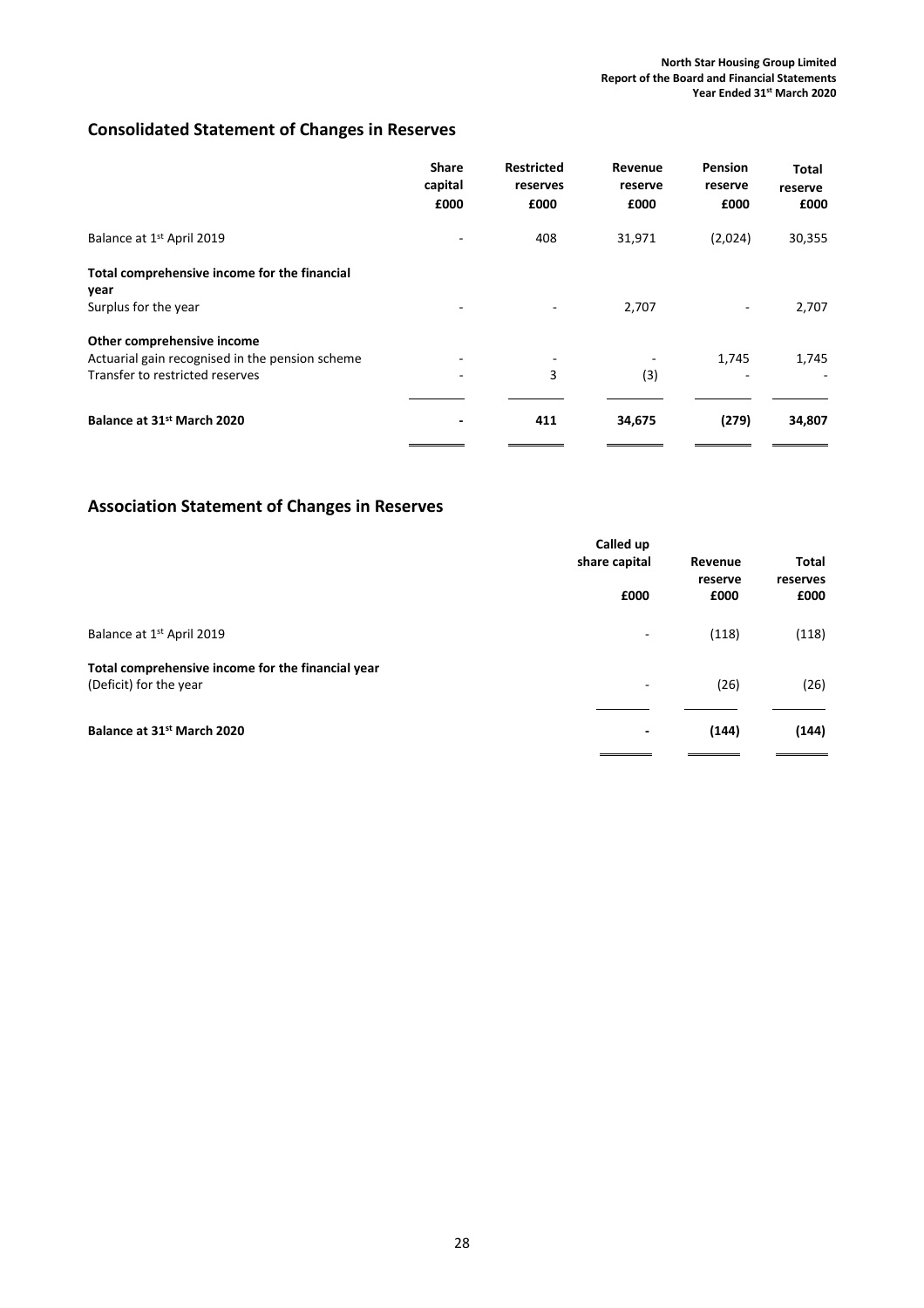# Notes

# 1. Legal Status

The Association is incorporated under the Co-operative and Community Benefit Societies Act 2014, registered number 30011R. The Association is registered with the Regulator of Social Housing as a Registered Provider under the terms of the Housing and Regeneration Act 2008, registered number L4468. The Association is a public benefit entity.

# 2. Accounting Policies

These Financial Statements are prepared in accordance with the Housing SORP 2018: (Statement of Recommended Practice Accounting by registered social housing providers), the Housing and Regeneration Act 2008, the Accounting Direction for Private Registered Providers of Social Housing 2019 and Financial Reporting Standard 102, The Financial Reporting Standard applicable in the UK ("FRS102"). The presentation currency of these Financial Statements is British Pounds Sterling.

The Group has taken the exemption not to restate business combinations that took place prior to 1<sup>st</sup> April 2014.

The Association, included within these Group Financial Statements, is considered to be a qualifying entity (for the purposes of FRS102). The Association has, therefore, applied the exemption available under FRS102 in respect of the Cash Flow Statement and related notes.

The accounting policies set out below have, unless otherwise stated, been applied consistently to all periods presented in these Financial Statements.

Judgements made by the Directors, in the application of those accounting policies that have significant effect on the Financial Statements and estimates with a significant risk of material adjustment in the next year are discussed in Note 26.

### Basis of Accounting

The accounts are prepared under the historical cost basis of accounting.

# Basis of Consolidation

The Group was created on 3<sup>rd</sup> July 2006 when North Star Housing Group Limited assumed control of Endeavour Housing Association Limited and Teesdale Housing Association Limited. Darlington Housing Association later joined the North Star Group in October 2016. As Subsidiaries, Endeavour Housing Association Limited, Teesdale Housing Association Limited and Darlington Housing Association are consolidated with the results of North Star Housing Group in accordance with FRS102, Section 9.

#### Turnover

Turnover of the Association represents the charges made to its three Subsidiaries, Endeavour, Teesdale and Darlington Housing Associations, for the provision of central services in the areas of Finance, ICT, People Services and Development and charges made for the provision of services to external parties. Turnover of the Group represents rental income, service charges and other income receivable from properties owned or managed by the Group and amortisation of Social Housing Grant (SHG) under the accrual method.

#### Taxation.

The Group's Subsidiary undertakings are considered to pass the tests set out in Paragraph 1 Schedule 6 of the Finance Act 2010 and therefore they meet the definition of charitable companies for UK corporation tax purposes. Accordingly, the Subsidiary undertakings are potentially exempt from taxation in respect of income or capital gains received within categories covered by Chapter 3 Part 11 of the Corporation Tax Act 2010 or Section 256 of the Taxation of Chargeable Gains Act 1992, to the extent that such income or gains are applied exclusively to charitable purposes.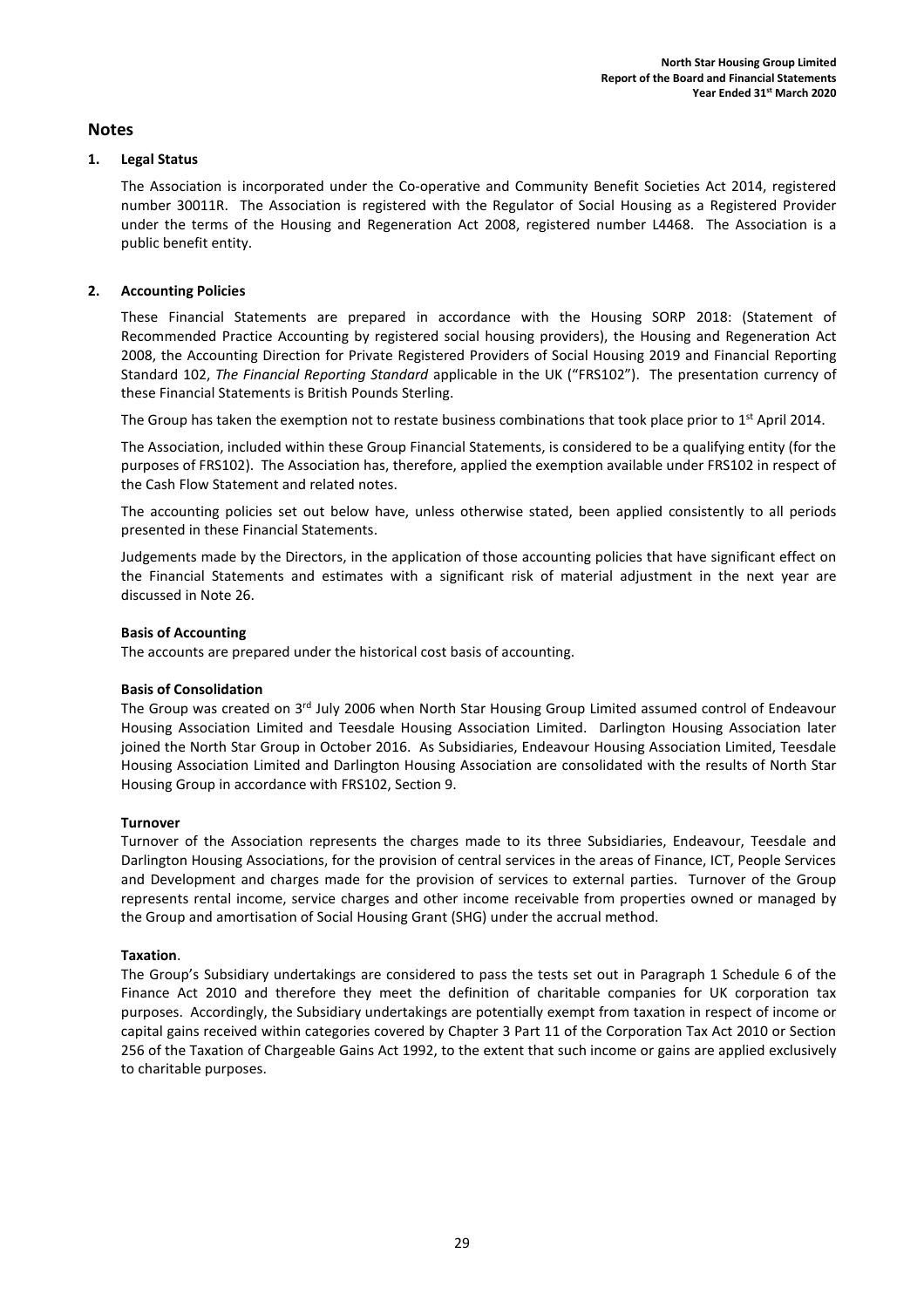#### Housing Properties

Housing properties are stated at their historical cost less depreciation and any provision for impairment. Costs include the costs of acquisition, construction, a fair proportion of direct and incremental internal staff time engaged on the development of the housing properties, interest which is capitalised up to practical completion and expenditure incurred in respect of improvements.

Properties are transferred from schemes under construction to completed schemes on practical completion.

Housing properties within the Low Cost Home Ownership (LCHO) programme are disclosed separately from housing properties for rent in Note 14.

Improvements are works which result in an enhancement of the economic benefits of the asset to the Group arising from an increase in the net rental income over the life of the asset, such as a reduction in future maintenance costs, or which result in a significant extension of the useful economic life of the property in the business.

The Group operates a component accounting policy in relation to the capitalisation and depreciation of its completed housing property stock. All housing properties are split between their land, structure costs and a set of major components which require periodic replacement. Refurbishment or replacement expenditure on such major components is capitalised and depreciated over the estimated useful economic lives of the components.

| Component       | <b>Useful Economic Life (Years)</b> |
|-----------------|-------------------------------------|
| Structure       | 100                                 |
| Roof            | 60                                  |
| Windows & Doors | 30                                  |
| Kitchen         | 20                                  |
| Bathroom        | 30                                  |
| <b>Boiler</b>   | 15                                  |
| Electrics       | 30                                  |
| Heating         | 30                                  |

These useful economic lives are as follows:

The estimated useful economic life for each component has been based on the Group's current experience of component replacement. The Group will continue to monitor and review the useful economic lives of all components and make revisions where sustained material changes arise.

The Group will annually review its Accounting Policies on Housing Properties to ensure any investment properties held are accurately disclosed under FRS102. Disclosure of investment property will be made where it is practicable to do so and where reliable valuations can be obtained.

#### Depreciation of Housing Properties

Depreciation is provided so as to write down the cost of housing properties, other than freehold land, to their estimated residual value on a straight line basis over their expected useful economic life.

Freehold land is not depreciated.

#### First Tranche Shared Ownership Sales

The costs of shared ownership properties are split between fixed and current assets. The value taken to current assets is the total costs to date of unsold shared ownership properties multiplied by the estimated proportion of the properties that will be sold in the first tranche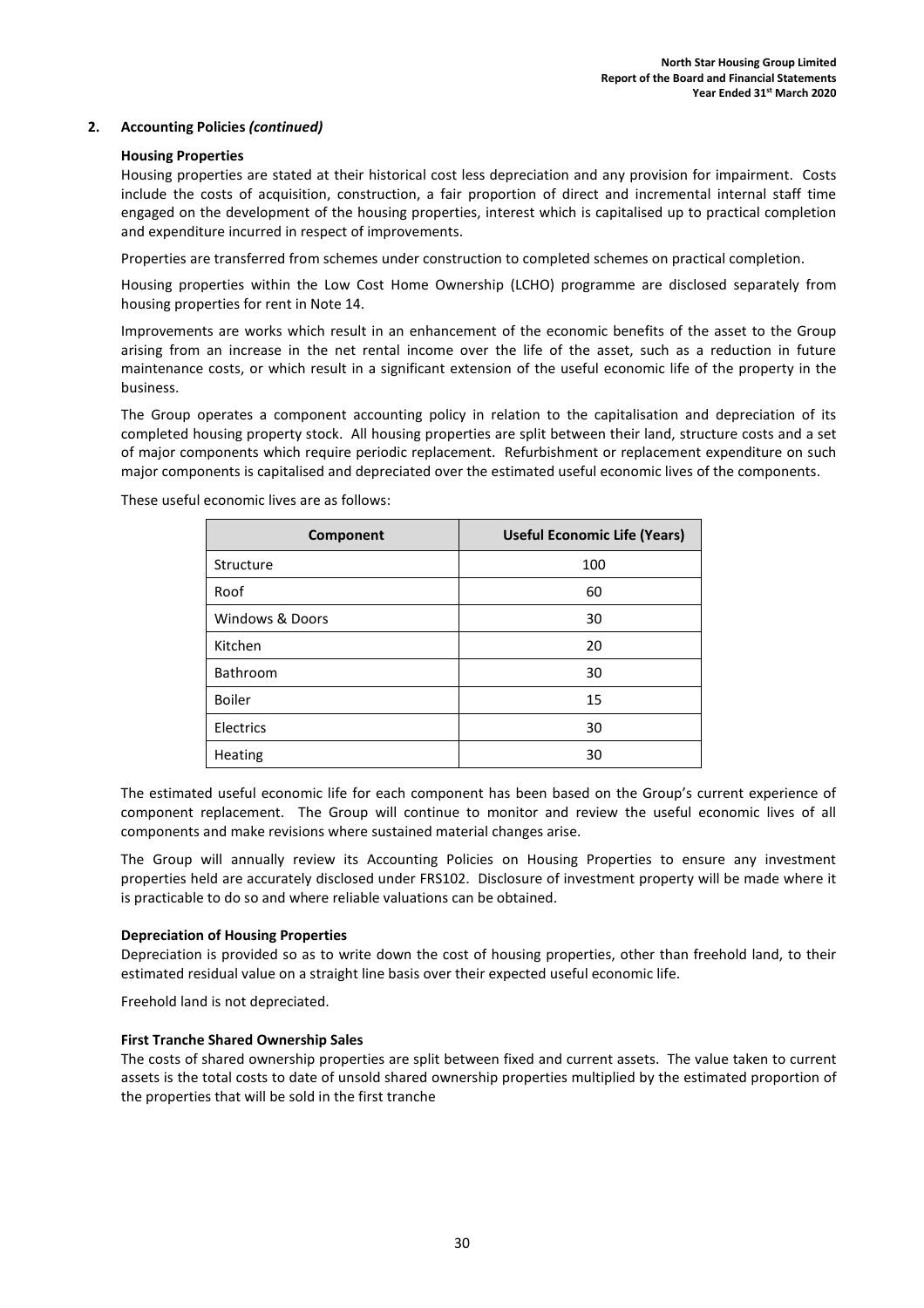sales. The remaining costs are included in fixed assets so that any subsequent sale is treated as a disposal or part disposal of a fixed asset.

For shared ownership properties that have been sold in the year, the sales proceeds are shown in turnover and the cost of sales is the total costs multiplied by the actual proportion sold in the first tranche sales, plus any anticipated losses on the sale of the shared ownership property that remains in fixed assets.

#### Social Housing Grant

Social Housing Grant (SHG) is utilised to subsidise the capital costs of housing properties. The amount of SHG receivable is calculated on a fixed basis depending on the size, location and type of housing property. The majority of SHG received by the Group is to assist with the cost of development of its housing properties, and therefore there is an ongoing linkage between the cost of constructing housing properties and Government grant.

SHG is initially recognised at fair value as a long term liability, specifically as deferred grant income, and released through the Statement of Comprehensive Income as turnover income over the life of the structure of housing properties in accordance with the accrual method applicable to social landlords holding housing properties at cost.

On the disposal of properties, all associated SHG is transferred to the Recycled Capital Grant Fund (RCGF) until the grant is recycled or repaid to reflect the existing obligation under the Social Housing Grant funding regime.

#### Stock Swaps

Purchases from other Housing Associations and Local Borough Councils are included at fair value, measured as the purchase price. SHG relating to the properties purchased is disclosed as a creditor due after more than one year.

#### Impairment

#### Financial Assets (including trade and other debtors)

A financial asset not carried at fair value through the Statement of Comprehensive Income is assessed at each reporting date to determine whether there is objective evidence that it is impaired. A financial asset is impaired if objective evidence indicates that a loss event has occurred after the initial recognition of the asset, and that the loss event had a negative effect on the estimated future cash flows of that asset that can be estimated reliably.

An impairment loss in respect of a financial asset measured at amortised cost is calculated as the difference between its carrying amount and the present value of the estimated future cash flows discounted at the asset's original effective interest rate. Impairment losses are recognised through the Statement of Comprehensive Income and when a subsequent event causes the amount of impairment loss to decrease, the decrease in impairment loss is reversed through the Statement of Comprehensive Income.

#### Non-Financial Assets

The carrying amounts of the Association's non-financial assets are also reviewed at each reporting date to determine whether there is any indication of impairment. If any such indication exists, then the asset's recoverable amount is estimated. The recoverable amount of an asset or cash-generating unit is the greater of its value in use and its fair value less costs to sell. In assessing value in use, the estimated future cash flows are discounted to their present value using a pre-tax discount rate that reflects current market assessments of the time value of money and the risks specific to the asset. For the purpose of impairment testing, assets that cannot be tested individually are grouped together into the smallest group of assets that generates cash inflows from continuing use that are largely independent of the cash inflows of other assets or groups of assets (the "cash-generating unit"). For the purpose of impairment testing, the goodwill acquired in a business combination, is allocated to cash-generating units (CGU's) that are expected to benefit from the synergies of the combination.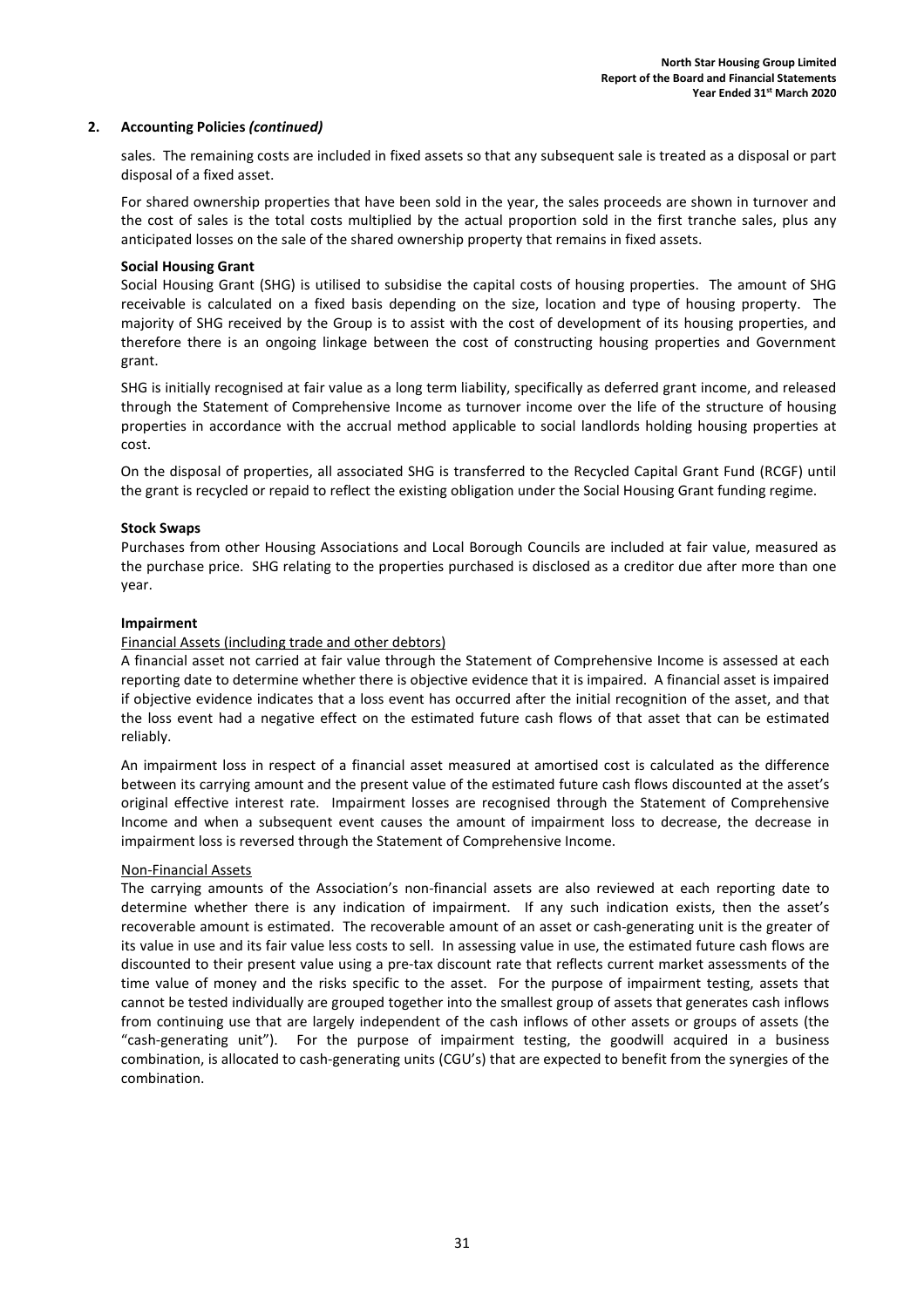An impairment loss in respect of a non-financial asset is recognised if the carrying amount of an asset or its CGU exceeds its estimated recoverable amount. Impairment losses are recognised in the Statement of Comprehensive Income. Impairment losses recognised in respect of CGU's are allocated first to reduce the carrying amount of any goodwill allocated to the units, and then to reduce the carrying amounts of other assets in the unit on a pro rata basis. An impairment loss is reversed if and only if the reasons for the impairment have ceased to apply.

### Capitalisation of Finance Costs

Finance costs relating to the development of housing properties are capitalised from the start of development activity up to the date of practical completion. No finance costs are capitalised during this period if active development is suspended. Finance costs are capitalised at an appropriate rate that is reviewed periodically.

#### Other Fixed Assets and Depreciation

Other fixed assets are stated at cost less accumulated depreciation. Depreciation is charged on a straight line basis over the estimated useful lives of the assets. The following annual rates are used:

| Freehold office premises                 | 2% to 5%   |
|------------------------------------------|------------|
| Office furniture, fittings and equipment | 10% to 33% |
| Computer equipment                       | 25% to 33% |

### Intangible Fixed Assets and Amortisation

Purchased goodwill (representing the surplus of the fair value of the consideration given over the fair value of the separable net assets acquired) arising on business combinations in respect of acquisitions since 1<sup>st</sup> January 1998 is capitalised. Positive goodwill is amortised to nil by annual instalments over its estimated useful life of 20 years.

#### Pension Costs

#### Defined Contribution Schemes

The Association operates a Defined Contribution Scheme under which the company pays fixed contributions into a separate entity and has no legal or constructive obligation to pay further amounts. Obligations for contributions to defined contribution pension plans are recognised as an expense in the Statement of Comprehensive Income in the periods during which services are rendered by employees.

#### Social Housing Pension Scheme

The SHPS surplus (to the extent that it is recoverable) or deficit is recognised in full. The movement in the Scheme surplus/deficit is split between operating charges, finance items and, in the Statement of Comprehensive Income, actuarial gains and losses.

#### Durham County Council Pension Fund

For the Durham County Council Pension Fund (DCCPF) the Pension Scheme surplus (to the extent that it is recoverable) or deficit is recognised in full. The movement in the Scheme surplus/deficit is split between operating charges, finance items and, in the Statement of Comprehensive Income, actuarial gains and losses.

#### Right to Buy Sales

The gains or losses on disposal of social housing properties under Right to Buy arrangements are calculated as being the difference between the proceeds of a sale of a property and the balance sheet value of the property.

The gains or losses on disposal of Right to Buy properties are recognised in the Statement of Comprehensive Income at the date of transfer of title after deducting the element of proceeds that is payable to the Local Authority under the Right to Buy sharing arrangement.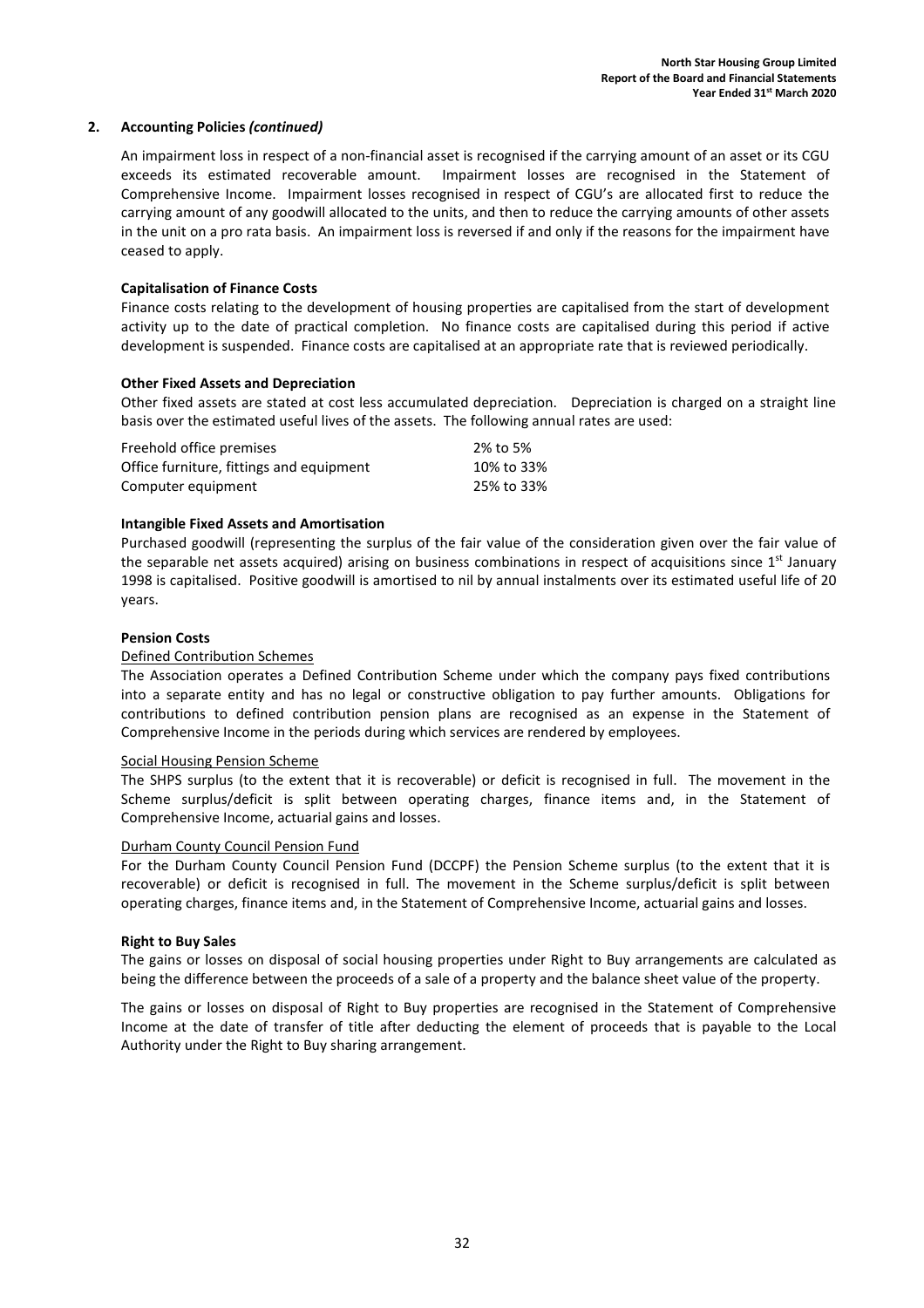#### Provisions

Provisions represent the Group's liabilities to carry out future repairs on managed schemes as detailed in Note 22.

### Supported Housing Schemes Managed by Agents

Social housing capital grants are claimed by the Group as developer and owner of the property and included in the Statement of Financial Position of the Group. The treatment of other Income and Expenditure in respect of supported housing projects depends on the nature of the partnership arrangements between the Group and its managing agents and on whether the Group carries the financial risk.

Where the Group holds the support contract with the Supporting People Administering Authority and carries the financial risk, all the project's Income and Expenditure is included in the Group's Statement of Comprehensive Income (Note 3).

Where the agency holds the support contract with the Supporting People Administering Authority and carries the financial risk, the Statement of Comprehensive Income includes only that Income and Expenditure which relates solely to the Group. Other Income and Expenditure of projects in this category is excluded from the Group's Statement of Comprehensive Income (Note 3).

#### Leased Assets

Rentals payable under operating leases are charged to the Statement of Comprehensive Income on a straight line basis over the lease term.

### **VAT**

The Group charges value added tax (VAT) on some of its income and is able to recover part of the VAT it incurs on expenditure. The Financial Statements include VAT to the extent that it is suffered by the Group and not recoverable from HM Revenue & Customs. The balance of VAT payable or recoverable at the year-end is included as a current liability or asset.

#### Restricted Reserves

Restricted reserves represent amounts that are set aside for specific purposes where their use is subject to external restrictions. These restrictions arose from the stock transfer with Teesdale Council (now Durham County Council). The Group agreed to ring fence a portion from its share of the proceeds from Right to Buy sales to a restricted reserve for use only to develop additional social housing in Teesdale.

# Financial Instruments

Under FRS102 the financial instruments of the Group have been classified as Basic Financial Instruments:

a) Tenant Arrears, Trade and Other Debtors

 Tenant arrears, trade and other debtors are recognised initially at transaction price less attributable transaction costs. Subsequent to initial recognition they are measured at amortised cost using the effective interest method, less any impairment losses. If the arrangement constitutes a financing transaction, for example if payment is deferred beyond normal business terms, then it is measured at the present value of future payments discounted at a market rate of interest for a similar debt instrument.

b) Trade and Other Creditors

 Trade and other creditors are recognised initially at transaction price plus attributable transaction costs. Subsequent to initial recognition they are measured at amortised cost using the effective interest method, less any impairment losses. If the arrangement constitutes a financing transaction, for example where payment is deferred beyond normal business terms, then it is measured at the present value of future payments discounted at the market rate of interest for a similar debt instrument.

#### c) Interest Bearing Borrowings Classified as Basic Financial Instruments

Interest bearing borrowings are recognised initially at fair value less attributable transaction costs. Subsequent to initial recognition, interest bearing borrowings are stated at amortised cost using the effective interest method, less any impairment losses.

# d) Cash and Cash Equivalents

Cash and cash equivalents comprise cash balances which are reflected at transaction value.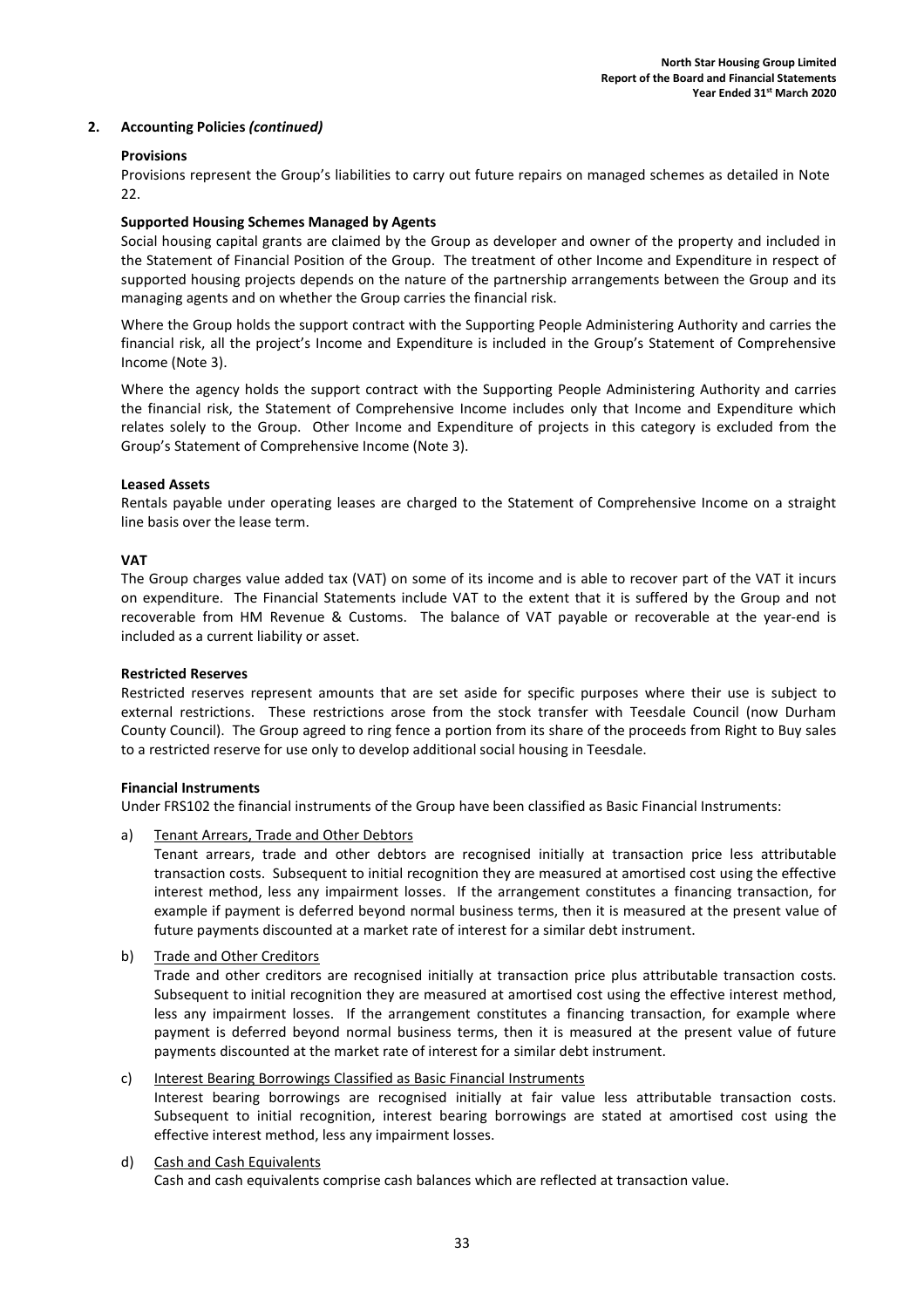# 3. Turnover, Operating Costs and Operating Surplus/(Deficit)

| Group                                     | <b>Turnover</b><br>£000 | <b>Operating</b><br><b>Costs</b><br>£000 | 2020<br><b>Operating</b><br>Surplus/<br>(Deficit)<br>£000 | Turnover<br>£000 | Cost of<br><b>Sales</b><br>£000 | Operating<br>Costs<br>£000 | 2019<br>Operating<br>Surplus/<br>(Deficit)<br>£000 |
|-------------------------------------------|-------------------------|------------------------------------------|-----------------------------------------------------------|------------------|---------------------------------|----------------------------|----------------------------------------------------|
| <b>Social housing lettings</b>            | 20,000                  | (14, 771)                                | 5229                                                      | 19,429           | $\overline{\phantom{a}}$        | (14, 048)                  | 5,381                                              |
| <b>Other social housing</b><br>activities |                         |                                          |                                                           |                  |                                 |                            |                                                    |
| Supporting people                         | 218                     |                                          | 218                                                       | 217              |                                 |                            | 217                                                |
| Other                                     | 140                     |                                          | 140                                                       | 53               |                                 |                            | 53                                                 |
|                                           | 358                     | $\overline{\phantom{0}}$                 | 358                                                       | 270              | ٠                               | $\overline{\phantom{a}}$   | 270                                                |
| Development for sale                      |                         |                                          |                                                           |                  |                                 |                            |                                                    |
| Shared ownership first<br>tranche sales   |                         |                                          |                                                           | 138              | (150)                           |                            | (12)                                               |
| <b>Non-social housing</b><br>activities   |                         |                                          |                                                           |                  |                                 |                            |                                                    |
| Other                                     | 23                      | (69)                                     | (46)                                                      | 24               |                                 | (2)                        | 22                                                 |
| <b>Total</b>                              | 20,381                  | (14, 840)                                | 5,541                                                     | 19,861           | (150)                           | (14,050)                   | 5,661                                              |

|                         |                 |                  | 2020<br><b>Operating</b> |          |           | 2019<br>Operating |
|-------------------------|-----------------|------------------|--------------------------|----------|-----------|-------------------|
| <b>Association</b>      |                 | <b>Operating</b> | Surplus/                 |          | Operating | Surplus/          |
|                         | <b>Turnover</b> | Costs            | (Deficit)                | Turnover | Costs     | (Deficit)         |
|                         | £000            | £000             | £000                     | £000     | £000      | £000              |
| Social housing lettings |                 |                  |                          |          |           |                   |
| Other                   | 3,493           | (3, 349)         | 144                      | 3,252    | (3, 302)  | (50)              |
|                         |                 |                  |                          |          |           |                   |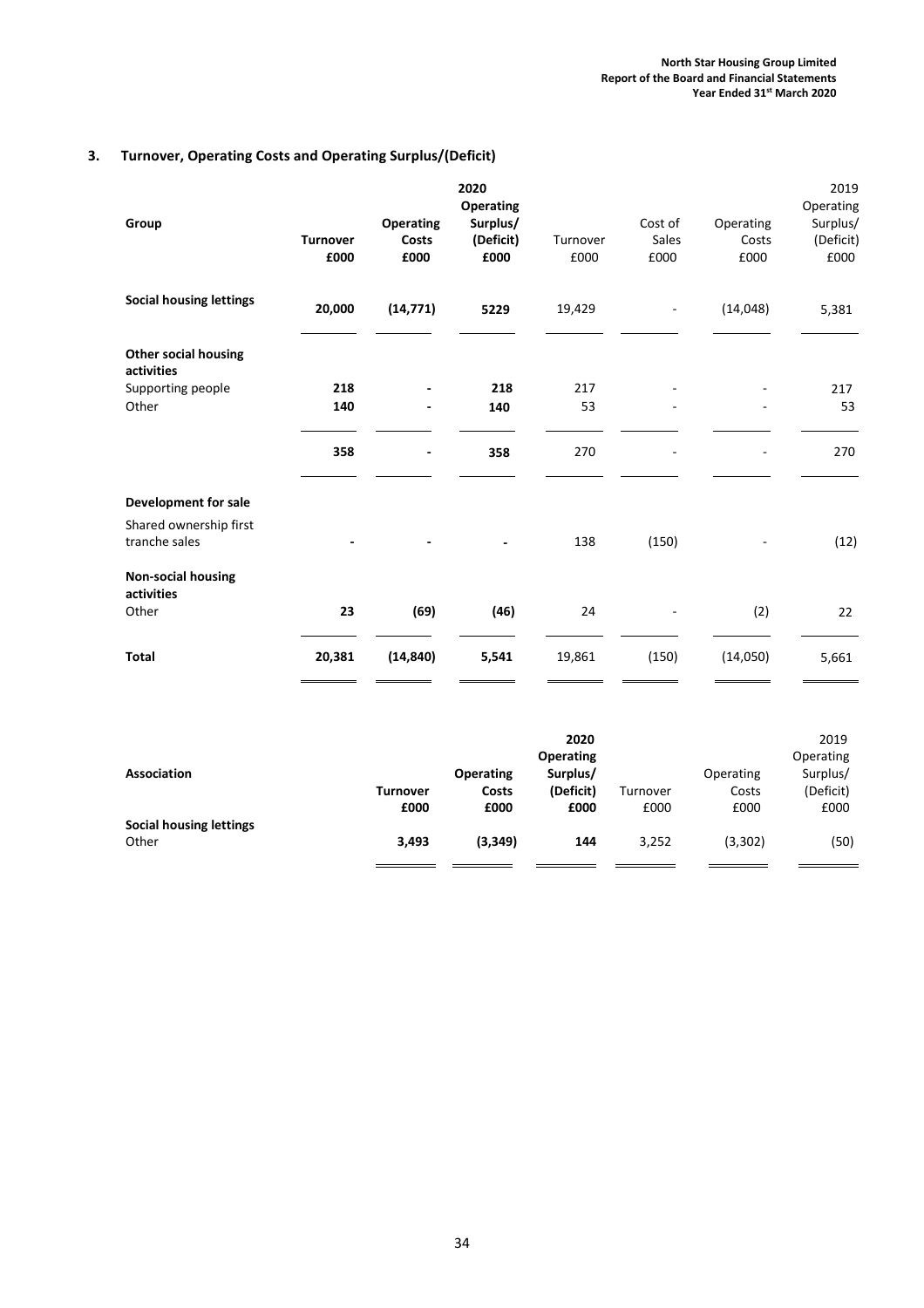# 3. Turnover, Operating Costs and Operating Surplus/(Deficit) (continued)

| Group                                           | General<br><b>Housing</b><br>£000 | Supported<br><b>Housing</b><br>£000 | <b>Shared</b><br>Ownership<br>£000 | Other<br><b>Housing</b><br>£000 | <b>Total</b><br>2020<br>£000 | Total<br>2019<br>£000 |
|-------------------------------------------------|-----------------------------------|-------------------------------------|------------------------------------|---------------------------------|------------------------------|-----------------------|
| <b>Turnover from social housing</b><br>lettings |                                   |                                     |                                    |                                 |                              |                       |
| Rent receivable net of identifiable             |                                   |                                     |                                    |                                 |                              |                       |
| service charges                                 | 13,564                            | 2,289                               | 140                                | 194                             | 16,187                       | 15,726                |
| Service charge income                           | 181                               | 1,968                               | 13                                 |                                 | 2,162                        | 2,089                 |
| Charges for support services                    |                                   | 26                                  | $\overline{\phantom{a}}$           | ä,                              | 26                           | 41                    |
| Net rental income                               | 13,745                            | 4,283                               | 153                                | 194                             | 18,375                       | 17,856                |
| <b>Amortised Government Grants</b>              | 627                               | 265                                 |                                    |                                 | 892                          | 882                   |
| Other income from lettings                      | 5                                 | 695                                 |                                    | 10                              | 710                          | 678                   |
| Other grants                                    | 13                                | 10                                  |                                    |                                 | 23                           | 13                    |
| <b>Turnover from social housing</b><br>lettings | 14,390                            | 5,253                               | 153                                | 204                             | 20,000                       | 19,429                |
|                                                 |                                   |                                     |                                    |                                 |                              |                       |
| <b>Expenditure on social housing</b>            |                                   |                                     |                                    |                                 |                              |                       |
| lettings                                        |                                   |                                     |                                    |                                 |                              |                       |
| Management                                      | 3,190                             | 2,188                               | 1                                  |                                 | 5,379                        | 5,580                 |
| <b>Services</b><br>Routine maintenance          | 300<br>1,367                      | 1,346<br>496                        | $\mathbf{1}$<br>21                 | 13<br>44                        | 1,660<br>1,928               | 1,563<br>1,664        |
| Planned maintenance                             | 1,320                             | 693                                 | 10                                 | 12                              | 2,035                        | 1,827                 |
| Major repairs expenditure                       | 426                               | 26                                  | 17                                 | ä,                              | 469                          | 341                   |
| <b>Bad debts</b>                                | 215                               | 26                                  | $\mathbf{2}$                       | 84                              | 327                          | 208                   |
| Property lease charges                          | 16                                | 177                                 |                                    | 118                             | 311                          | 314                   |
| Depreciation of housing                         |                                   |                                     |                                    |                                 |                              |                       |
| properties                                      | 2,205                             | 457                                 |                                    |                                 | 2,662                        | 2,553                 |
| Impairment of housing properties                |                                   |                                     |                                    |                                 |                              | (2)                   |
| <b>Operating costs on social housing</b>        |                                   |                                     |                                    |                                 |                              |                       |
| lettings                                        | 9,039                             | 5,409                               | 52                                 | 271                             | 14,771                       | 14,048                |
| <b>Operating surplus on social</b>              |                                   |                                     |                                    |                                 |                              |                       |
| housing lettings                                | 5,351                             | (156)                               | 101                                | (67)                            | 5,229                        | 5,381                 |
| <b>Void losses</b>                              | (117)                             | (152)                               | (2)                                | (21)                            | (292)                        | (253)                 |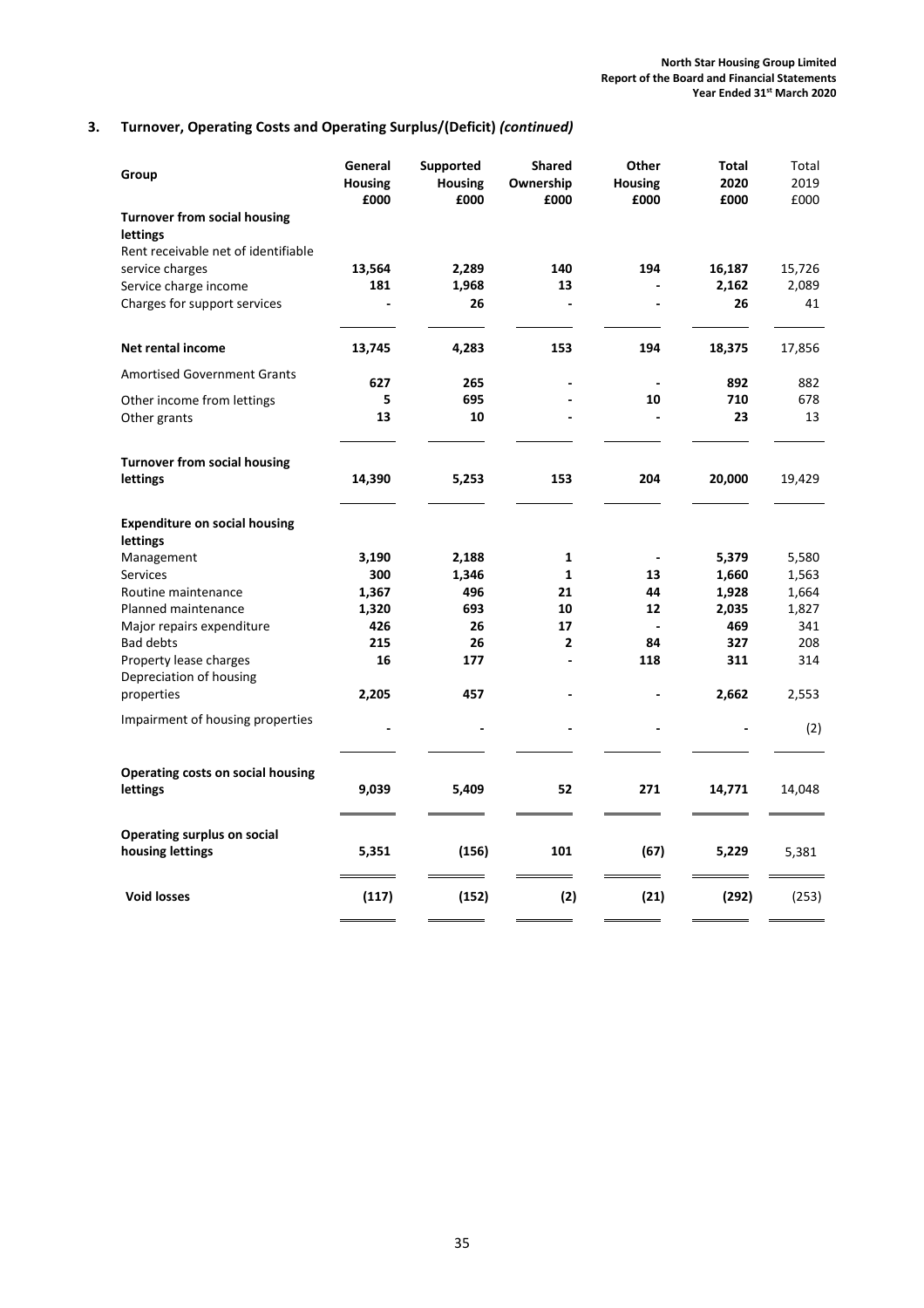#### 4. Accommodation in Management

The number of units of accommodation managed by the Group as at  $31<sup>st</sup>$  March was as follows:

| Group                                                                            | 2020<br><b>Number</b> | 2019<br>Number |
|----------------------------------------------------------------------------------|-----------------------|----------------|
| General needs social rent - owned and managed                                    | 2,232                 | 2,236          |
| General needs affordable rent - owned and managed                                | 803                   | 750            |
| Supported housing and housing for older people social rent - owned and managed   |                       |                |
|                                                                                  | 464                   | 476            |
| General needs social rent - managed on behalf of others                          | 75                    | 78             |
| General needs affordable rent - managed on behalf of others                      |                       | 1              |
| Supported housing and housing for older people - accommodation owned, managed by |                       |                |
| others                                                                           | 126                   | 108            |
| Intermediate rent - owned and managed                                            | 18                    | 22             |
| Low Cost Home Ownership < 100% sold - owned and managed                          | 15                    | 15             |
|                                                                                  | 3,734                 | 3,686          |

Where other organisations manage accommodation owned by the Group and those organisations carry the financial risks associated with management, then the Income and Expenditure accounts of the Group and Association include only the Income and Expenditure which relates solely to the Group and Association.

The Group owns 126 (2018: 108) supported housing units that are managed on its behalf, under management agreements, by other bodies who contract with Supporting People Administering Authorities and carry the financial risk relating to the supported housing units.

#### 5. Accommodation in Development

The number of units in development by the Group as at  $31<sup>st</sup>$  March was as follows:

|                                                                        | 2020<br><b>Number</b> | 2019<br>Number |
|------------------------------------------------------------------------|-----------------------|----------------|
| General needs housing accommodation<br>Supported Housing accommodation | 46<br>6               | 62             |
|                                                                        | 52                    | 62             |

#### 6. Operating Surplus

This is arrived at after charging:

|                                                                     |       | Group | Association |      |
|---------------------------------------------------------------------|-------|-------|-------------|------|
|                                                                     | 2020  | 2019  | 2020        | 2019 |
|                                                                     | £000  | £000  | £000        | £000 |
| External Auditor's remuneration in their capacity as auditors       |       |       |             |      |
|                                                                     | 50    | 31    | 22          | 12   |
| External Auditor's remuneration for the provision of other services |       |       |             |      |
|                                                                     | 7     | 17    |             | 17   |
| Depreciation of housing properties                                  | 2,662 | 2,553 |             |      |
| Depreciation of other tangible fixed assets                         | 177   | 199   |             |      |
| Impairment write back of housing properties                         |       | (16)  |             |      |
| Amortisation of goodwill                                            | 31    | 33    |             |      |
| Operating lease rentals                                             | 311   | 334   |             |      |
|                                                                     |       |       |             |      |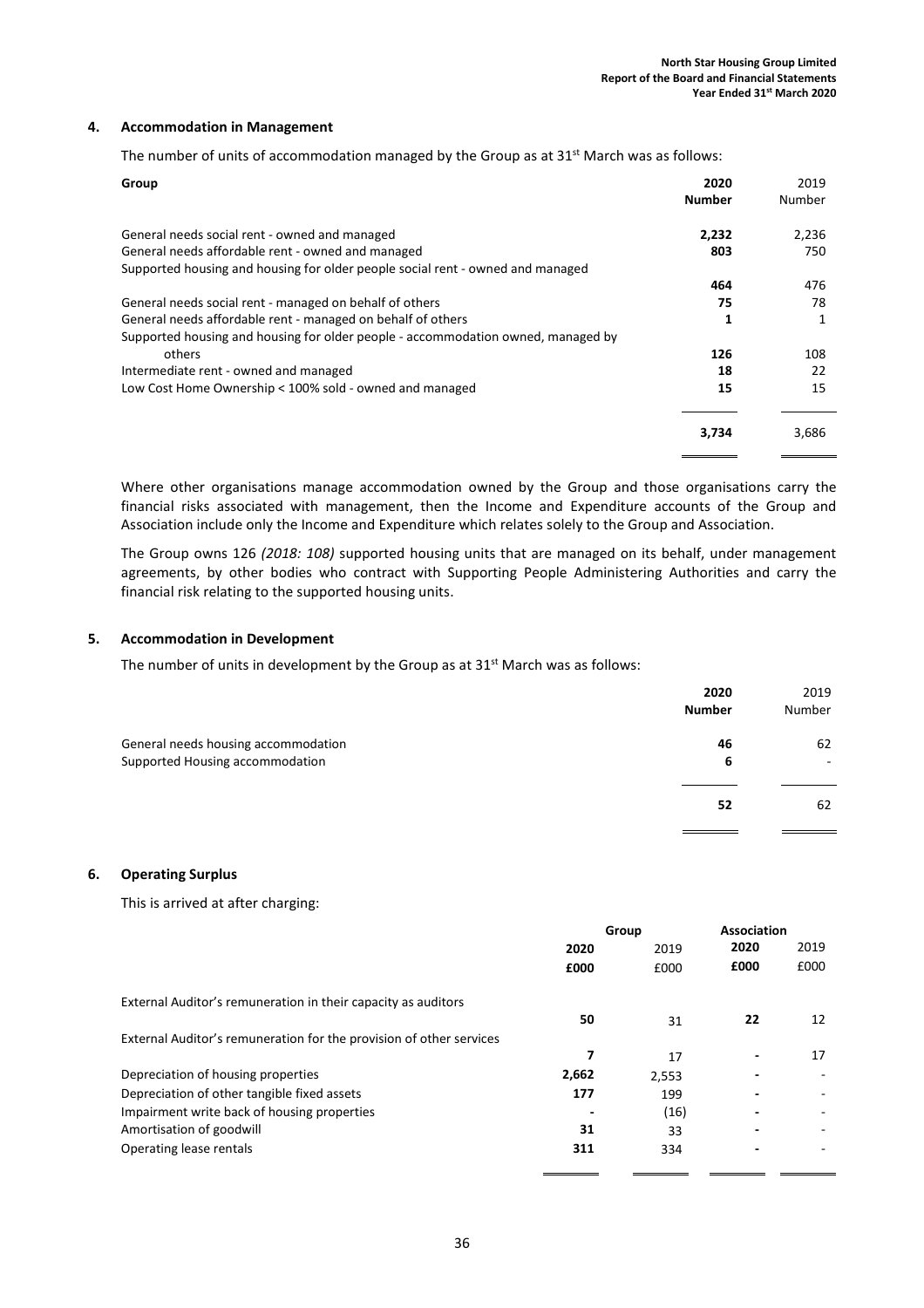## 7. Surplus on Disposal of Fixed Assets

|                                                      | Group |       |
|------------------------------------------------------|-------|-------|
|                                                      | 2020  | 2019  |
|                                                      | £000  | £000  |
| Disposal proceeds                                    | 376   | 400   |
| Carrying value of fixed assets and costs of disposal | (167) | (174) |
| Capital Grant Recycled                               | (19)  |       |
| Retained by Durham County Council                    | (18)  | (43)  |
|                                                      | 172   | 183   |

In relation to the original Teesdale Housing Association properties, Durham County Council retains a proportion of Right to Buy sale proceeds as agreed under the Transfer Agreement.

#### 8. Interest Receivable and Similar Income

|                                        |      | Group |      | Association |  |
|----------------------------------------|------|-------|------|-------------|--|
|                                        | 2020 | 2019  | 2020 | 2019        |  |
|                                        | £000 | £000  | £000 | £000        |  |
| Interest Receivable and Similar Income | 27   | 23    |      |             |  |
|                                        |      |       |      |             |  |

## 9. Interest Payable and Similar Charges

|                                                         |               | Group         |
|---------------------------------------------------------|---------------|---------------|
|                                                         | 2020          | 2019          |
|                                                         | £000          | £000          |
| Bank loan interest                                      | 2,993         | 2,919         |
| Amortisation of loan fees                               | 40            | 168           |
| Other interest expense on SHPS (pension scheme Note 12) | 76            | 68            |
| Other interest expense on LGPS (pension scheme Note 12) | 1             | 2             |
| Other interest payable                                  |               | 1             |
| Less interest capitalised (Note 14)                     | 3,110<br>(79) | 3,158<br>(79) |
|                                                         | 3,031         | 3,079         |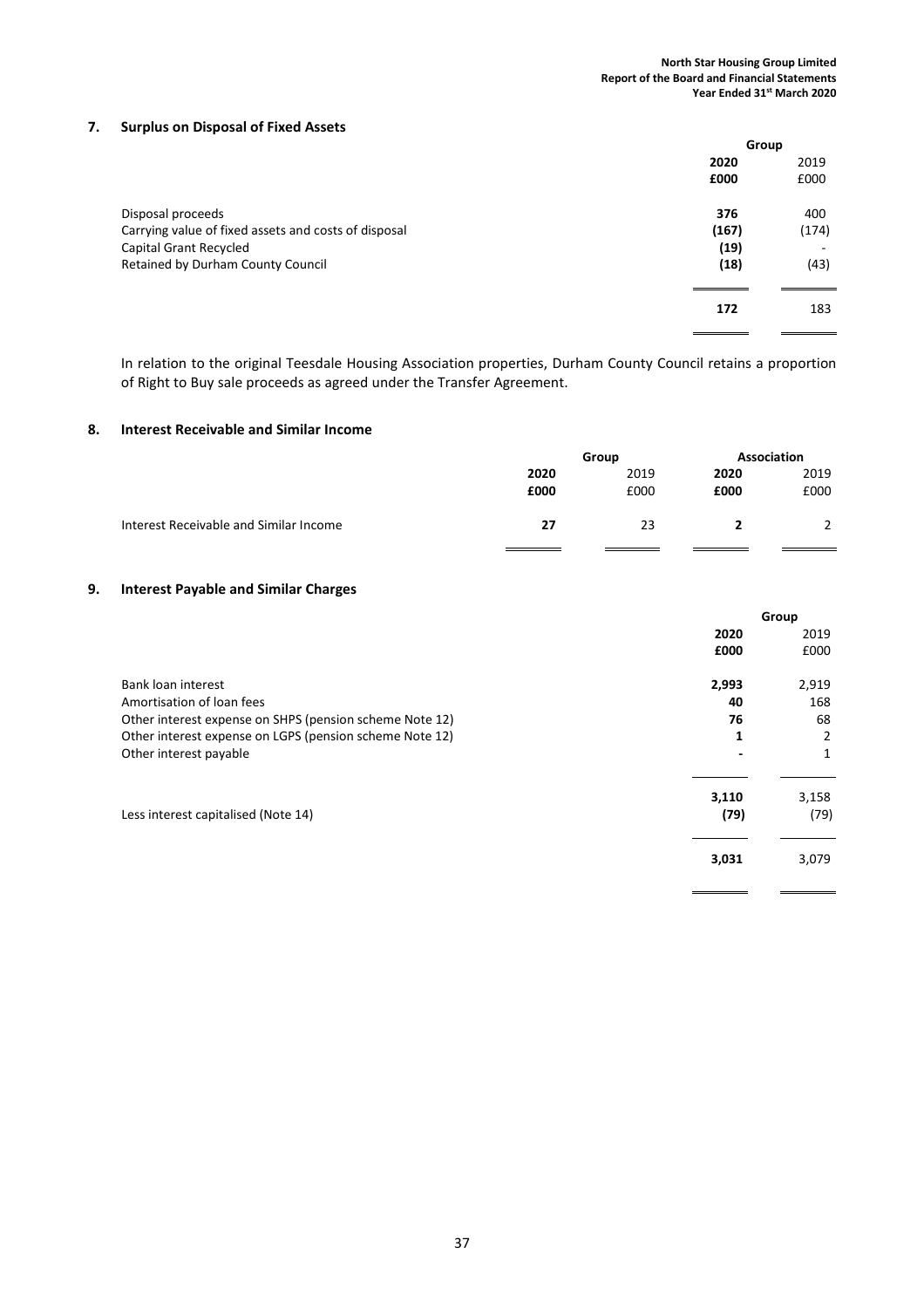#### 10. Payments to Members of the Board

The members of the Board received the following emoluments:

|                                                       |        | <b>Association and Group</b> |
|-------------------------------------------------------|--------|------------------------------|
|                                                       | 2020   | 2019                         |
|                                                       | £000   | £000                         |
| Relating to North Star Housing Group Board membership | 44     | 40                           |
|                                                       | 44     | 40                           |
|                                                       |        | <b>Association and Group</b> |
|                                                       | 2020   | 2019                         |
| Jed Lester                                            | 10,443 | 10,188                       |
| Peter Waugh                                           | 5,167  | 4,973                        |
| Morgan McClintock                                     | 3,481  | 3,329                        |
| Andrew Marshall                                       |        | 4,755                        |
| Linda Bird                                            | 3,481  | 3,396                        |
| Pat Buckley                                           | 1,544  | 3,396                        |

Paul Craggs 3,481 3,396 Anna Urbanowicz 4,767 3,329 David Lyall 3,481 849 Anne Worrall-Davies 3,481 849 Jason Ridley 4,177 1,109

# Claire Warren 870 -  $\overline{a}$ 44,373 39,569  $\overline{a}$

Expenses reimbursed to members of the Association's and Subsidiaries' Boards were £3,410 (2019: £911).

#### 11. Directors' Emoluments

The remuneration of the Group Chief Executive, who was also the highest paid director in the year, was as follows:

|                               | <b>Group and Association</b> |               |       |       |  |
|-------------------------------|------------------------------|---------------|-------|-------|--|
|                               | 2020                         |               |       | 2019  |  |
|                               | <b>Basic</b>                 | Pension       |       |       |  |
|                               | salary                       | contributions | Total | Total |  |
|                               | £000                         | £000          | £000  | £000  |  |
| Group Chief Executive Officer | 136                          | 8             | 144   | 139   |  |
|                               |                              |               |       |       |  |

The Group Chief Executive is an ordinary member of the Social Housing Pension Scheme, has no enhanced or special pension terms and has no other pension arrangements to which the Group contributes.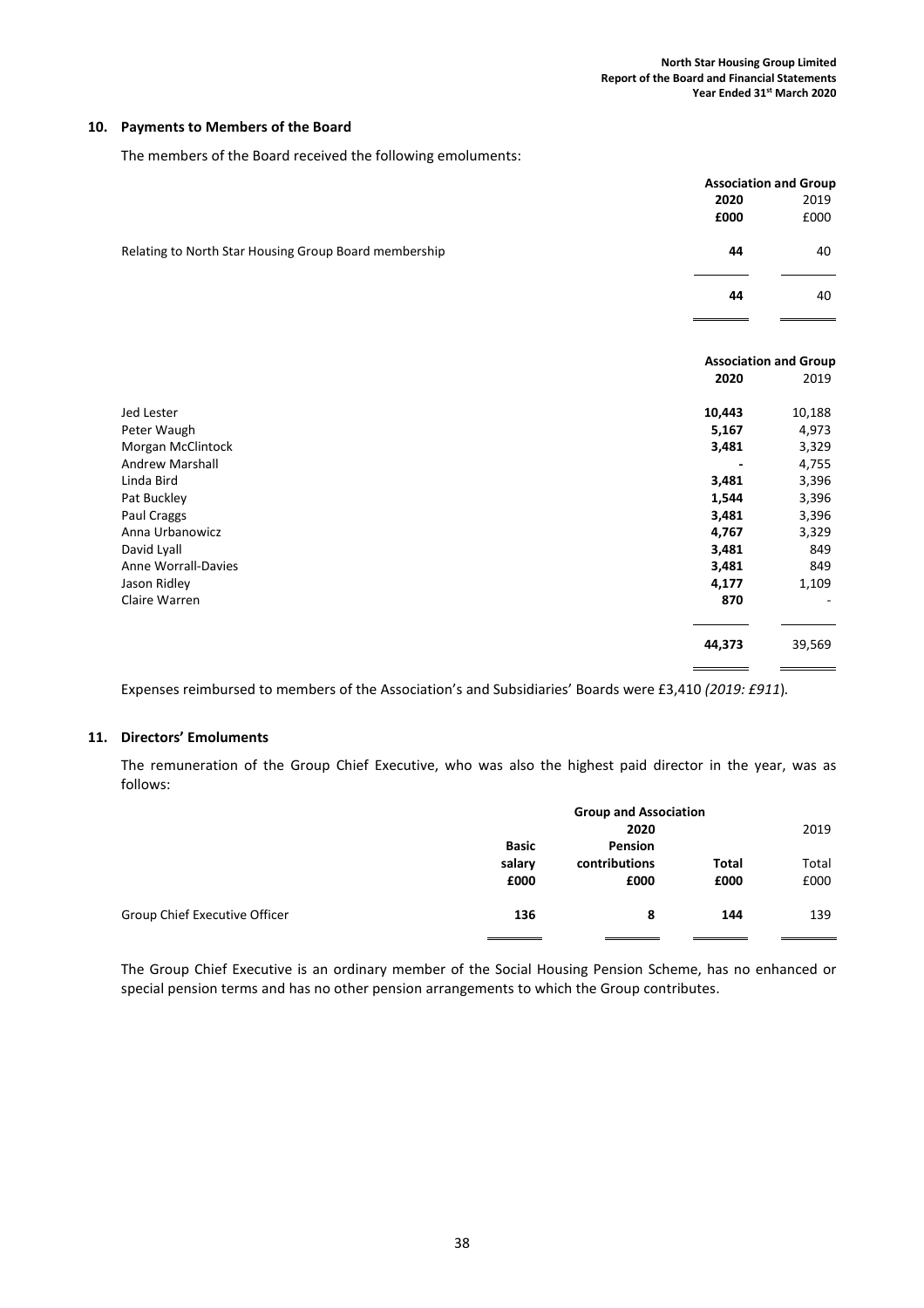# 11. Directors' Emoluments (continued)

The remuneration of the Executive Directors (being the key management personnel) in the year was as follows:

|                                                                                       | <b>Group and Association</b> |               |       |       |  |
|---------------------------------------------------------------------------------------|------------------------------|---------------|-------|-------|--|
|                                                                                       |                              | 2020          |       | 2019  |  |
|                                                                                       | <b>Basic</b>                 | Pension       |       |       |  |
|                                                                                       | salary                       | contributions | Total | Total |  |
|                                                                                       | £000                         | £000          | £000  | £000  |  |
| <b>Executive Director of Finance &amp; Business</b>                                   |                              |               |       |       |  |
| Support and Company Secretary                                                         | 105                          | 4             | 109   | 90    |  |
| <b>Executive Director of Customers</b>                                                | 55                           | 2             | 57    | 64    |  |
| Executive Director of Assets & Growth                                                 | 106                          | 4             | 110   | 105   |  |
| Director of People & Culture                                                          | 84                           | 3             | 87    | 84    |  |
| Aggregate emoluments of Executive Directors                                           | 350                          | 13            | 363   | 343   |  |
| Aggregate emoluments of Executive Directors including<br><b>Group Chief Executive</b> | 486                          | 21            | 507   | 482   |  |

The full time equivalent number of staff (including directors) whose remuneration payable in the year fell above £60,000 was:

| <b>Group and Association</b> |      |
|------------------------------|------|
| 2020                         | 2019 |
| No.                          | No.  |
| 4                            |      |
| $\overline{\phantom{a}}$     |      |
| 2                            |      |
| 2                            | 1    |
|                              | 1    |
|                              |      |

The ratio of the highest paid to lowest paid full time equivalent employees in the Group is 9:1 (2019: 9:1).

# 12. Employees

Average monthly number of employees:

|                     | Group         |        | Association   |                |
|---------------------|---------------|--------|---------------|----------------|
|                     | 2020          | 2019   | 2020          | 2019           |
|                     | <b>Number</b> | Number | <b>Number</b> | Number         |
| Housing and support | 60            | 55     | 13            | 11             |
| Development         | 5.            | 4      | 5             | $\overline{4}$ |
| Administration      | 13            | 11     | 13            | 11             |
| Other               | 29            | 30     | 28            | 29             |
|                     | 107           | 100    | 59            | 55             |
|                     |               |        |               |                |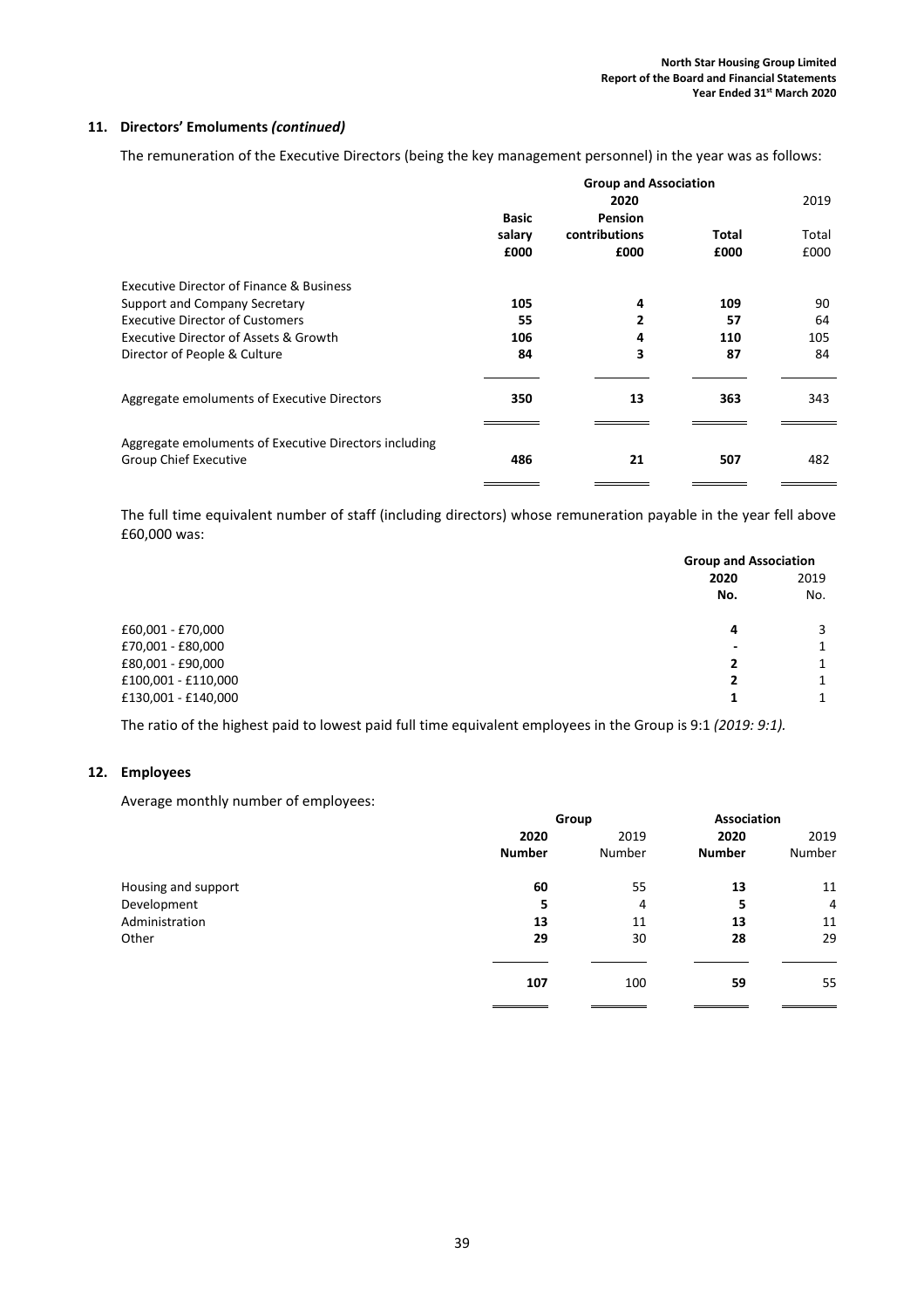Average monthly number of employees expressed in full time equivalents:

|                                              |       | Group          |             | Association    |
|----------------------------------------------|-------|----------------|-------------|----------------|
|                                              | 2020  | 2019           | 2020        | 2019           |
|                                              | £000  | £000           | £000        | £000           |
| Housing and support                          | 44    | 45             | 8           | 8              |
| Development                                  | 5     | $\overline{4}$ | 5           | $\overline{4}$ |
| Administration                               | 11    | 10             | 11          | 10             |
| Other                                        | 29    | 25             | 26          | 24             |
|                                              | 89    | 84             | 50          | 46             |
| Employee costs:                              | Group |                | Association |                |
|                                              | 2020  | 2019           | 2020        | 2019           |
|                                              | £000  | £000           | £000        | £000           |
| Wages and salaries                           | 3,035 | 2,882          | 1,770       | 1,643          |
| Social security costs<br>Pension costs:      | 323   | 310            | 197         | 196            |
| Durham County Council Pension Fund           | 42    | 46             |             |                |
| Pension costs: Social Housing Pension Scheme | 148   | 142            | 89          | 77             |
|                                              | 3,548 | 3,380          | 2,056       | 1,916          |
|                                              |       |                |             |                |

Directors and key management personnel are remunerated via the Parent Association. Relevant disclosures are included above.

The Association participates in two Pension Schemes: the Social Housing Pension Scheme (SHPS) and the Durham County Council Pension Fund (DCCPF).

#### The Social Housing Pension Scheme (SHPS)

The Association participates in the Social Housing Pension Scheme (the Scheme), a multi-employer scheme which provides benefits to some 500 non-associated employers. The Scheme is a defined benefit scheme in the UK.

The Scheme is subject to the funding legislation outlined in the Pensions Act 2004 which came into force on 30 December 2005. This, together with documents issued by the Pensions Regulator and Technical Actuarial Standards issued by the Financial Reporting Council, set out the framework for funding defined benefit occupational pension schemes in the UK.

The last triennial valuation of the scheme for funding purposes was carried out as at 30 September 2017. This valuation revealed a deficit of £1,522m. A Recovery Plan has been put in place with the aim of removing this deficit by 30 September 2026.

The Scheme is classified as a 'last-man standing arrangement'. Therefore the Group is potentially liable for other participating employers' obligations if those employers are unable to meet their share of the scheme deficit following withdrawal from the Scheme. Participating employers are legally required to meet their share of the Scheme deficit on an annuity purchase basis on withdrawal from the Scheme.

For financial years ending on or before 28 February 2019, it was not possible for the Group to obtain sufficient information to enable it to account for the Scheme as a defined benefit scheme, therefore the Group has accounted for the Scheme as a defined contribution scheme.

For financial years ending on or after 31 March 2019, it is possible to obtain sufficient information to enable the Group to account for the Scheme as a defined benefit scheme.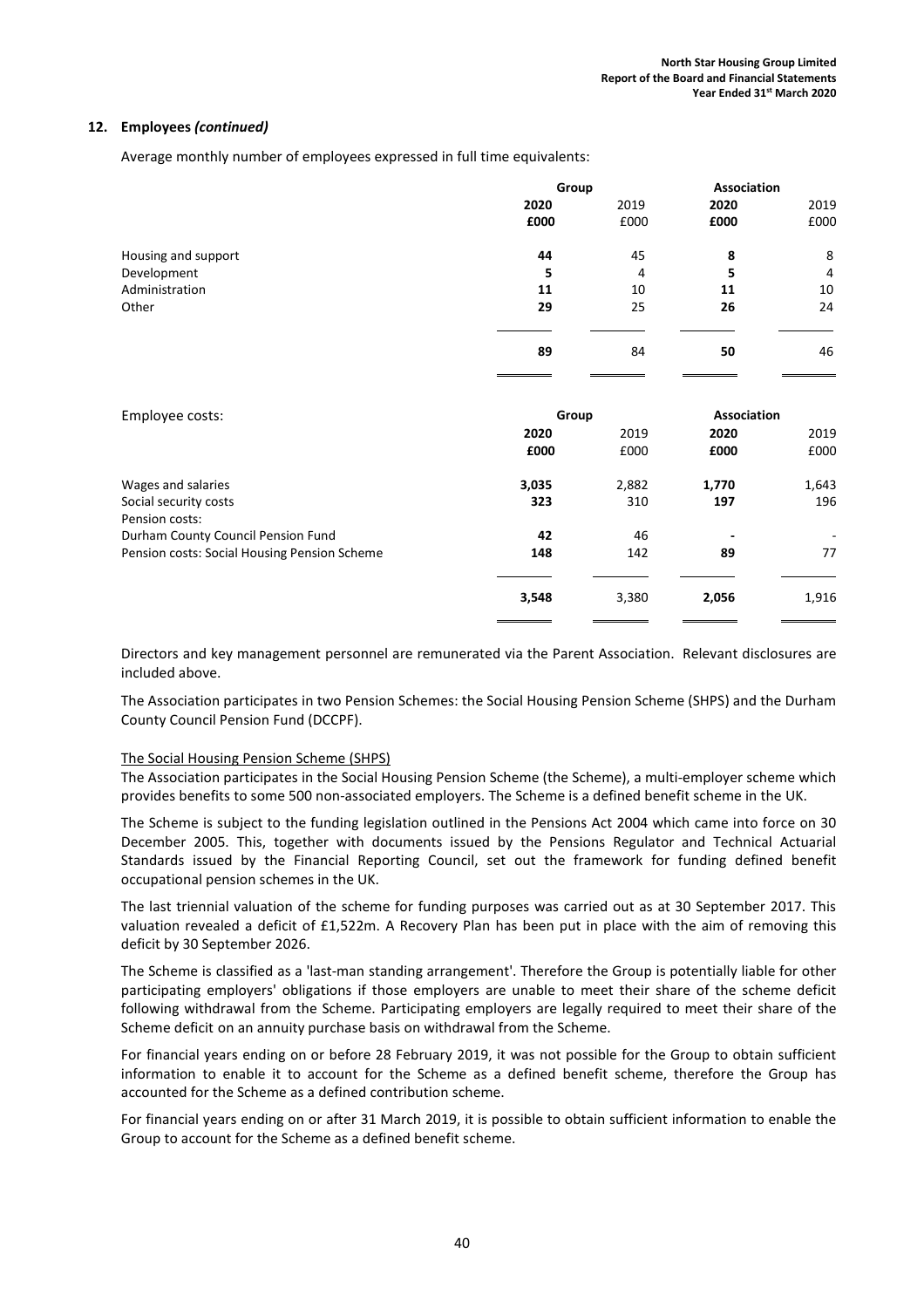For accounting purposes, a valuation of the scheme was carried out with an effective date of 30 September 2018. The liability figures from this valuation were rolled forward for accounting year-ends from 31 March 2019 to 29 February 2020 inclusive. The liabilities are compared, at the relevant accounting date, with the Group's fair share of the Scheme's total assets to calculate the Group's net deficit or surplus.

Similarly, an actuarial valuation of the scheme was carried out as at 30 September 2019 to inform the liabilities for accounting year ends from 31 March 2020 to 28 February 2021 inclusive.

The financial assumptions underlying the latest valuation of the Scheme for FRS102 purposes were as follows:

|                      | 31 <sup>st</sup> March 2020 |      |
|----------------------|-----------------------------|------|
|                      | %                           | %    |
| Discount Rate        | 2.38                        | 2.30 |
| <b>RPI Inflation</b> | 2.63                        | 3.30 |
| CPI Inflation        | 1.63                        | 2.30 |
| Salary Increases     | 2.63                        | 3.30 |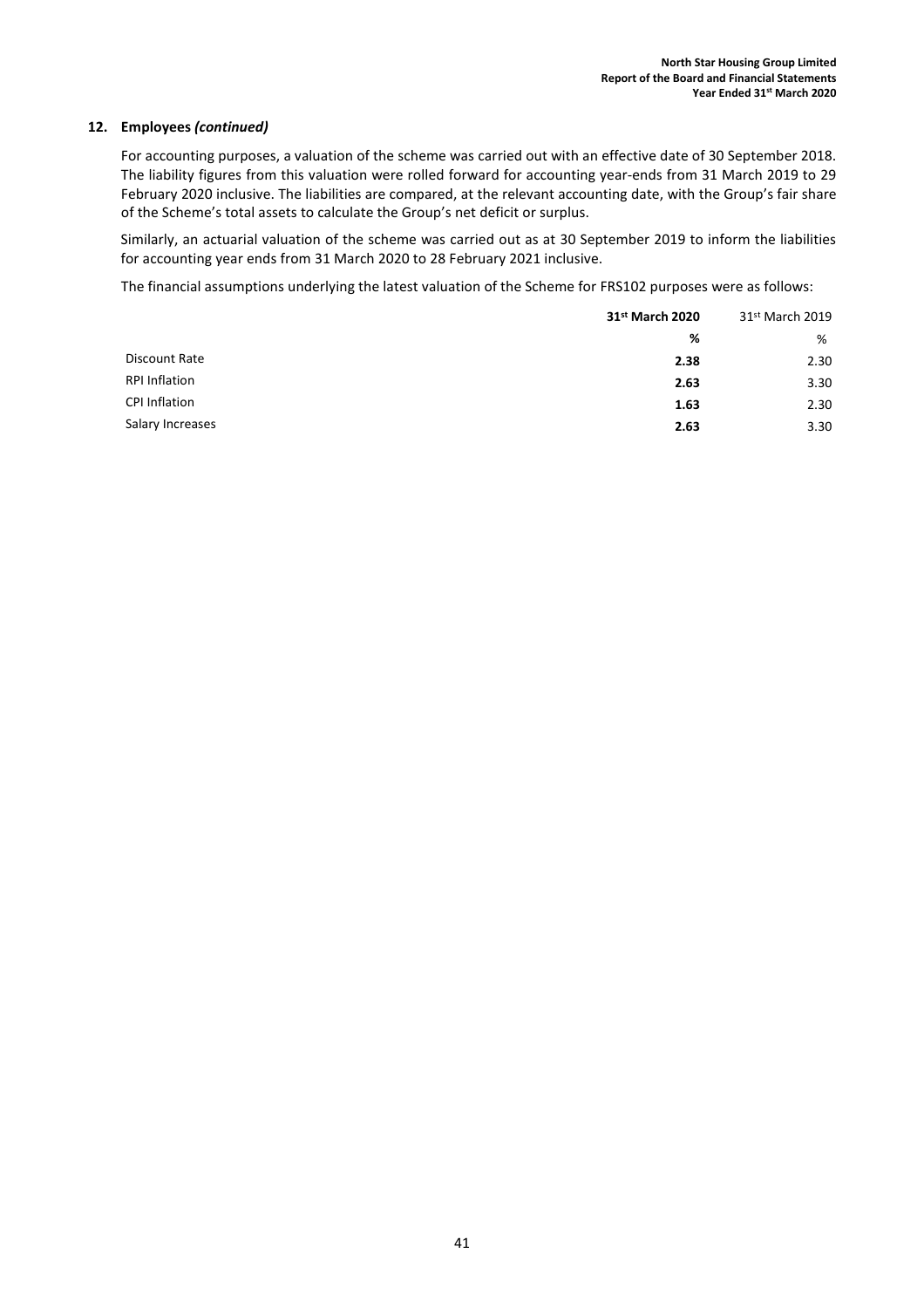The approximate split of assets of the Scheme as a whole are as follows:

|                                 | <b>Asset Split at</b><br>31 <sup>st</sup> March 2020 | Asset Split at<br>31st March 2019 |
|---------------------------------|------------------------------------------------------|-----------------------------------|
|                                 | £000                                                 | £000                              |
| <b>Global Equities</b>          | 1,552                                                | 1,718                             |
| Absolute Return                 | 553                                                  | 883                               |
| <b>Distressed Opportunities</b> | 205                                                  | 185                               |
| <b>Credit Relative Value</b>    | 291                                                  | 186                               |
| Alternative Risk Premia         | 741                                                  | 589                               |
| Fund of Hedge Markets           | 6                                                    | 46                                |
| <b>Emerging Markets Debt</b>    | 321                                                  | 353                               |
| <b>Risk Sharing</b>             | 359                                                  | 308                               |
| Insurance -Securities           | 326                                                  | 293                               |
| Property                        | 234                                                  | 230                               |
| Infrastructure                  | 790                                                  | 535                               |
| <b>Private Debt</b>             | 214                                                  | 137                               |
| Opportunistic liquid credit     | 256                                                  |                                   |
| Corporate Bonds                 | 605                                                  | 476                               |
| Liquid credit                   | 6                                                    |                                   |
| Long Lease Property             | 181                                                  | 150                               |
| Secured Income                  | 402                                                  | 366                               |
| Liability Driven Investments    | 3,521                                                | 3,733                             |
| <b>Net Current Assets</b>       | 46                                                   | 19                                |
| <b>Total Assets</b>             | 10,609                                               | 10,207                            |

The estimated net pension deficit at the end of the year is as follows:

|                                         | Value at               | Value at               |
|-----------------------------------------|------------------------|------------------------|
|                                         | 31 <sup>st</sup> March | 31 <sup>st</sup> March |
|                                         | 2020                   | 2019                   |
|                                         | £000                   | £000                   |
| Fair value of assets                    | 10,609                 | 10,207                 |
| Present value of liabilities            | (11,880)               | (13, 648)              |
| Net (deficit)                           | (1, 271)               | (3, 441)               |
|                                         | 2020                   | 2019                   |
|                                         | £000                   | £000                   |
| Scheme deficit at the start of the year | (3, 441)               | (2,809)                |
| Current service cost                    | (10)                   | (10)                   |
| <b>Employer contributions</b>           | 344                    | 319                    |
| Other finance (expense)                 | (76)                   | (68)                   |
| Actuarial gain/(loss)                   | 1,912                  | (873)                  |
| Net (deficit)                           | (1, 271)               | (3, 441)               |
|                                         |                        |                        |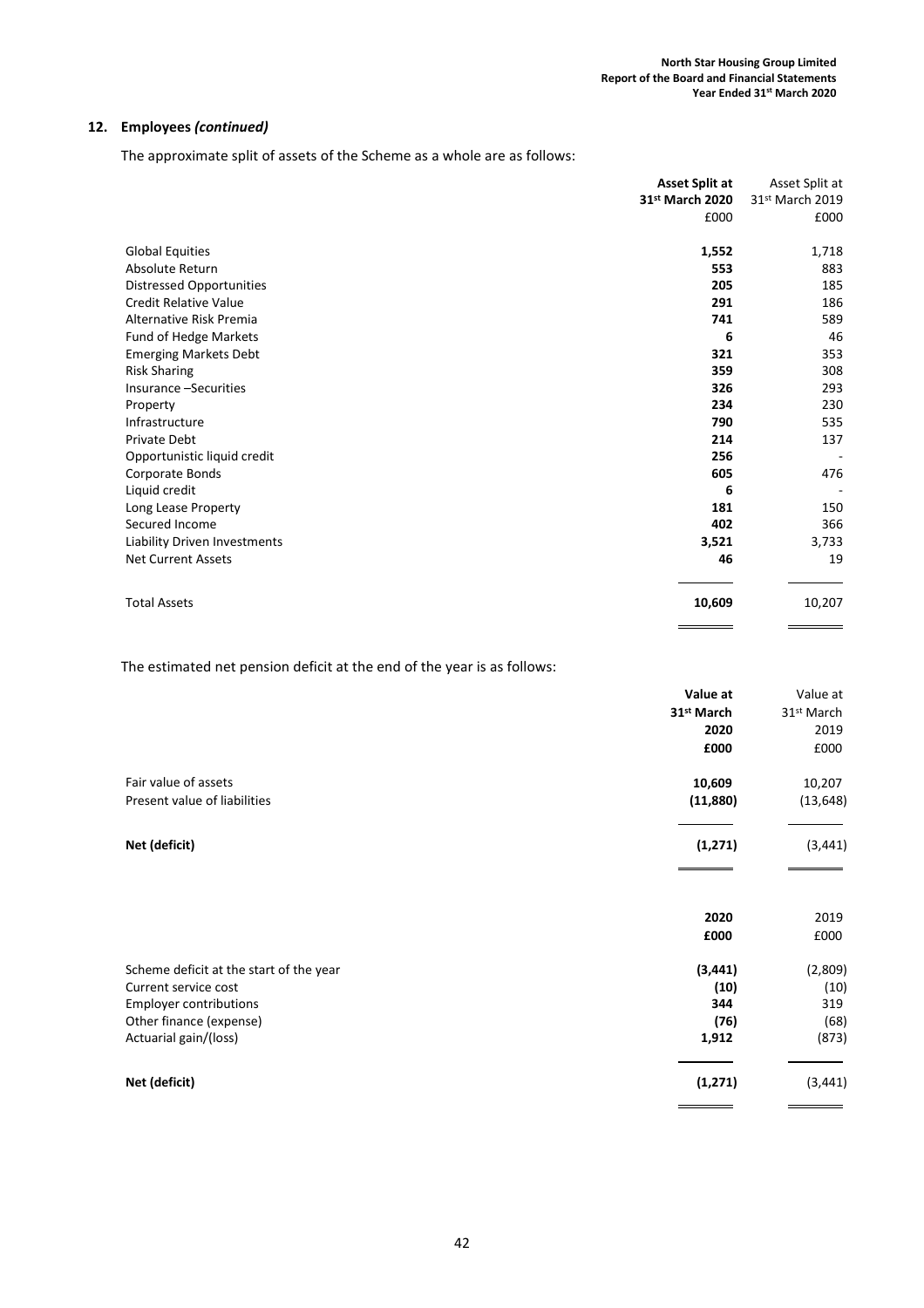$\overline{a}$ 

# 12. Employees (continued)

Analysis of amounts charged to Consolidated Statement of Comprehensive Income

|                                                                                      | 2020  | 2019  |
|--------------------------------------------------------------------------------------|-------|-------|
|                                                                                      | £000  | £000  |
| Current service cost                                                                 | 10    | 10    |
| Analysis of amounts (charged)/credited to other finance cost                         |       |       |
|                                                                                      | 2020  | 2019  |
|                                                                                      | £000  | £000  |
|                                                                                      |       |       |
| Expected return on Scheme assets                                                     | 235   | 248   |
| Interest on Scheme liabilities                                                       | (311) | (316) |
|                                                                                      | (76)  | (68)  |
|                                                                                      |       |       |
| Analysis of amounts recognised in the Consolidated Statement of Comprehensive Income |       |       |
|                                                                                      | 2020  | 2019  |
|                                                                                      | £000  | £000  |
| Actuarial gain/ (loss)                                                               | 1,912 | (873) |

# The Durham County Council Pension Fund (DCCPF)

The DCCPF is part of the Local Government Pension Scheme (LGPS) with benefits earned up to 31<sup>st</sup> March 2014 being linked to final salary. Benefits after  $31<sup>st</sup>$  March 2014 are based on a Career Average Revalued Earning Scheme. Details of the benefits earned over the period covered are set out in 'The Local Government Pension Scheme Regulations 2013' and 'The Local Government Pension Scheme (Transitional Provision, Savings and Amendment) Regulations 2014'.

The funded nature of the LGPS requires participating employers and their employees to pay contributions into the Fund, calculated at a level intended to balance the pension liabilities with investment assets. Information on the framework for calculating contributions to be paid is set out in the LGPS Regulations 2013 and the Fund's Funding Strategy Statement. The last actuarial valuation was at  $31<sup>st</sup>$  March 2019 and the contributions to be paid until 31<sup>st</sup> March 2023 resulting from that valuation are set out in the Fund's Rates and Adjustment Certificate.

The Fund Administering Authority, Durham County Council, is responsible for the governance of the Fund.

The assets allocated to the employer in the Fund are notional and are assumed to be invested in line with the investments of the Fund for the purposes of calculating the return over the accounting period. The Fund holds a significant proportion of its assets in liquid investments. As a consequence, there will be no significant restriction on realising assets if a large payment is required to be paid from the Fund in relation to an employer's liability. The assets are invested in a diversified spread of investments and the approximate split of assets for the Fund as a whole is shown in the disclosures below.

The Fund Administering Authority may invest a small proportion of the Fund's investments in the assets of some of the employers participating in the Fund if it forms part of their balanced investment strategy.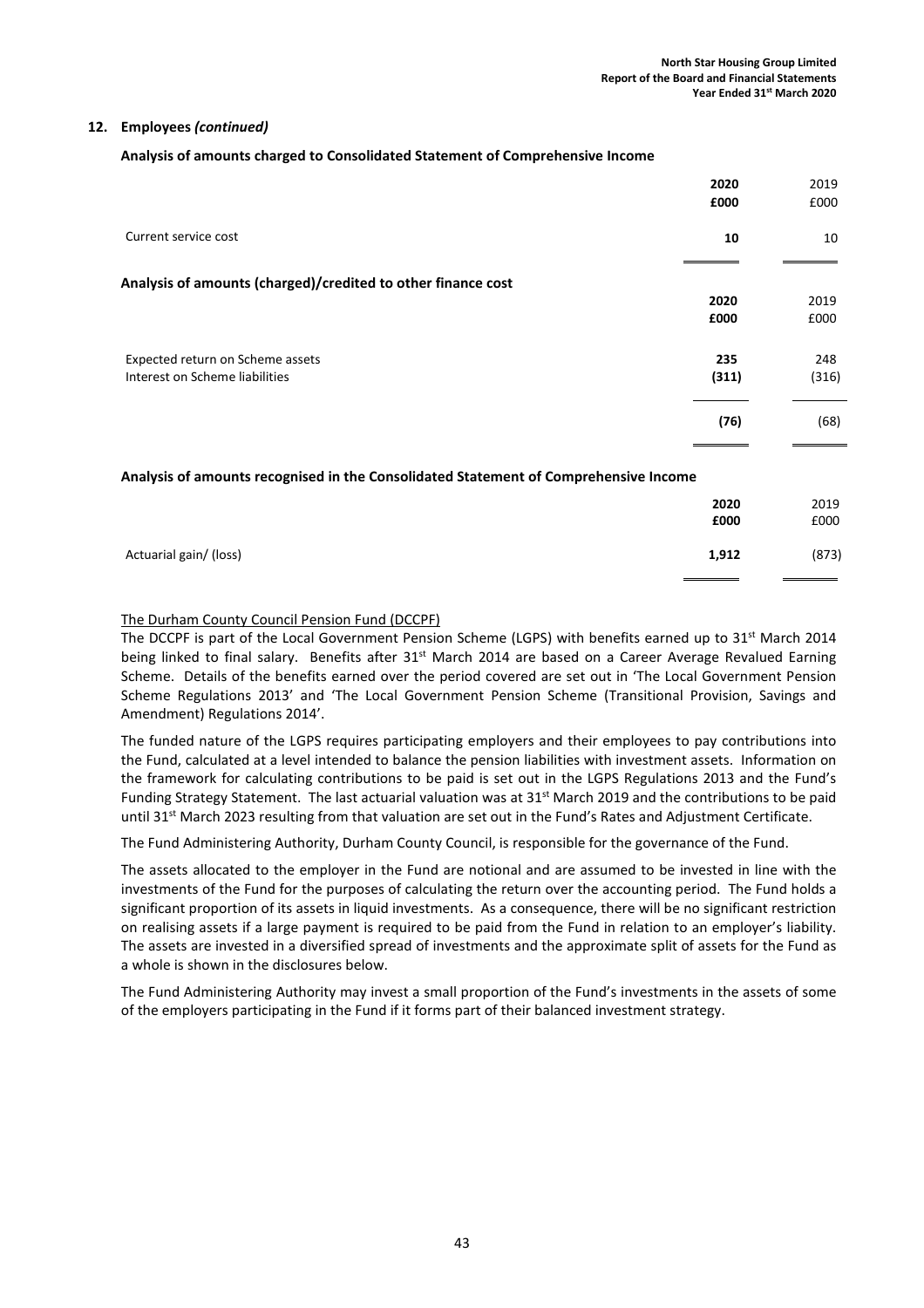The liabilities used for accounting purposes are calculated using a discount rate set with reference to corporate bond yields. If assets underperform, this yield will create a deficit in the accounts. The Fund holds a significant proportion of growth assets which while expected to outperform corporate bonds in the long term creates volatility and risk in the short term in relation to the accounting figures. A decrease in corporate bond yields will increase the value placed on the liabilities for accounting purposes although this will be marginally offset by the increase in the assets as a result.

The majority of the pension liabilities are linked to either pay or price inflation. Higher inflation expectations will lead to a higher liability value. The assets are not perfectly correlated with inflation meaning that an increase in inflation will increase the deficit.

The majority of the Fund's obligations are to provide benefits for the life of the member following retirement, so increases in life expectancy will result in an increase in the liabilities. employers who leave the Fund (or their guarantor) may have to make an exit payment to meet any shortfall in assets against their pension liabilities. If the employer (or guarantor) is not able to meet this exit payment the liability may in certain circumstances fall on other employers within the Fund. Further, the assets at exit in respect of 'orphan liabilities' may, in retrospect, not be sufficient to meet the liabilities. This risk may fall on other employers. 'Orphan liabilities' are currently a small proportion of the overall liabilities in the Fund.

In December 2018 the Group signed a Subsumption Agreement with Durham County Council. As a 'subsumed body' North Star Housing Group is no longer required to pay deficit contributions or be liable for an exit payment against the DCCPF.

The financial assumptions underlying the latest valuation of the Scheme for FRS102 purposes were as follows:

|                                          | 31 <sup>st</sup> March 2020 | 31 <sup>st</sup> March 2019 | 31 <sup>st</sup> March 2018 |
|------------------------------------------|-----------------------------|-----------------------------|-----------------------------|
|                                          | %                           | %                           | %                           |
| Discount Rate                            | 2.3                         | 2.4                         | 2.6                         |
| <b>CPI Inflation</b>                     | 2.0                         | 2.2                         | 2.1                         |
| <b>Pension Increases</b>                 | 2.0                         | 2.2                         | 2.1                         |
| <b>Pension Accounts Revaluation Rate</b> | 2.0                         | 2.2                         | 2.1                         |
| Salary Increases                         | 3.0                         | 3.7                         | 3.6                         |

The approximate split of assets of the Scheme as a whole are as follows:

|                         | <b>Asset Split</b> | Asset Split        |
|-------------------------|--------------------|--------------------|
|                         | at 31st March 2020 | at 31st March 2019 |
|                         | %                  | %                  |
| Equities                | 47.1               | 49.9               |
| <b>Government Bonds</b> | 28.5               | 26.1               |
| Property                | 8.1                | 7.4                |
| Corporate Bonds         | 12.3               | 11.6               |
| Cash                    | 4.0                | 5.0                |
|                         |                    |                    |
| Total                   | 100                | 100                |
|                         |                    |                    |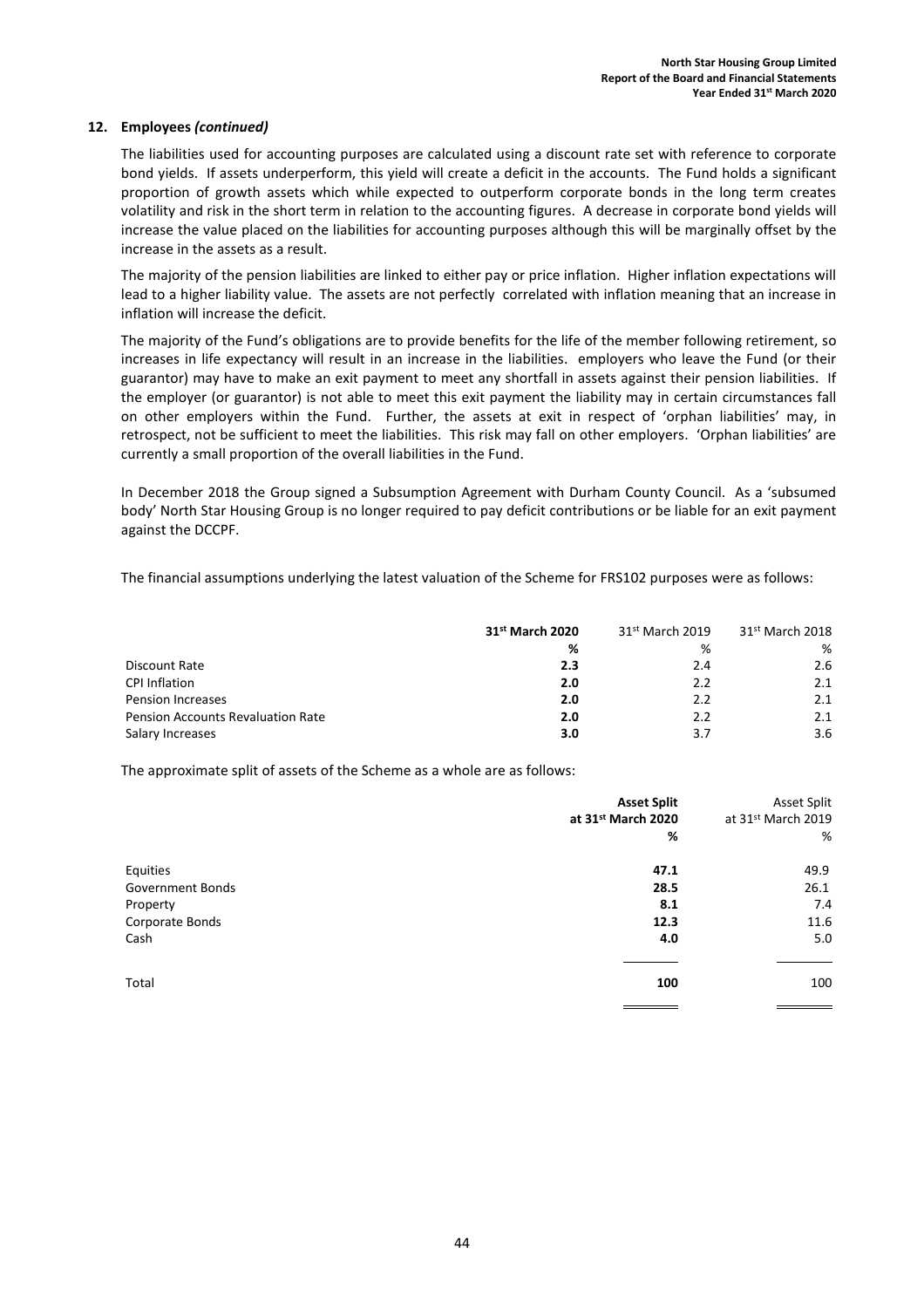The estimated net pension deficit at the end of the year is as follows:

| Value at<br>31st March 2020<br>£000                                           |              | Value at<br>31st March 2019<br>£000 |
|-------------------------------------------------------------------------------|--------------|-------------------------------------|
| Fair value of assets<br>2,682<br>Present value of liabilities<br>(2,899)      |              | 2,850<br>(2,878)                    |
| Net deficit<br>(217)                                                          |              | (28)                                |
|                                                                               | 2020         | 2019                                |
|                                                                               | £000         | £000                                |
| Scheme deficit at the start of the year<br>Current service cost               | (28)<br>(36) | (102)<br>(46)                       |
| Past service credit                                                           | (6)          |                                     |
| <b>Employer contributions</b><br>Other finance (expense)/income               | 21<br>(1)    | 23<br>(2)                           |
| Actuarial (loss)/gain                                                         | (167)        | 99                                  |
| Net deficit                                                                   | (217)        | (28)                                |
| Analysis of amounts charged to Consolidated Statement of Comprehensive Income |              |                                     |
|                                                                               | 2020<br>£000 | 2019<br>£000                        |
|                                                                               |              |                                     |
| Current service cost                                                          | 36           | 46                                  |
| Analysis of amounts (charged)/credited to other finance cost                  |              |                                     |
|                                                                               | 2020         | 2019                                |
|                                                                               | £000         | £000                                |
| Expected return on Scheme assets                                              | (69)         | (71)                                |
| Interest on Scheme liabilities                                                | 68           | 69                                  |
|                                                                               | (1)          | (2)                                 |

## Analysis of amounts recognised in the Consolidated Statement of Comprehensive Income

|                       | 2020<br>£000 | 2019<br>£000 |
|-----------------------|--------------|--------------|
| Actuarial (loss)/gain | (167)        | 99           |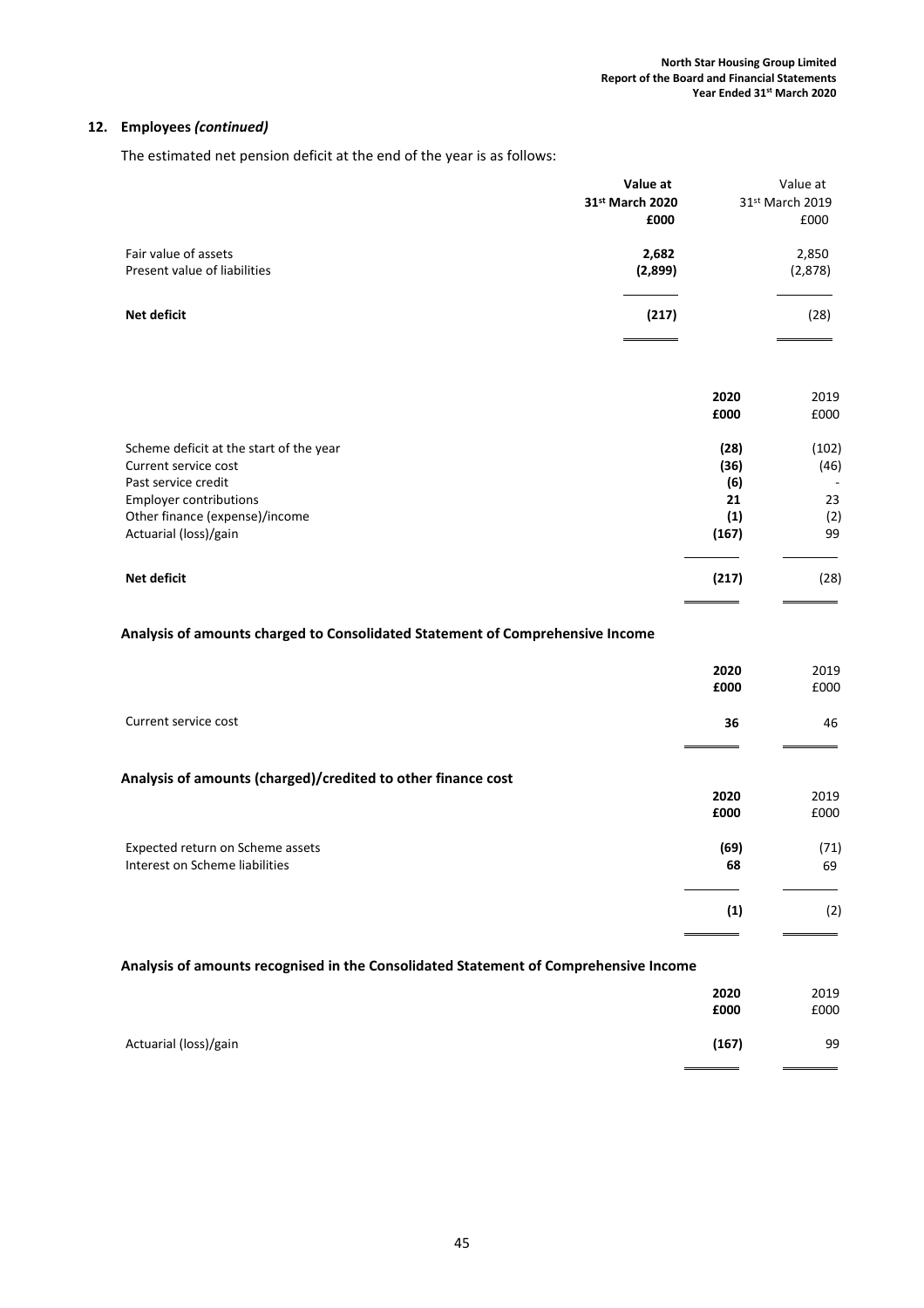# 13. Tax on Surplus on Ordinary Activities

|                                                        |                | Group        | <b>Association</b> |              |
|--------------------------------------------------------|----------------|--------------|--------------------|--------------|
|                                                        | 2020<br>£000   | 2019<br>£000 | 2020<br>£000       | 2019<br>£000 |
| <b>Current tax</b>                                     |                |              |                    |              |
| UK corporation tax on surplus for the year             | $\mathbf{2}$   |              | 2                  |              |
| Adjustments in respect of prior years                  |                |              |                    |              |
| <b>Total Tax Charge in the Income Statement</b>        | $\overline{2}$ |              | $\mathbf{2}$       |              |
| <b>Current tax reconciliation</b>                      |                |              |                    |              |
| Surplus on ordinary activities before taxation         | 2709           | 1,708        | (24)               | (72)         |
| Theoretical tax at UK corporation rate 19% (2019: 19%) | 515            | 325          | (5)                | (14)         |
| Effects of:                                            |                |              |                    |              |
| Charitable income not taxable                          | (520)          | (339)        |                    |              |
| Non-deductible expenses                                | 15             | 5            | 15                 | 5            |
| Adjustment from previous periods                       |                |              |                    |              |
| Deferred Tax not provided                              | (8)            | 9            | (8)                | 9            |
|                                                        | $\overline{2}$ |              | $\overline{2}$     |              |
|                                                        |                |              |                    |              |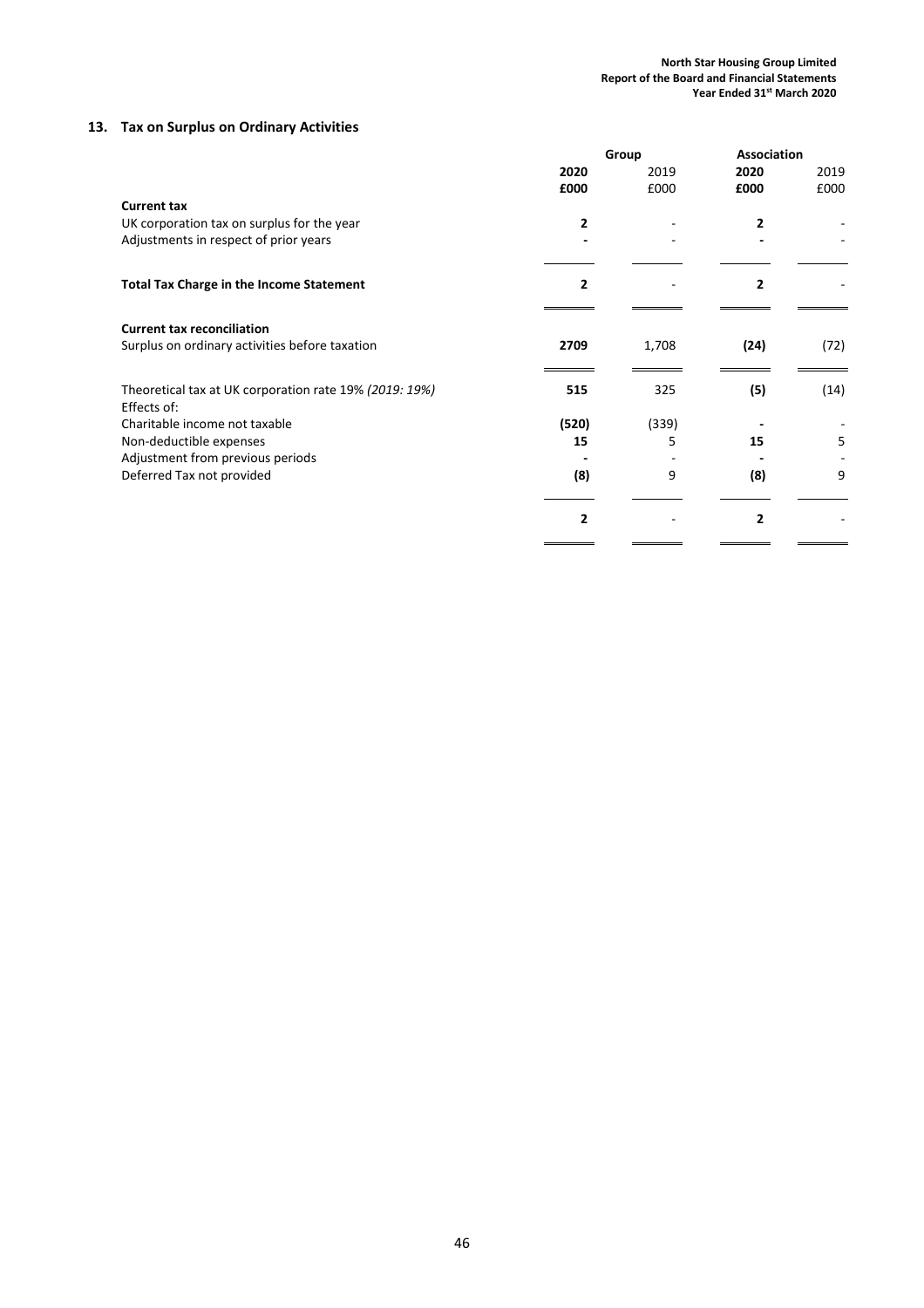$\overline{\phantom{0}}$ 

## 14. Tangible Fixed Assets – Housing Properties

| Group                                            | <b>Completed properties</b> |       | <b>Under construction</b> |              |         |  |  |
|--------------------------------------------------|-----------------------------|-------|---------------------------|--------------|---------|--|--|
|                                                  | For rent                    | *LCHO | For rent                  | <b>Total</b> |         |  |  |
|                                                  | £000                        | £000  | £000                      | £000         |         |  |  |
| Cost                                             |                             |       |                           |              |         |  |  |
| At 1st April 2019                                | 212,538                     | 1,037 | 5,336                     | 218,911      |         |  |  |
| Development of New Properties                    | (7)                         |       | 5,762                     | 5,755        |         |  |  |
| Newly Built Properties Acquired                  | 3                           |       | 2,627                     | 2,630        |         |  |  |
| Works to Newly Acquired Properties               |                             |       | 70                        | 70           |         |  |  |
| Works to Existing Properties                     | 1,464                       | 5     |                           | 1,469        |         |  |  |
| <b>Interest Capitalised</b>                      |                             |       | 79                        | 79           |         |  |  |
| Disposals                                        | (449)                       | (2)   |                           | (451)        |         |  |  |
| <b>Schemes Completed</b>                         | 8,382                       |       | (8, 382)                  |              |         |  |  |
| At 31st March 2020                               | 221,931                     | 1,040 | 5,492                     | 228,463      |         |  |  |
| Depreciation                                     |                             |       |                           |              |         |  |  |
| At 1st April 2019                                | 23,665                      | 104   |                           | 23,769       |         |  |  |
| Charge for year                                  | 2,649                       | 13    |                           | 2,662        |         |  |  |
| Disposals                                        | (204)                       | (1)   |                           | (205)        |         |  |  |
| At 31st March 2019                               | 26,110                      | 116   |                           | 26,226       |         |  |  |
| Impairment                                       |                             |       |                           |              |         |  |  |
| At 1st April 2019 and 31st Mar 2020              | 191                         |       |                           | 191          |         |  |  |
| Net book value                                   |                             |       |                           |              |         |  |  |
| At 31st March 2020                               | 195,630                     | 924   | 5,492                     | 202,046      |         |  |  |
| At 31st March 2019                               | 188,682                     | 933   | 5,336                     | 194,951      |         |  |  |
| *Low Cost Home Ownership                         |                             |       |                           |              |         |  |  |
|                                                  |                             |       |                           | 2020         | 2019    |  |  |
|                                                  |                             |       |                           | £000         | £000    |  |  |
| Housing properties cost comprises:               |                             |       |                           |              |         |  |  |
| Freehold                                         |                             |       |                           | 216,881      | 207,619 |  |  |
| Long leasehold                                   |                             |       |                           | 11,321       | 11,031  |  |  |
| Short leasehold                                  |                             |       |                           | 261          | 261     |  |  |
|                                                  |                             |       |                           | 228,463      | 218,911 |  |  |
|                                                  |                             |       |                           | 2020         | 2019    |  |  |
| Group                                            |                             |       |                           | £000         | £000    |  |  |
| Expenditure on works to housing properties:      |                             |       |                           |              |         |  |  |
| Amount capitalised                               |                             |       |                           | 10,003       | 9,776   |  |  |
| Amount charged to Income and Expenditure account |                             |       |                           | 4,432        | 3,933   |  |  |
|                                                  |                             |       |                           | 14,435       | 13,709  |  |  |
|                                                  |                             |       |                           |              |         |  |  |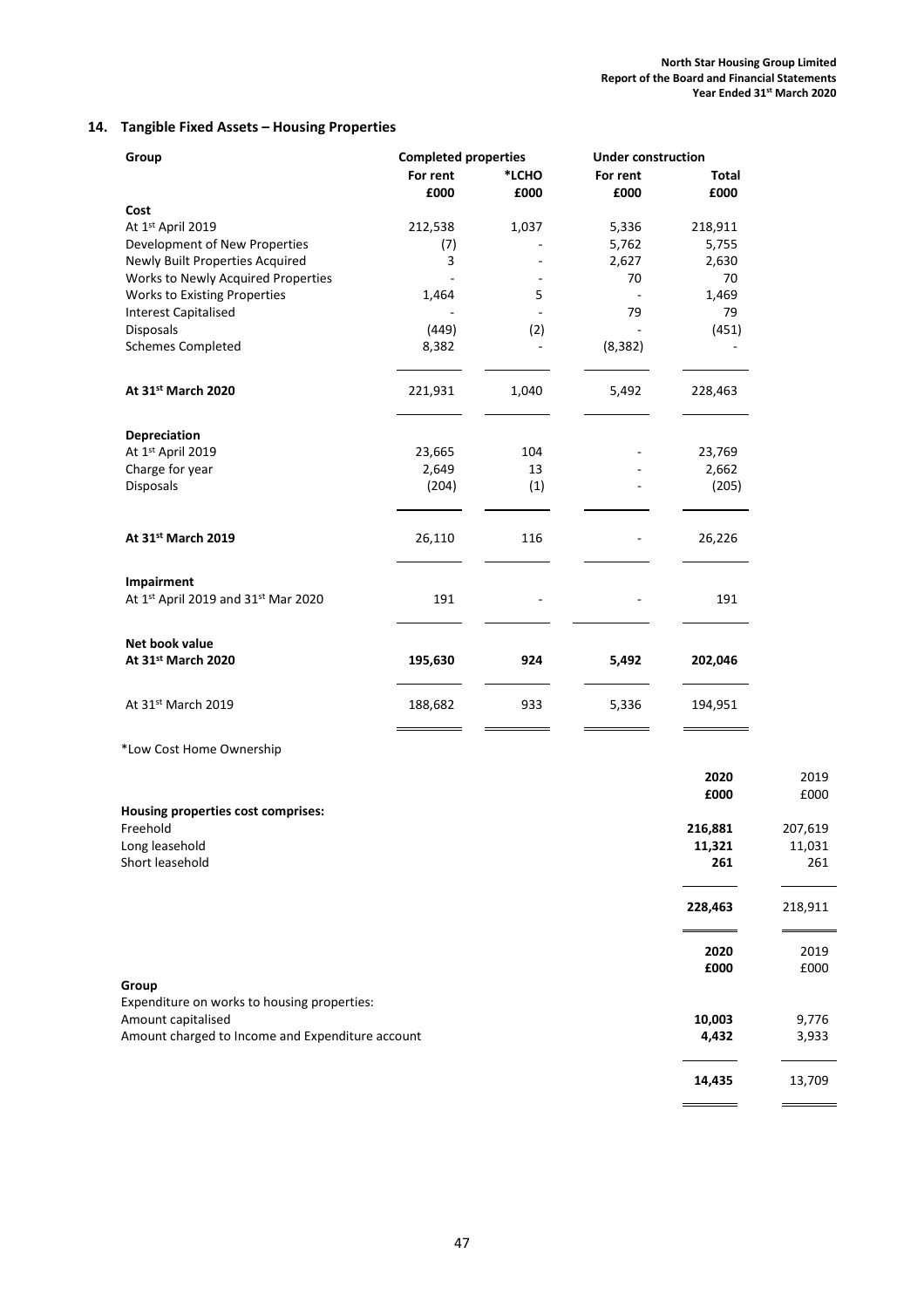# 15. Tangible Fixed Assets – Other

|                                     |          | <b>Office</b> |           |              |
|-------------------------------------|----------|---------------|-----------|--------------|
|                                     | Freehold | furniture     |           |              |
|                                     | office   | fittings and  | Computer  |              |
|                                     | premises | equipment     | equipment | <b>Total</b> |
|                                     | £000     | £000          | £000      | £000         |
| Cost                                |          |               |           |              |
| At 1st April 2019                   | 1,980    | 266           | 720       | 2,966        |
| Additions                           |          | 7             | 98        | 105          |
| Disposals                           | (2)      |               | (95)      | (97)         |
|                                     |          |               |           |              |
|                                     |          |               |           |              |
| At 31st March 2020                  | 1,978    | 273           | 723       | 2,974        |
|                                     |          |               |           |              |
|                                     |          |               |           |              |
| Depreciation                        |          |               |           |              |
| At 1st April 2019                   | 287      | 21            | 431       | 739          |
| Charge for year                     | 20       | 26            | 131       | 177          |
| Disposals                           | (1)      |               | (95)      | (96)         |
|                                     |          |               |           |              |
|                                     |          |               |           |              |
| At 31st March 2020                  | 306      | 47            | 467       | 820          |
|                                     |          |               |           |              |
| Impairment                          |          |               |           |              |
| At 1st April 2019 and 31st Mar 2020 | 857      |               |           | 857          |
|                                     |          |               |           |              |
|                                     |          |               |           |              |
| <b>Net Book Value</b>               |          |               |           |              |
| At 31st March 2020                  | 815      | 226           | 256       | 1,297        |
|                                     |          |               |           |              |
|                                     |          |               |           |              |
| At 31st March 2019                  | 836      | 245           | 289       | 1,370        |
|                                     |          |               |           |              |

The £857k impairment provision relates to the difference between the actual costs held in the accounts compared to the most recent valuation (February 2019) after the completion of the refurbishment works carried out at the Registered Office, St. Mark's Court, Thornaby, Stockton-on-Tees, TS17 6QN completed in the previous year.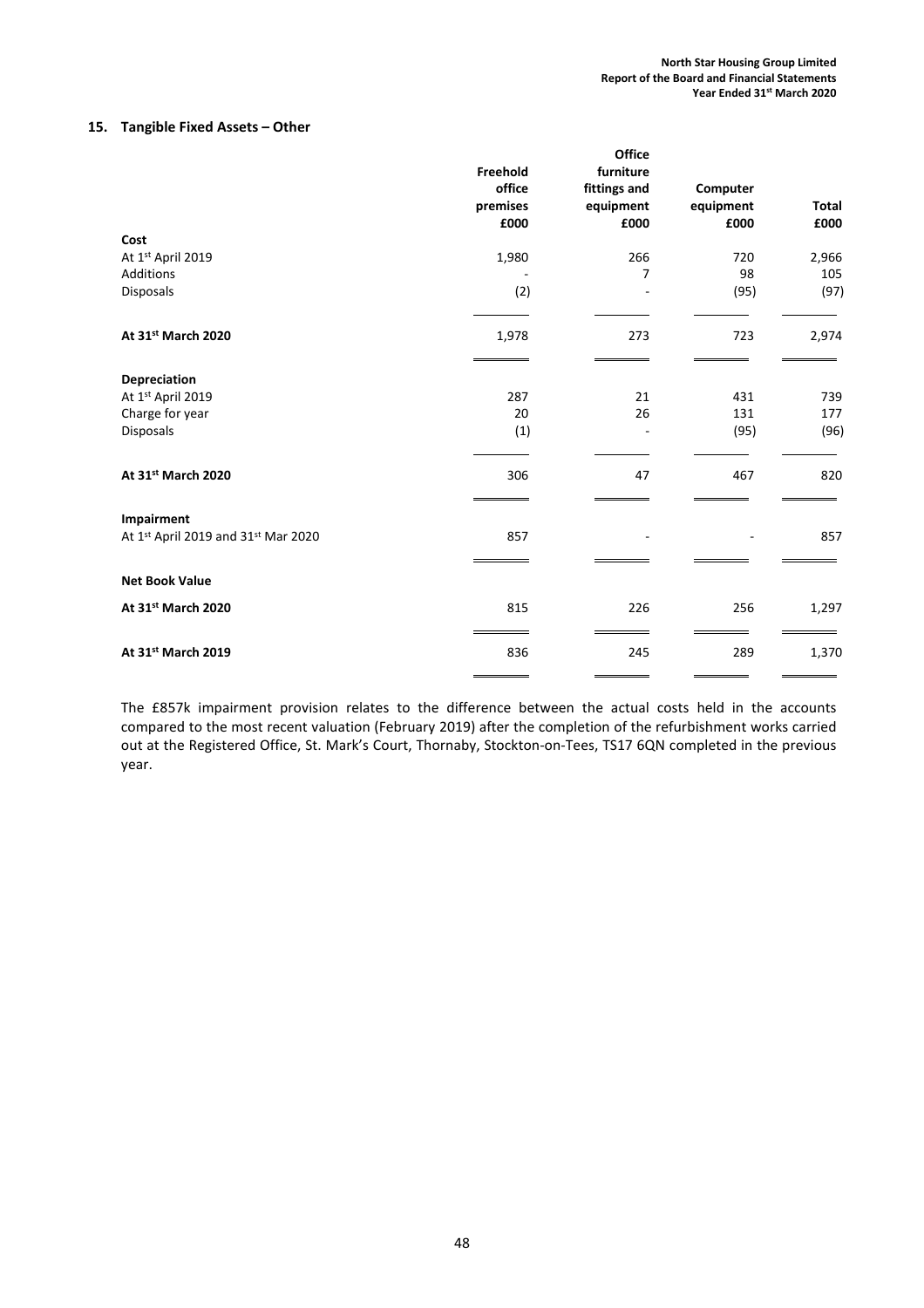#### 16. Intangible Fixed Assets

| Group                                                       | Goodwill<br>£000 |
|-------------------------------------------------------------|------------------|
| Costs<br>At 1st April 2019 and 31st March 2020              | 630              |
| <b>Amortisation</b><br>At 1st April 2019<br>Charge for year | 403<br>31        |
| At 31st March 2020                                          | 434              |
| Net book value<br>At 31st March 2020                        | 196              |
| At 31st March 2019                                          | 227              |

Goodwill of £629,993 arising on the acquisition by Teesdale Housing Association of assets and liabilities from Teesdale District Council is being amortised over 20 years, being the period over which the Board believes that the Association will continue to derive economic benefit.

#### 17. Investments

|                          | Group                    |      | Association              |                          |
|--------------------------|--------------------------|------|--------------------------|--------------------------|
|                          | 2020                     | 2019 | 2020                     | 2019                     |
|                          | £000                     | £000 | £000                     | £000                     |
|                          |                          |      |                          |                          |
| Investment in Subsidiary | $\overline{\phantom{0}}$ | ٠    | $\blacksquare$           | $\overline{\phantom{a}}$ |
| Other Investment         | 30                       | 30   | $\overline{\phantom{a}}$ | ۰                        |
|                          |                          |      |                          |                          |
|                          | 30                       | 30   | $\overline{\phantom{a}}$ |                          |
|                          |                          |      |                          |                          |

The Group is a shareholder in MORhomes, a borrowing vehicle for the social housing sector. Over 60 Housing Associations have come together to set up a new PLC whose public debt is listed on the London Stock Exchange. MORhomes raises finance on the bond markets and lends it on to Housing Associations.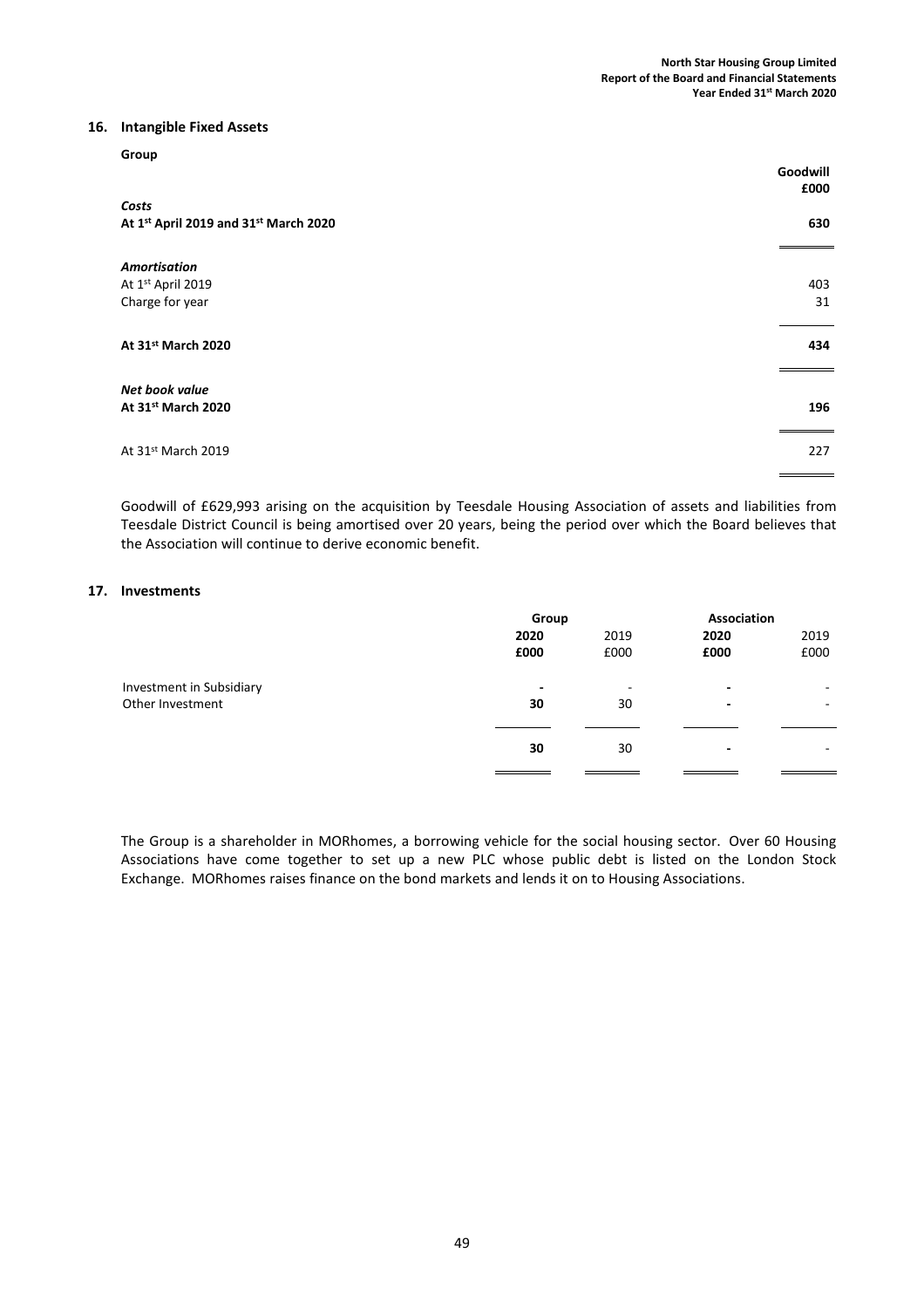# 18. Debtors

|                                    |          | Group    | Association |      |
|------------------------------------|----------|----------|-------------|------|
|                                    | 2020     | 2019     | 2020        | 2019 |
|                                    | £000     | £000     | £000        | £000 |
| Due within one year                |          |          |             |      |
| Arrears of rent and service charge | 1,150    | 1,099    |             |      |
| Less: provision for doubtful debts | (312)    | (314)    |             |      |
|                                    | 838      | 785      |             |      |
| Loan to managed Association        |          |          |             |      |
| (John Pease Cottages)              | 94       | 103      |             |      |
| Amounts owed by Group companies    |          |          | 45          | 8    |
| VAT recoverable                    |          |          |             |      |
| Other debtors                      | 463      | 650      | 43          | 117  |
| Prepayments and accrued income     | 584      | 358      | 284         | 302  |
|                                    | 1,979    | 1,896    | 372         | 427  |
| Due after more than one year       |          |          |             |      |
| Loan to managed association        |          |          |             |      |
| (John Pease Cottages)              | 28<br>48 | 30<br>69 | 13          | 23   |
| Employee loans                     | 101      | 226      |             |      |
| Mortgage debtors                   |          |          |             |      |
|                                    | 177      | 325      | 13          | 23   |
|                                    | 2,156    | 2,221    | 385         | 450  |
|                                    |          |          |             |      |

# 19. Creditors: amounts falling due within one year

|                                    | Group |       | Association |      |
|------------------------------------|-------|-------|-------------|------|
|                                    | 2020  | 2019  | 2020        | 2019 |
|                                    | £000  | £000  | £000        | £000 |
| Housing loans (Note 21)            | 2,639 | 2,619 |             |      |
| <b>Corporation Tax</b>             | 2     |       |             |      |
| Other taxation and social security | 6     | 4     | 6           |      |
| Due to Subsidiary undertakings     |       |       | 448         | 698  |
| Trade creditors                    | 333   | 405   | 24          | 19   |
| Other creditors                    | 638   | 561   |             |      |
| Accruals and deferred income       | 2,403 | 2,731 | 236         | 120  |
| Deferred income - grant            | 900   | 888   |             |      |
|                                    | 6,921 | 7,208 | 716         | 837  |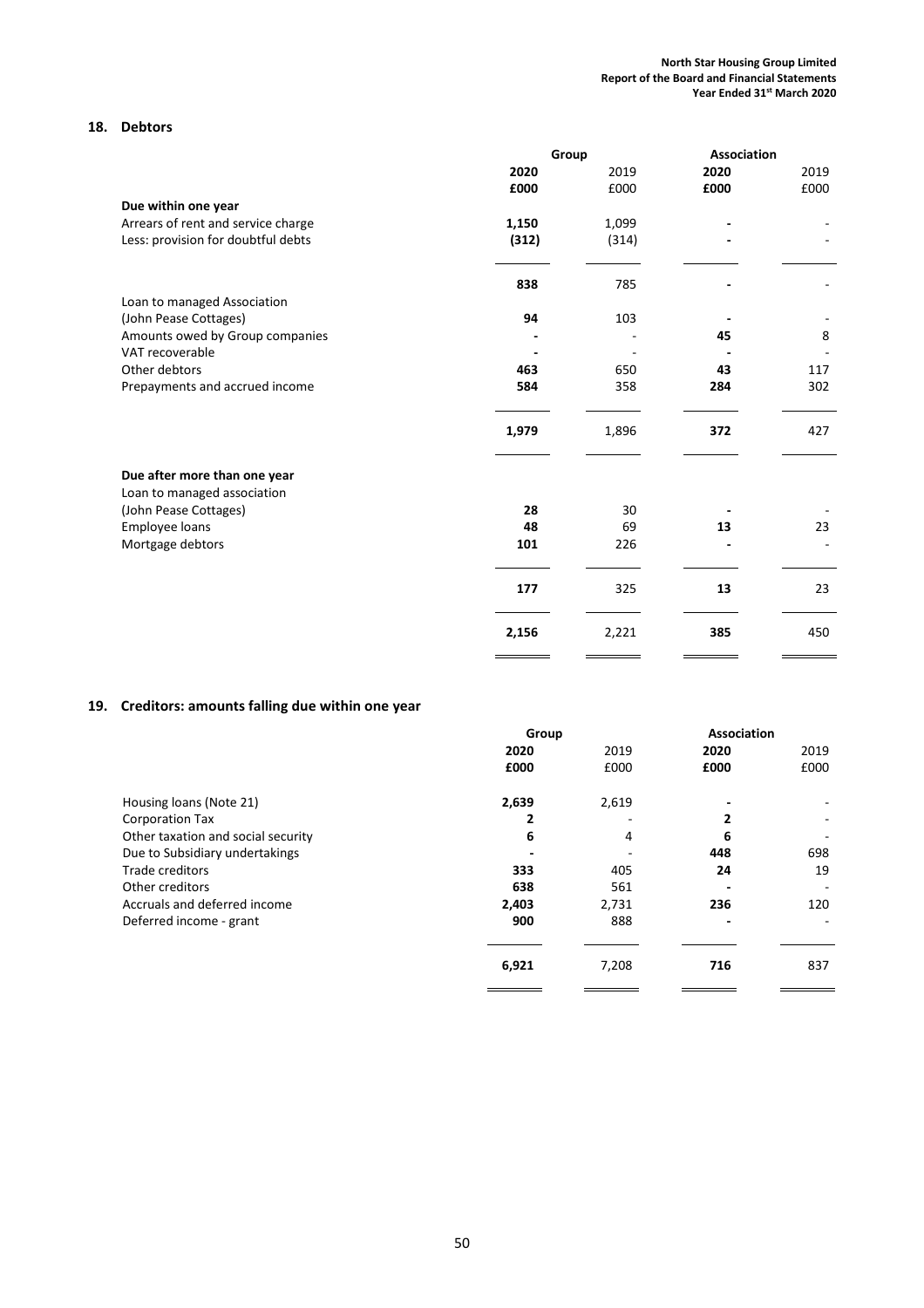## 20. Creditors: amounts falling due after more than one year

|                                            |             |            | Group   |
|--------------------------------------------|-------------|------------|---------|
|                                            |             | 2020       | 2019    |
|                                            |             | £000       | £000    |
| Housing loans (Note 21)                    |             | 89,998     | 85,898  |
| Deferred Income (Grant)                    |             | 78,069     | 76,540  |
| Disposal Proceeds Fund (DPF)               |             |            | 55      |
| Recycled Capital Grant Fund (RCGF)         |             | 63         | 86      |
|                                            |             | 168,130    | 162,579 |
|                                            |             |            |         |
|                                            | <b>RCGF</b> | <b>DPF</b> | Total   |
|                                            | £000        | £000       | £000    |
| Opening balance                            | 86          | 55         | 141     |
| Funds recycled from Right to Buy sales     | 28          |            | 28      |
| Grants re-utilised on new build properties | (51)        | (55)       | (106)   |
| Interest accrued                           |             |            |         |
| <b>Closing balance</b>                     | 63          |            | 63      |
| Deferred income: summary of grant          |             | 2020       | 2019    |
|                                            |             | £000       | £000    |
| Cost at 1st April                          |             | 90,731     | 88,629  |
| Additions in the year                      |             | 2,504      | 2,111   |
| Disposals in the year                      |             | (34)       | (9)     |
| Grant in advance                           |             | (40)       |         |
| At 31 <sup>st</sup> March                  |             | 93,161     | 90,731  |
|                                            |             |            |         |
| Amortisation at 1st April                  |             | 13,302     | 12,422  |
| Charge in the year                         |             | 892        | 882     |
| Disposals in the year                      |             | (2)        | (1)     |
| At 31 <sup>st</sup> March                  |             | 14,192     | 13,303  |
| Deferred income total at 31st March        |             | 78,969     | 77,428  |
|                                            |             |            |         |

The total accumulated amount of financial assistance and other Government grant received or receivable at the balance sheet date, based upon the properties owned at that date, was recognised as follows:

|                                                                                | 2020<br>£000  | 2019<br>£000  |
|--------------------------------------------------------------------------------|---------------|---------------|
| Recognised in the Statement of Comprehensive Income<br>Held as deferred income | 892<br>78,969 | 882<br>77,428 |
|                                                                                | 79,861        | 78,310        |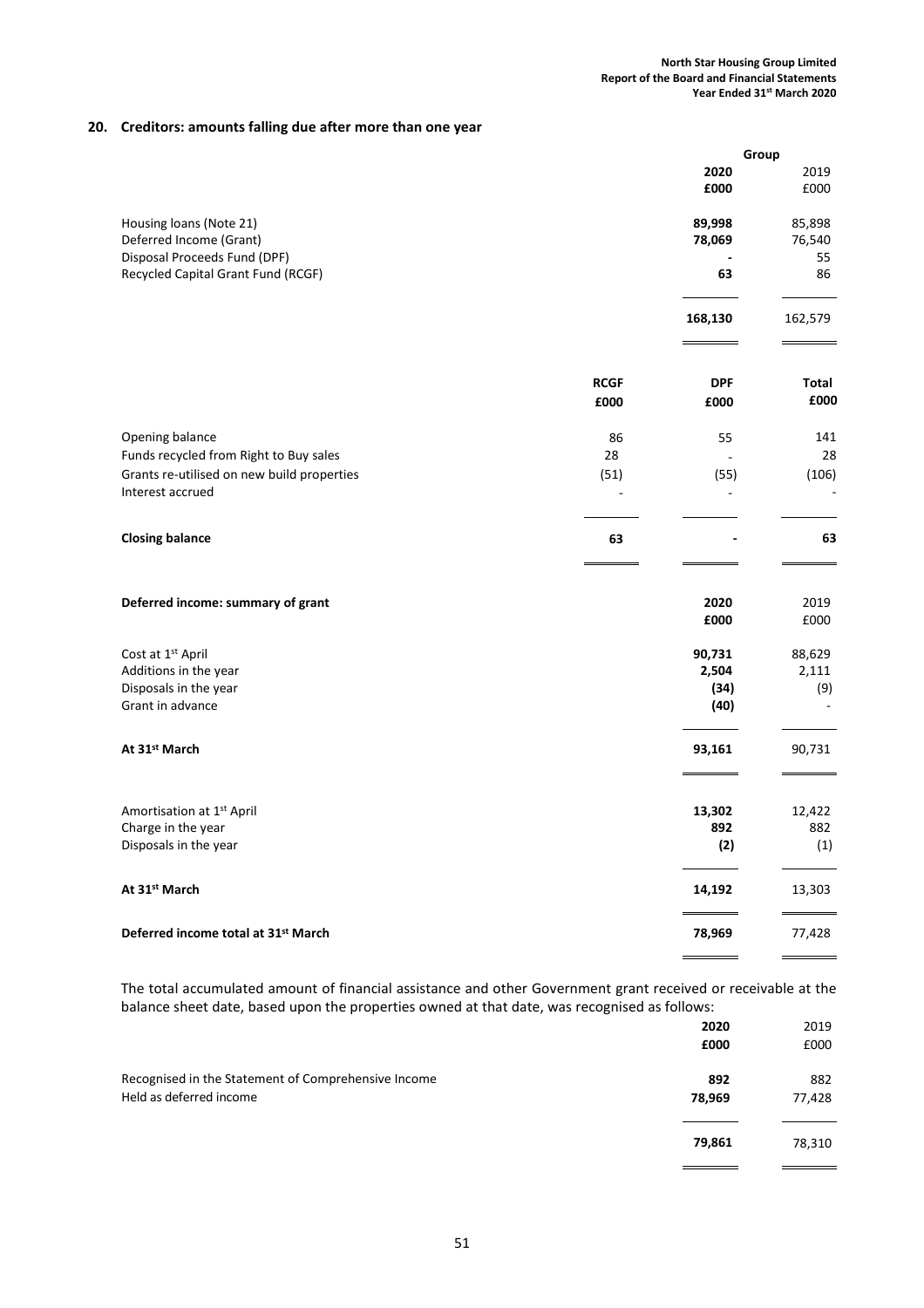#### 21. Housing Loans Analysis

Housing loans from private lenders are secured by fixed charges on individual properties.

Housing loans are repayable in monthly instalments at either fixed or variable rates of interest ranging from 3.97% to 10.58%. The final instalments fall due to be repaid in 2050.

At 31<sup>st</sup> March 2020 the Group had undrawn facilities of £16.85m (2019: £23.55m). The maturity profile of the Group's borrowings is as follows:

|                            | Group  |        |
|----------------------------|--------|--------|
|                            | 2020   | 2019   |
|                            | £000   | £000   |
| Within one year            | 2,639  | 2,619  |
| Between one and two years  | 2,670  | 2,641  |
| Between two and five years | 13,215 | 13,118 |
| In five years or more      | 74,976 | 71,043 |
| Unamortised Ioan fees      | (863)  | (904)  |
|                            | 92,637 | 88,517 |

#### 22. Provisions for Liabilities and Charges

|                         |      | Group |  |
|-------------------------|------|-------|--|
|                         | 2020 | 2019  |  |
|                         | £000 | £000  |  |
| Refurbishment provision | 124  | 116   |  |

#### 23. Share Capital

|                                         | 2020<br>£ | 2019<br>£ |
|-----------------------------------------|-----------|-----------|
| Shares of £1 each issued and fully paid |           |           |
| At 1 <sup>st</sup> April                | 11        | 10        |
| Shares issued during the year           |           | 3         |
| Shares surrendered during the year      | (4)       | (2)       |
|                                         |           |           |
| At 31 <sup>st</sup> March               | 8         | 11        |
|                                         |           |           |

The shares do not provide members with any rights to dividends or distribution on winding up.

#### 24. Capital Commitments

|                                                                                       | Group |       |
|---------------------------------------------------------------------------------------|-------|-------|
|                                                                                       | 2020  | 2019  |
|                                                                                       | £000  | £000  |
| Capital expenditure that has been contracted for but has not been provided for in the |       |       |
| financial statements                                                                  | 2,574 | 4,648 |
|                                                                                       |       |       |
| Capital expenditure that has been authorised by the Board but has not yet been        |       |       |
| contracted for                                                                        | 3,712 | 4.216 |
|                                                                                       |       |       |

This expenditure will be funded from the Group's existing loan facilities and cash reserves.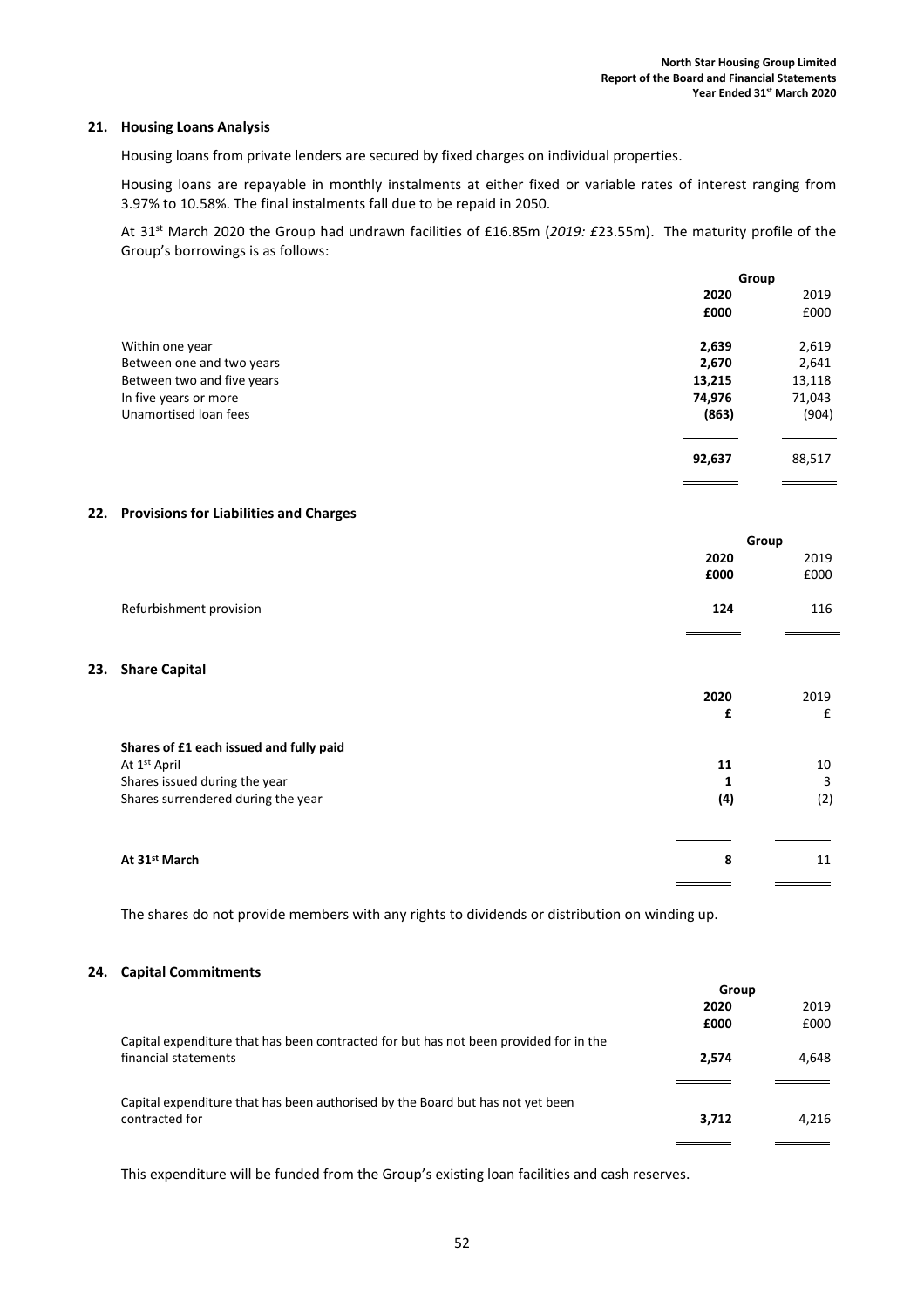#### 25. Operating Lease Commitments

Non-cancellable operating lease rentals are payable as follows:

|                            | 2020  | 2019  |
|----------------------------|-------|-------|
|                            | £000  | £000  |
| Less than one year         | 192   | 290   |
| Between two and five years | 620   | 647   |
| More than five years       | 409   | 511   |
|                            | 1,221 | 1,448 |
|                            |       |       |

During the year £311k was recognised as an expense in the Statement of Comprehensive Income in relation to operating leases (2019: £334k).

#### 26. Accounting Estimates and Judgements

The following are the significant management judgements made in applying the accounting policies of the Group:

#### Impairment of Tangible Assets

The Group considers whether tangible assets are impaired. For the purpose of impairment assessments, where an indication of impairment is identified, management estimates the recoverable value and the depreciated replacement cost of the cash generating units (CGU's).

Where there is evidence of impairment, the fixed assets are written down to the recoverable amount and any impairment losses are charged through the Statement of Comprehensive Income. The Group has monitored closely the impact of COVID-19, focusing upon its performance in relation to arrears, voids and cash collection. The Group has not reported a material decline in performance during the pandemic and does not regard a trigger for impairment of tangible assets has ben realised.

#### Impairment of Debtors

The Group makes an estimate of the recoverable value of trade and other debtors. When assessing impairment of trade and other debtors, management considers factors including the current credit rating of the debtor, the age profile of debtors and historical experience. Where there is an indication of a bad debt, a provision is charged through the Statement of Comprehensive Income.

#### 27. Related Party Transactions

Endeavour Housing Association, a subsidiary of the North Star Group, is the sole corporate Trustee of John Pease Cottages

During the year the following transactions arose between the Group and John Pease Cottages:

|                                                      | Group |      |
|------------------------------------------------------|-------|------|
|                                                      | 2020  | 2019 |
|                                                      | £000  | £000 |
| Management expenses recharged to John Pease Cottages |       |      |
| Day to day repairs recharged to John Pease Cottages  |       |      |
|                                                      |       |      |